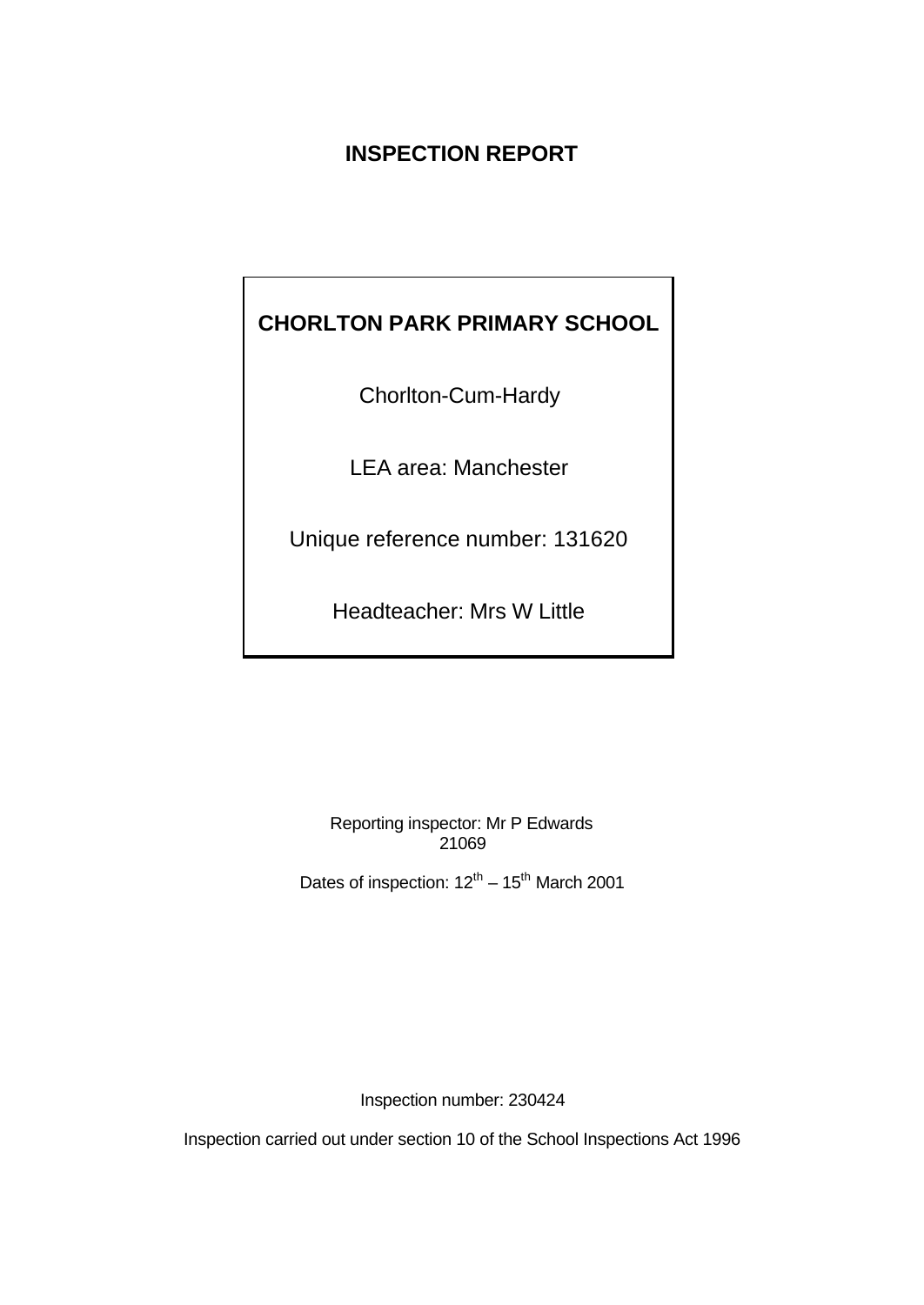© Crown copyright 2001

This report may be reproduced in whole or in part for non-commercial educational purposes, provided that all extracts quoted are reproduced verbatim without adaptation and on condition that the source and date thereof are stated.

Further copies of this report are obtainable from the school. Under the School Inspections Act 1996, the school must provide a copy of this report and/or its summary free of charge to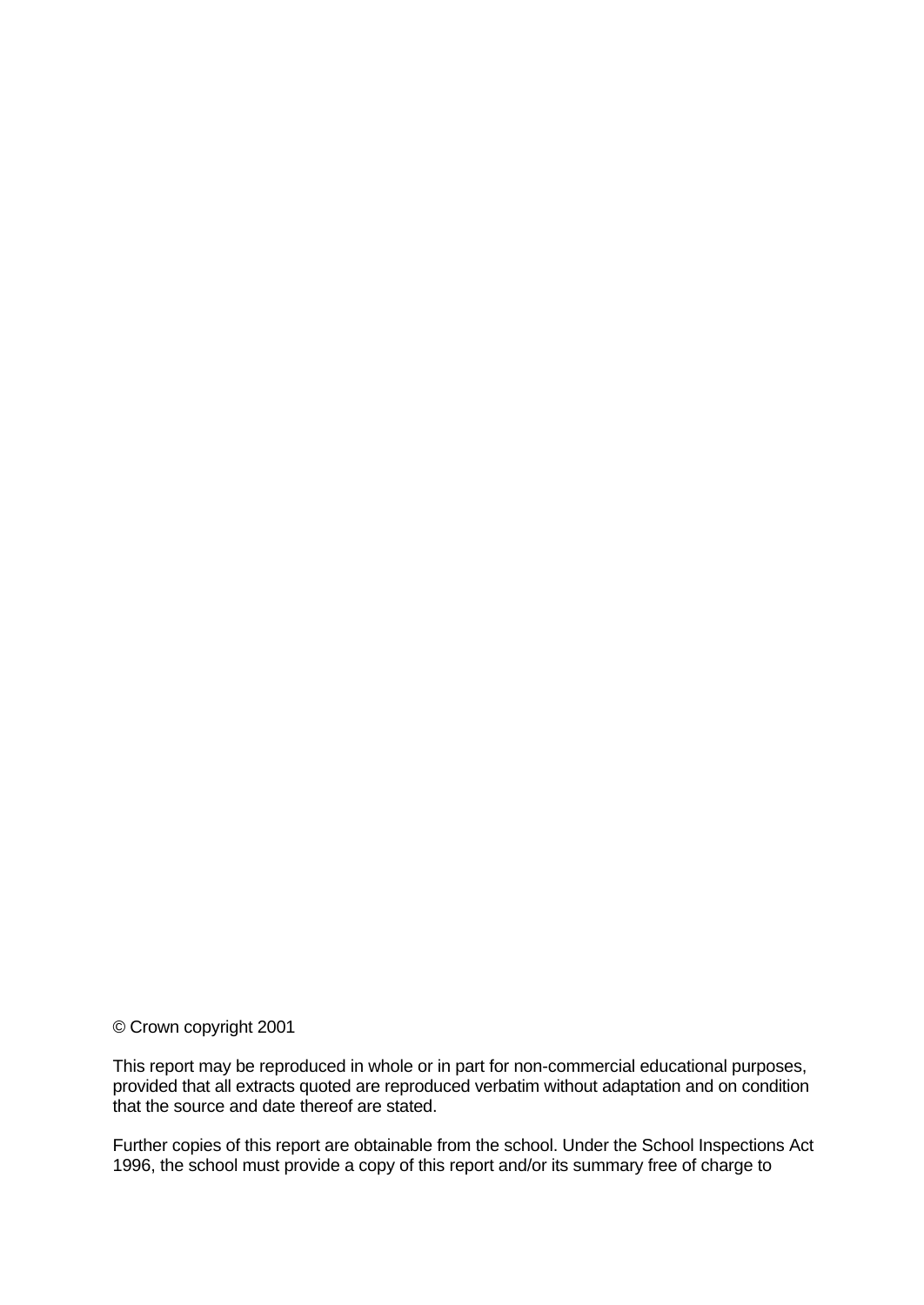certain categories of people. A charge not exceeding the full cost of reproduction may be made for any other copies supplied.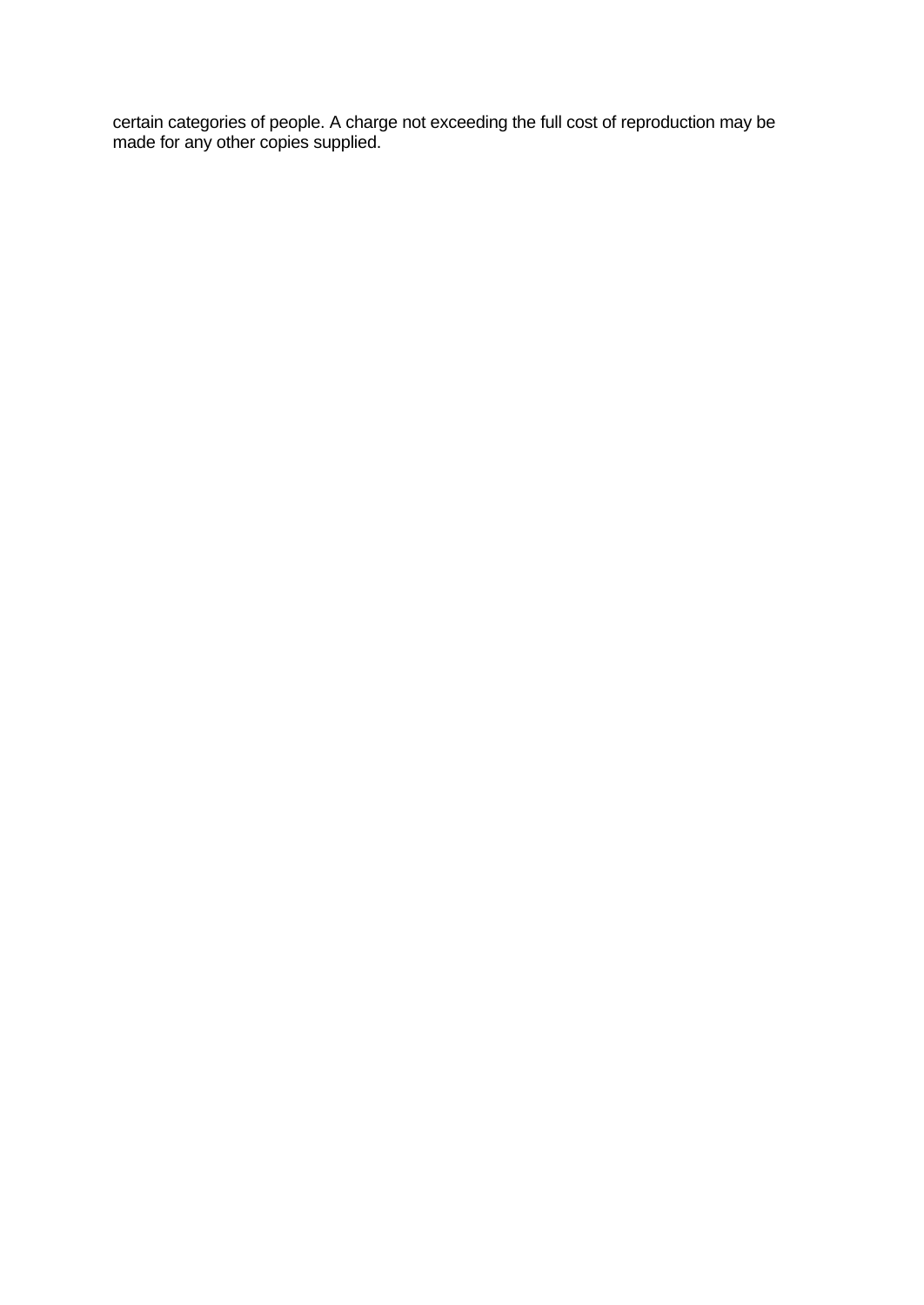# **INFORMATION ABOUT THE SCHOOL**

| Type of school:              | Infant and Junior                                           |
|------------------------------|-------------------------------------------------------------|
| School category:             | Community                                                   |
| Age range of pupils:         | $3 - 11$                                                    |
| Gender of pupils:            | Mixed                                                       |
| School address:              | <b>Barlow Moor Road</b><br>Chorlton-Cum-Hardy<br>Manchester |
| Postcode:                    | <b>M21 7HH</b>                                              |
| Telephone number:            | 0161 881 1621                                               |
| Fax number:                  | 0161 881 7081                                               |
| Appropriate authority:       | The Governing Body                                          |
| Name of chair of governors:  | Mr S Kelly                                                  |
| Date of previous inspection: | N/A                                                         |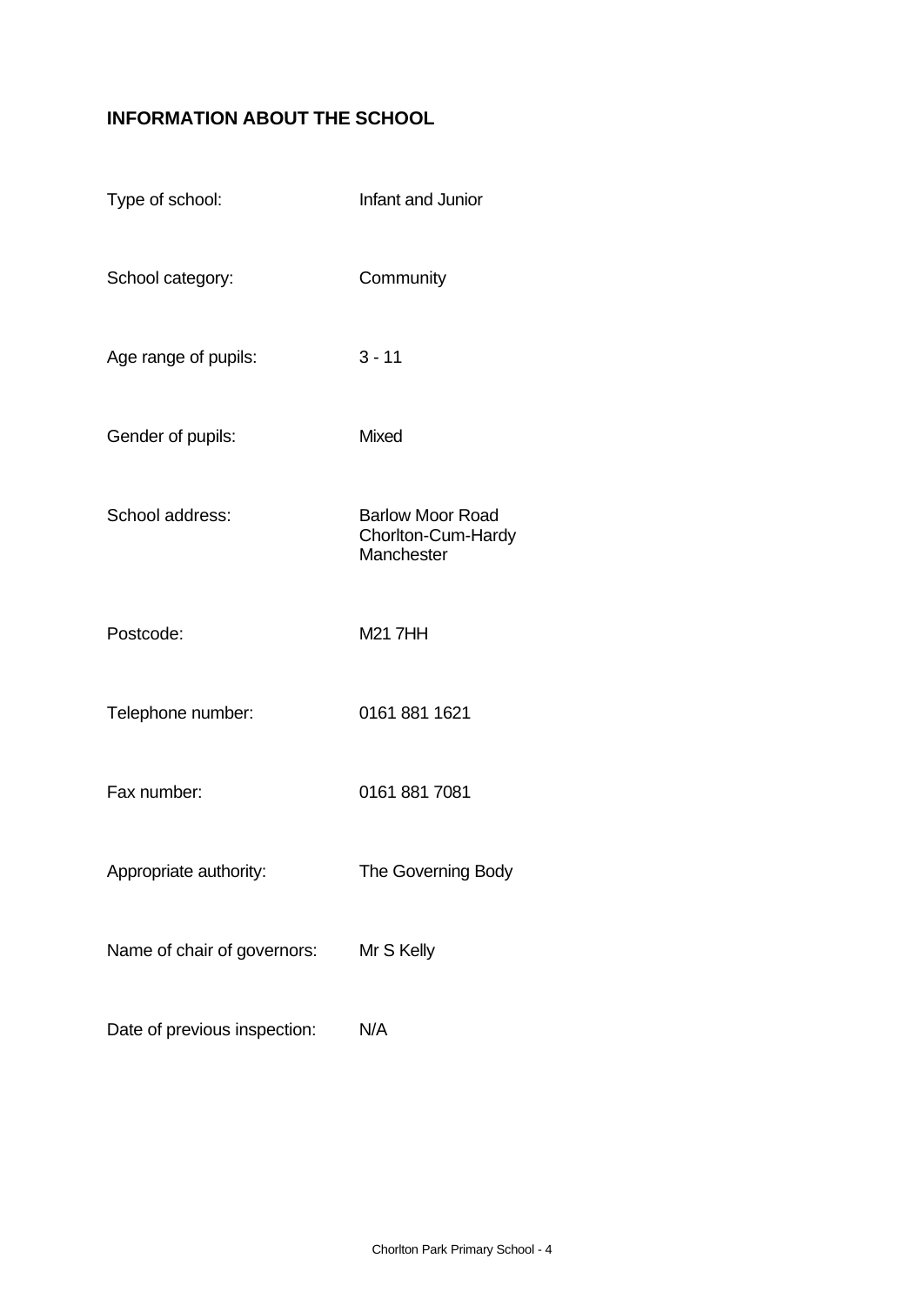#### **INFORMATION ABOUT THE INSPECTION TEAM**

| <b>Team members</b> |                 | <b>Subject</b><br>responsibilities | <b>Aspect responsibilities</b>                                                         |                                                                                                                           |
|---------------------|-----------------|------------------------------------|----------------------------------------------------------------------------------------|---------------------------------------------------------------------------------------------------------------------------|
| 21069               | Mr P Edwards    | Registered<br>inspector            | Information and<br>communication<br>technology<br>English as an<br>additional language | The school's results and<br>pupils' achievements.<br>What should the school do<br>to improve further?                     |
| 31729               | Mr B Harrington | Lay inspector                      |                                                                                        | Pupils' attitudes, values and<br>personal development<br>How well does the school<br>work in partnership with<br>parents? |
| 31807               | Mr D Carpenter  | Team Inspector                     | Art and design<br>Design and technology<br>History                                     |                                                                                                                           |
| 17543               | Mr R Coupe      | Team Inspector                     | Geography                                                                              | How well does the school<br>care for its pupils?                                                                          |
| 22361               | Mrs M Gough     | Team Inspector                     | Music                                                                                  | How well are pupils taught?                                                                                               |
| 20301               | Mr P Isherwood  | Team inspector                     | Religious education<br>Special educational<br>needs                                    |                                                                                                                           |
| 25577               | Mr W Jefferson  | Team Inspector                     | <b>Mathematics</b><br>Equal opportunities                                              |                                                                                                                           |
| 22556               | Mr E Morgan     | Team inspector                     | Science                                                                                | How good are the curricular<br>and other opportunities<br>offered to the pupils?                                          |
| 19263               | Mrs J Oliver    | Team Inspector                     | The Foundation Stage<br>Physical education                                             |                                                                                                                           |
| 30398               | Mr C Scola      | Team inspector                     | English                                                                                | How well is the school led<br>and managed?                                                                                |

The inspection contractor was:

Lynrose Marketing Limited Bungalow Farmhouse Six Mile Bottom Newmarket Suffolk CB8 0TU

Any concerns or complaints about the inspection or the report should be raised with the inspection contractor. Complaints that are not satisfactorily resolved by the contractor should be raised with OFSTED by writing to:

> The Registrar Inspection Quality Division The Office for Standards in Education Alexandra House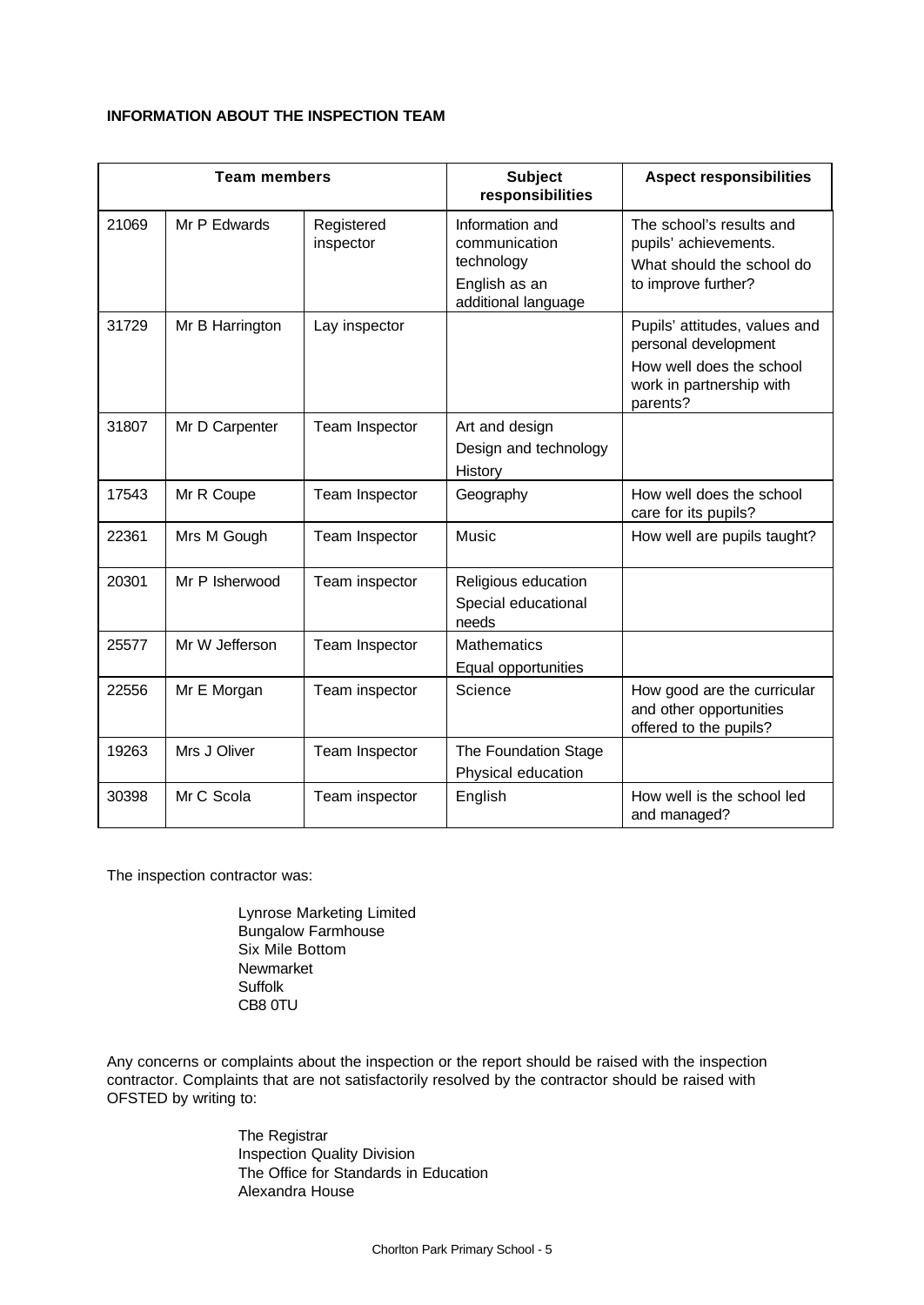33 Kingsway London WC2B 6SE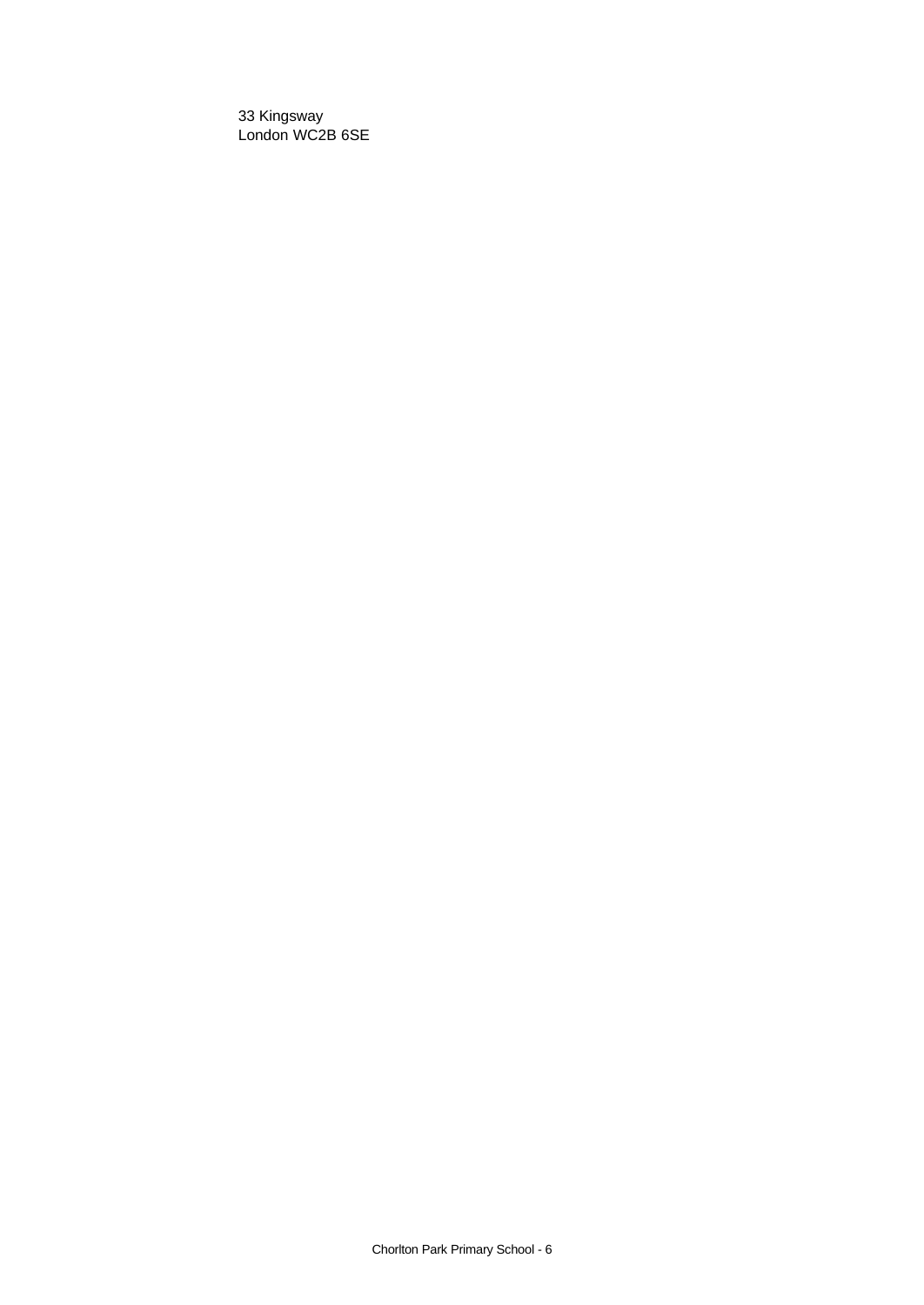## **REPORT CONTENTS**

|                                                                                                                                                                                                                                                                                                                                                                   | Page |
|-------------------------------------------------------------------------------------------------------------------------------------------------------------------------------------------------------------------------------------------------------------------------------------------------------------------------------------------------------------------|------|
| <b>PART A: SUMMARY OF THE REPORT</b>                                                                                                                                                                                                                                                                                                                              | 6    |
| Information about the school<br>How good the school is<br>What the school does well<br>What could be improved<br>How the school has improved since its last inspection<br>Standards<br>Pupils' attitudes and values<br>Teaching and learning<br>Other aspects of the school<br>How well the school is led and managed<br>Parents' and carers' views of the school |      |
| <b>PART B: COMMENTARY</b>                                                                                                                                                                                                                                                                                                                                         |      |
| <b>HOW HIGH ARE STANDARDS?</b>                                                                                                                                                                                                                                                                                                                                    | 11   |
| The school's results and achievements<br>Pupils' attitudes, values and personal development                                                                                                                                                                                                                                                                       |      |
| <b>HOW WELL ARE PUPILS TAUGHT?</b>                                                                                                                                                                                                                                                                                                                                | 13   |
| <b>HOW GOOD ARE THE CURRICULAR AND OTHER</b><br><b>OPPORTUNITIES OFFERED TO PUPILS?</b>                                                                                                                                                                                                                                                                           | 16   |
| <b>HOW WELL DOES THE SCHOOL CARE FOR ITS PUPILS?</b>                                                                                                                                                                                                                                                                                                              | 17   |
| HOW WELL DOES THE SCHOOL WORK IN<br><b>PARTNERSHIP WITH PARENTS</b>                                                                                                                                                                                                                                                                                               | 19   |
| HOW WELL IS THE SCHOOL LED AND MANAGED?                                                                                                                                                                                                                                                                                                                           | 20   |
| WHAT SHOULD THE SCHOOL DO TO IMPROVE FURTHER?                                                                                                                                                                                                                                                                                                                     | 22   |
| <b>PART C: SCHOOL DATA AND INDICATORS</b>                                                                                                                                                                                                                                                                                                                         | 23   |
| <b>PART D: THE STANDARDS AND QUALITY OF TEACHING IN</b><br>AREAS OF THE CURRICULUM, SUBJECTS AND COURSES                                                                                                                                                                                                                                                          | 27   |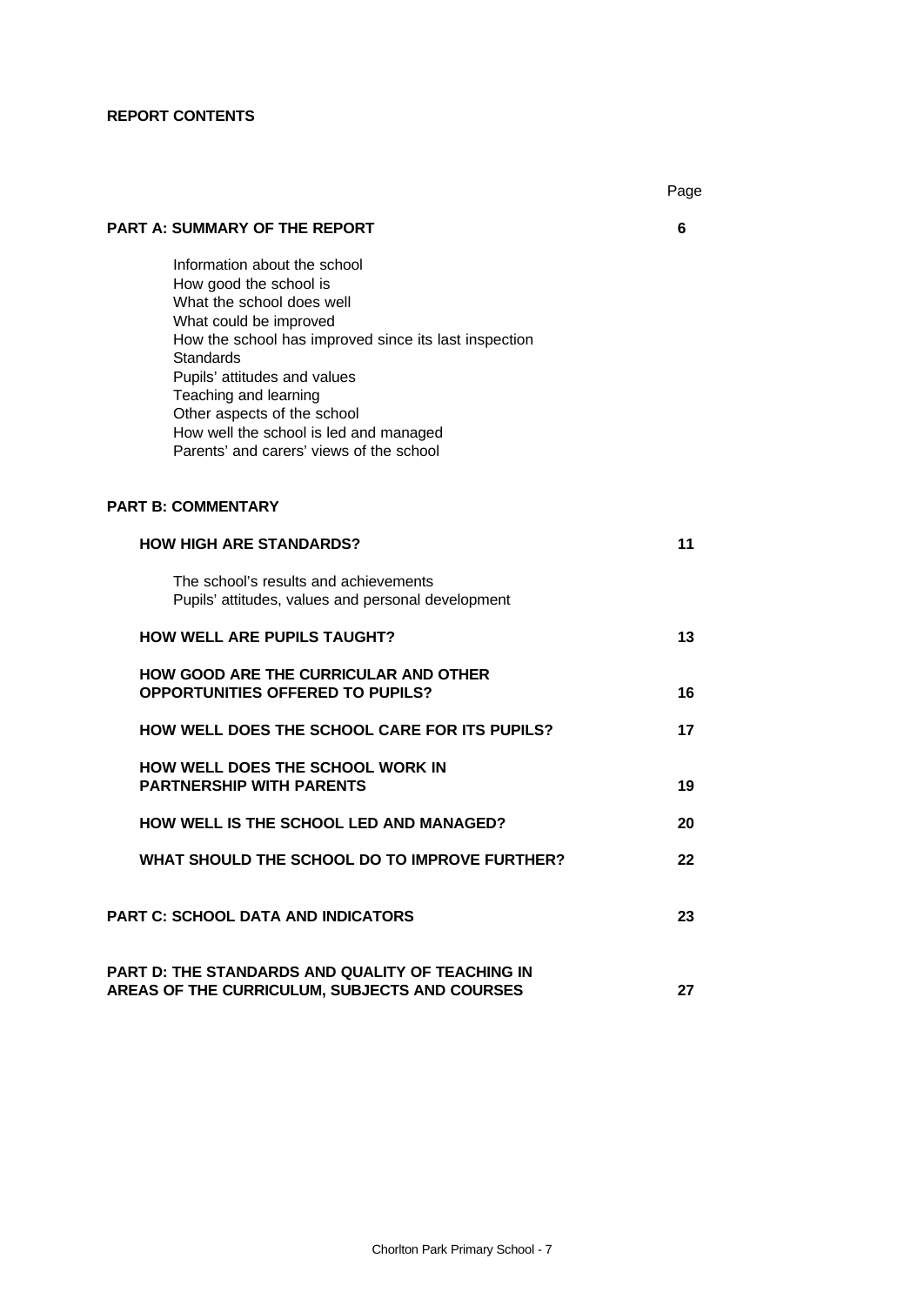## **PART A: SUMMARY OF THE REPORT**

## **INFORMATION ABOUT THE SCHOOL**

Chorlton Park Primary School is a large school situated in Chorlton-Cum-Hardy on the outskirts of Manchester. It caters for pupils between the ages of three and eleven. There are currently 678 pupils on roll, including 59 in the Nursery, 28 of whom are part-time. The school was formed on the amalgamation of the infant and junior schools less than three years ago. Both the Nursery and the main school are frequently over-subscribed.

Just under 50 per cent of the pupils are from white ethnic backgrounds. The rest are from Black, Indian, Pakistani, Bangladeshi and Chinese backgrounds. Over 237 pupils speak English as an additional language and 155 are at an early stage of learning English. These figures are much higher than average. There are 116 pupils on the school's special educational needs register. This is 17% of the school population and is below the national average. There are 7 pupils with statements of special educational need; this is less than usually found in a school of this size. One hundred and seventy five pupils are eligible for free school meals, which is 26 per cent of the school's population. This is above average. On entry to compulsory education, the pupils' attainment is broadly average.

The inspection of this school included a detailed inspection of its provision for pupils with special educational needs.

## **HOW GOOD THE SCHOOL IS**

The school is very effective and gives good value for money. Standards in English and mathematics are above the national average at the end of Key Stage 2 and well above the average in science. All of the pupils, including those with special educational needs and from ethnic minority backgrounds, make good progress throughout the school. This is due to the good quality of teaching and to the quality of support available to pupils from differing backgrounds and with differing levels of ability. The pupils have very positive attitudes towards school and behave well. The headteacher provides strong, effective leadership and is well supported by senior staff.

## **What the school does well**

- Attainment in English, mathematics and science at the end of Key Stage 2 is above average.
- Teaching is good across the school with some very good and excellent features.
- The learning support staff have a significant impact on the progress made by the pupils.
- The school's provision for pupils from ethnic minorities is very good, enabling them to make good progress.
- The pupils enjoy coming to school and have very positive attitudes towards their work.
- The social development of the pupils is very good
- Relationships between pupils and between staff and pupils are very good.
- The contribution of the community to the children's learning.
- The headteacher provides strong leadership.

#### **What could be improved**

- The strategic development plan does not extend beyond the current year.
- The roles and effectiveness of co-ordinators in monitoring teaching and learning across the school.

*The areas for improvement will form the basis of the governors' action plan.*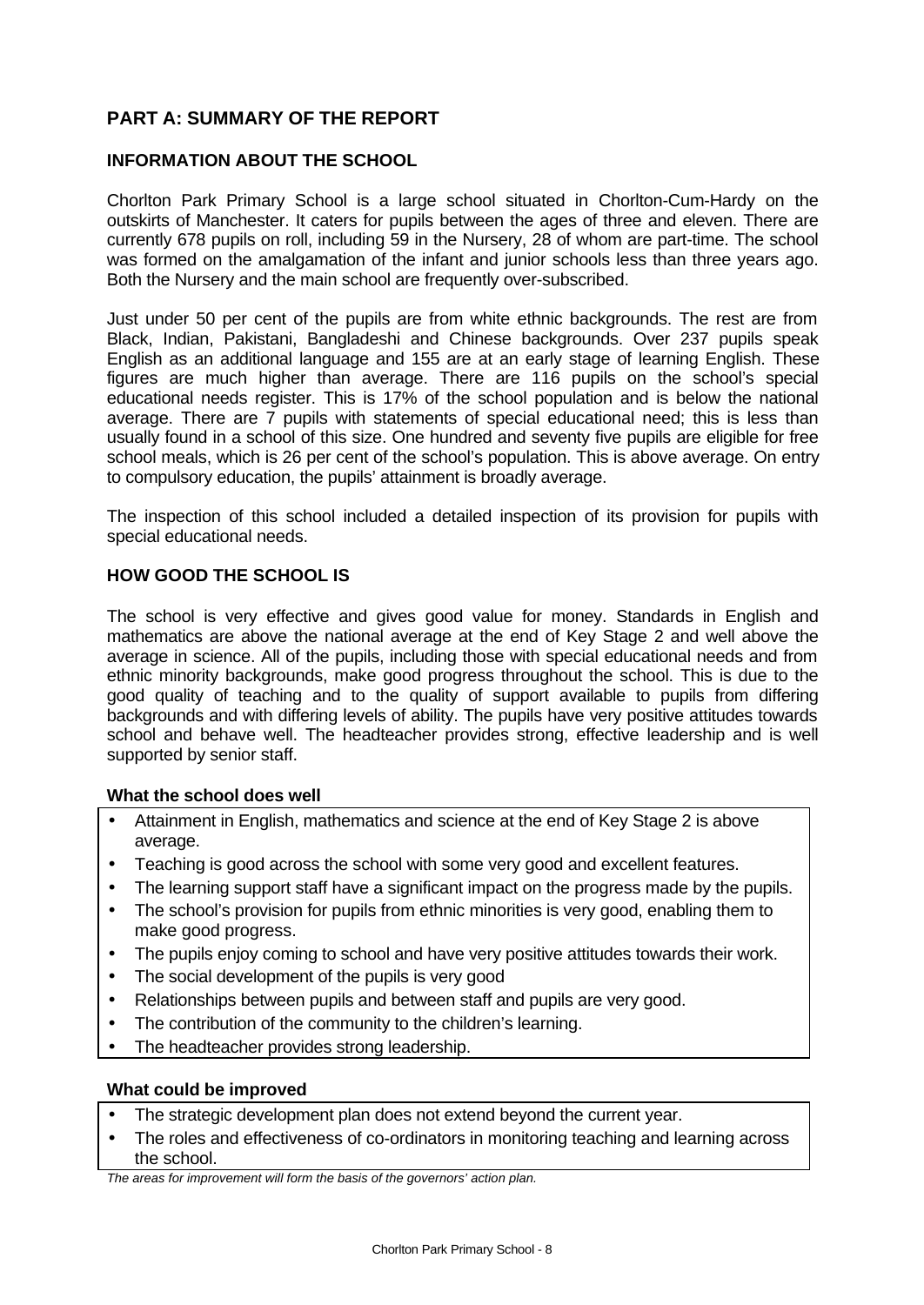## **HOW THE SCHOOL HAS IMPROVED SINCE ITS LAST INSPECTION**

This is the school's first inspection.

## **STANDARDS**

The table shows the standards achieved by 11 year olds based on average point scores in National Curriculum tests.

|                    |             | compared with |      |                 |                                     |        |
|--------------------|-------------|---------------|------|-----------------|-------------------------------------|--------|
| Performance in:    | all schools |               |      | similar schools | Key                                 |        |
|                    | 1998        | 1999          | 2000 | 2000            |                                     |        |
| English            | n/a         | C             | В    | A               | well above average<br>above average | Α<br>B |
| <b>Mathematics</b> | n/a         | С             | в    | A               | average<br>below average            | С<br>D |
| Science            | n/a         | С             | A    | Α               | well below average                  | E      |

By the end of the Foundation Stage, most children have achieved the Early Learning Goals in all areas of the curriculum and exceed the recommended goals in creative development. There is a significant amount of mobility amongst pupils, particularly in the early years and this has some impact on the pupils' attainment in Key Stage 1. At the end of Key Stage 1, the 2000 National Curriculum test results show attainment to be above the national average in reading and writing and average in mathematics.

The 2000 National Curriculum test results at the end of Key Stage 2 show attainment to be above the national average in English and mathematics and well above average in science. When compared to similar schools, attainment is well above average in English, mathematics and science. These results show an improvement from the previous year. It is not possible to determine trends over a longer period due to this being a new school. The inspection findings confirm what is seen in the test results and show that all pupils, including those with special educational needs and those from ethnic minorities, achieve as well as can be expected. The early intervention by the school ensures that pupils with learning difficulties and those for whom English is an additional language are provided with good support at an early stage, enabling them to make progress in line with their peers.

Inspection findings show that the pupils achieve standards above national expectations at the end of both key stages in art and design, history, geography and music and in geography at the end of Key Stage 1. Whilst standards overall in information and communication technology are in line with national expectations, the pupils' skills in control and monitoring are below expectations.

In view of the school's continued improvement in English and mathematics, the literacy and numeracy targets for 2001 are a little low.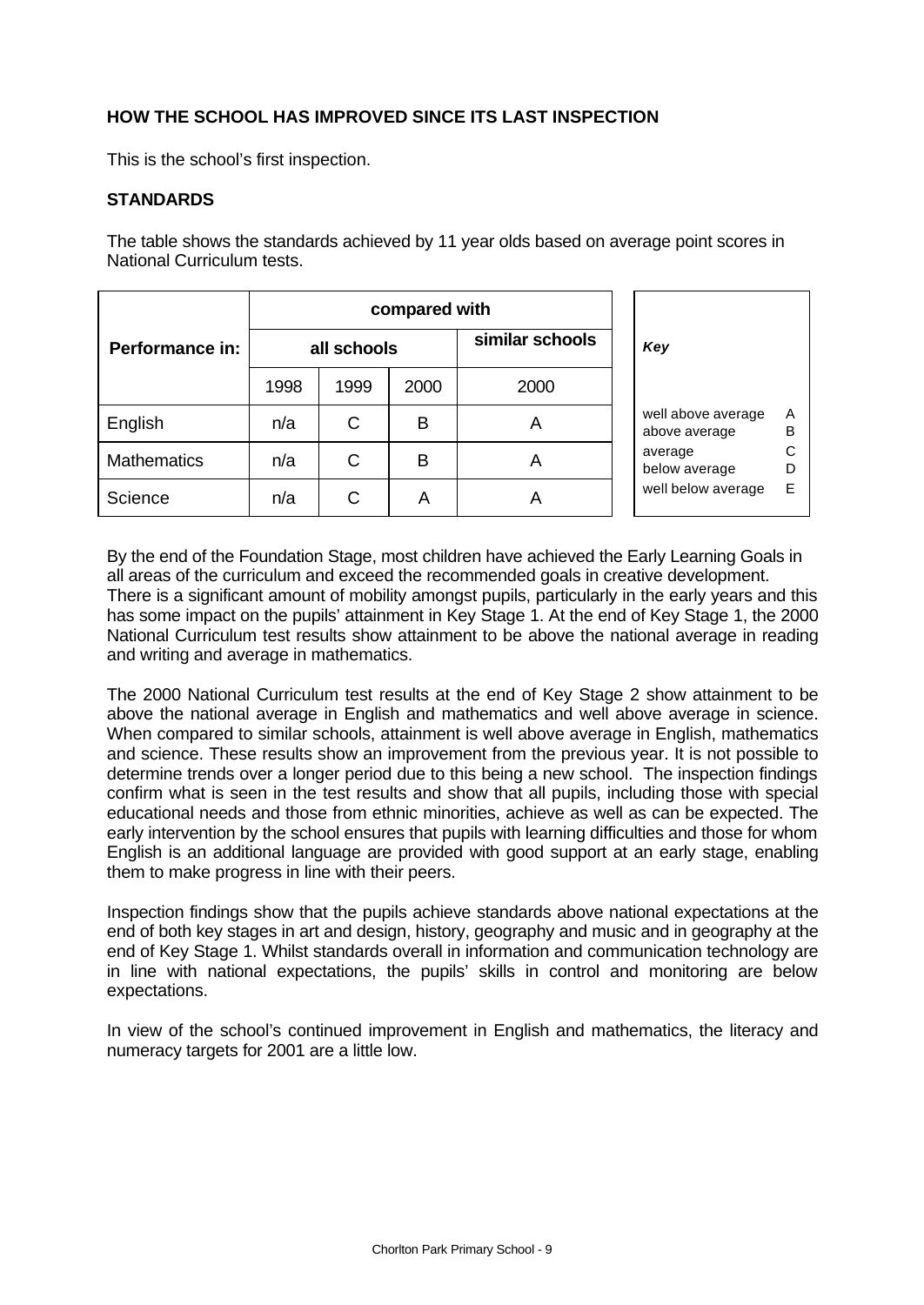## **PUPILS' ATTITUDES AND VALUES**

| <b>Aspect</b>                             | <b>Comment</b>                                                                                                                                                                                                                                                                                                                   |
|-------------------------------------------|----------------------------------------------------------------------------------------------------------------------------------------------------------------------------------------------------------------------------------------------------------------------------------------------------------------------------------|
| Attitudes to the school                   | Very good. The pupils enjoy coming to school and are<br>enthusiastic in their work.                                                                                                                                                                                                                                              |
| Behaviour, in and out of<br>classrooms    | Good. Most pupils behave well in and out of the classroom. A<br>small number of pupils exhibit challenging behaviour.                                                                                                                                                                                                            |
| Personal development<br>and relationships | Opportunities for personal development are satisfactory. Pupils<br>are involved in the daily routines of the school. There are good<br>opportunities for older pupils to work with younger children.<br>Relationships between pupils and with adults are very good.<br>There are limited opportunities for independent learning. |
| Attendance                                | Unsatisfactory. A small number of pupils do not attend school as<br>regularly as they should and this affects their progress.<br>Punctuality is good enabling lessons to start promptly.                                                                                                                                         |

## **TEACHING AND LEARNING**

| <b>Teaching of pupils:</b><br>aged up to 5 years |      | aged 5-7 years | aged 7-11 years |  |
|--------------------------------------------------|------|----------------|-----------------|--|
| 98 lessons seen overall                          | Good | Good           | Good            |  |

*Inspectors make judgements about teaching in the range: excellent; very good; good; satisfactory; unsatisfactory; poor; very poor. 'Satisfactory' means that the teaching is adequate and strengths outweigh weaknesses.*

In the lessons observed, teaching was excellent in three per cent, very good in 26 per cent, good in 45 per cent and satisfactory in a further 24 per cent. The unsatisfactory teaching in two per cent of the lessons is not significant. The teaching of children in the Foundation Stage is good. It is particularly good in the Nursery and in one of the Reception classes. A particular strength of the teaching in the Foundation Stage is the effective way the teachers and support staff work together, ensuring a consistent approach to the children's learning. English and mathematics are taught very well throughout the school and the teaching of pupils in ability groups for mathematics in upper Key Stage 2 has a very positive impact on their progress. Literacy and numeracy skills are well taught and the pupils are provided with good opportunities to develop their writing skills across the curriculum. In the best lessons, teachers are enthusiastic, question the pupils effectively and use the discussion sessions at the end of lessons effectively to assess how well the pupils understand what has been taught. Where lessons are not as effective, the work is not always closely matched to the needs of the higher attaining pupils. Pupils with special educational needs and those from ethnic minorities are given good support and receive good teaching, enabling them to make good progress throughout the school.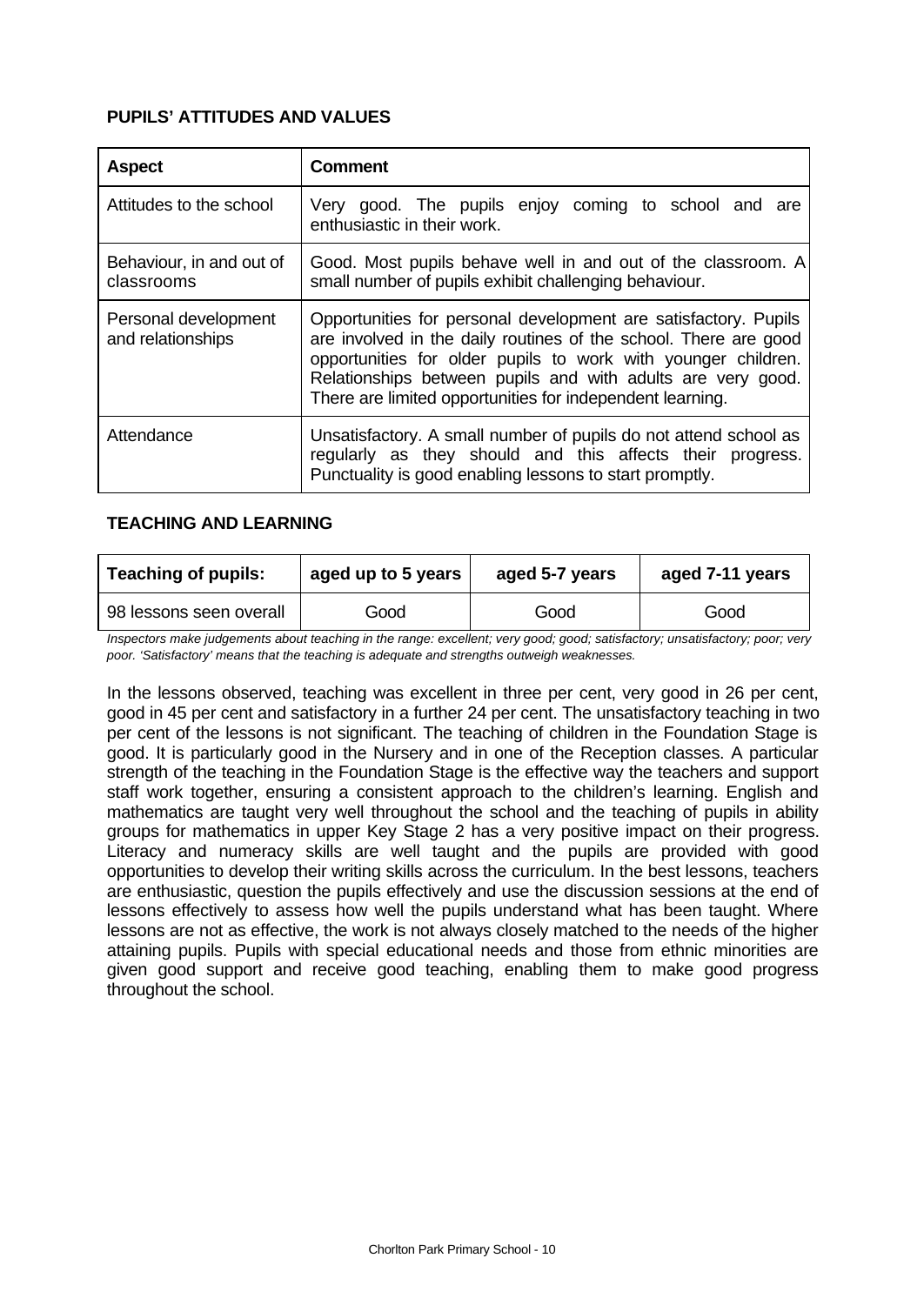## **OTHER ASPECTS OF THE SCHOOL**

| <b>Aspect</b>                                                                                           | <b>Comment</b>                                                                                                                                                                                                                                                                                                                                                                                                                                                                                                                              |
|---------------------------------------------------------------------------------------------------------|---------------------------------------------------------------------------------------------------------------------------------------------------------------------------------------------------------------------------------------------------------------------------------------------------------------------------------------------------------------------------------------------------------------------------------------------------------------------------------------------------------------------------------------------|
| The quality and range of<br>the curriculum                                                              | Good. The school offers a broad and balanced curriculum that<br>meets statutory requirements. There is a satisfactory range of<br>out of school activities and the curriculum is enhanced through<br>visiting peripatetic musicians, a good number of pupils taking<br>advantage of the provision. Residential and other visits, add<br>significantly to the quality of the curriculum. More attention needs<br>to be given to the development of the pupils' control and<br>monitoring skills in information and communication technology. |
| Provision for pupils with<br>special educational<br>needs                                               | Good. There is early identification of those pupils with special<br>educational needs. The learning support assistants play a<br>significant role in supporting these pupils and ensure that they<br>make good progress towards their targets in their individual<br>education plans.                                                                                                                                                                                                                                                       |
| Provision for pupils with<br>English as an additional<br>language                                       | Very good. The school has a good number of teachers and<br>learning support assistants who play significant roles in ensuring<br>these pupils make good progress in their development.                                                                                                                                                                                                                                                                                                                                                      |
| Provision for pupils'<br>personal, including<br>spiritual, moral, social<br>and cultural<br>development | Good. Staff are very good role models and there are clear codes<br>of behaviour. The good moral provision helps the pupils to<br>develop a mature attitude towards others. Satisfactory provision<br>is made for spiritual development and there is good provision to<br>enable the pupils to appreciate other cultures. The very good<br>provision for social development is aided significantly through the<br>well-organised playtime and lunchtime games provision.                                                                     |
| How well the school<br>cares for its pupils                                                             | Procedures for child protection are good. There are good<br>procedures in place for monitoring the progress of children in the<br>Foundation Stage and for monitoring the pupils' progress in<br>English and mathematics. The school recognises the need to<br>develop assessment procedures in other curriculum areas.                                                                                                                                                                                                                     |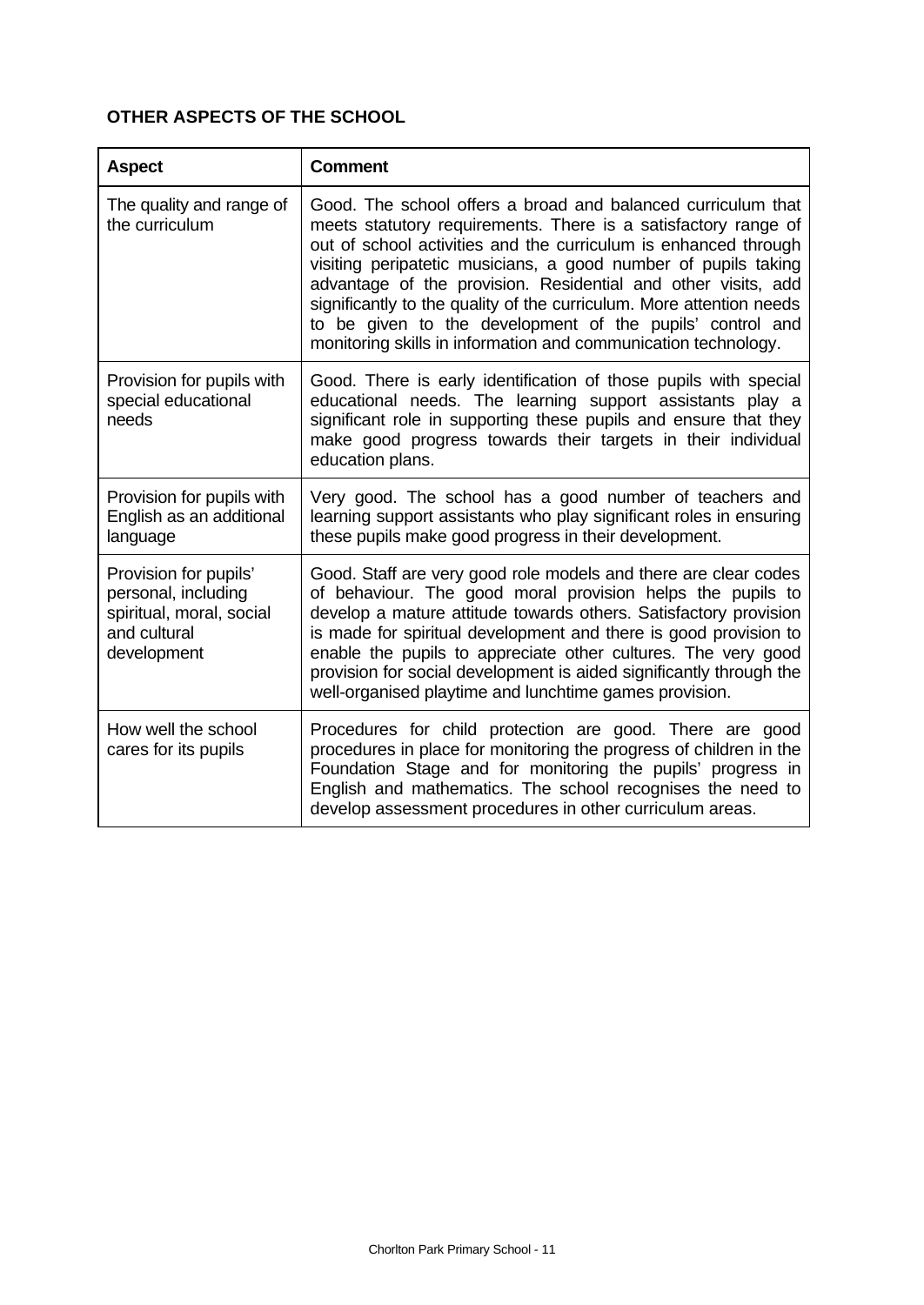## **HOW WELL THE SCHOOL IS LED AND MANAGED**

| <b>Aspect</b>                                                             | <b>Comment</b>                                                                                                                                                                                                                                                                                                                                                                                                                                                                                                                                                                                          |
|---------------------------------------------------------------------------|---------------------------------------------------------------------------------------------------------------------------------------------------------------------------------------------------------------------------------------------------------------------------------------------------------------------------------------------------------------------------------------------------------------------------------------------------------------------------------------------------------------------------------------------------------------------------------------------------------|
| Leadership and<br>management by the<br>headteacher and other<br>key staff | Good. The headteacher provides strong leadership for the school<br>and has been effective in overseeing the amalgamation of the<br>infant and junior schools and in overcoming the problems of a<br>serious fire at the school. There is a good team spirit. The senior<br>management team recognises the need to develop the roles of co-<br>ordinators to make them more effective in monitoring teaching and<br>learning. The school improvement plan fails to address long-term<br>strategies for development.                                                                                      |
| How well the governors<br>fulfil their responsibilities                   | Good. The governing body is very supportive, but many<br>unavoidable changes in personnel have made it difficult to<br>establish long term strategies and to link the finances with the<br>school's improvement plan.                                                                                                                                                                                                                                                                                                                                                                                   |
| The school's evaluation<br>of its performance                             | Good. The headteacher and staff analyse the results of end of key<br>stage tests. Progress of pupils, including that of different groups of<br>pupils, is carefully analysed and the school actively seeks ways to<br>improve its provision.                                                                                                                                                                                                                                                                                                                                                            |
| The strategic use of<br>resources                                         | Good. The school makes good use of staff, learning resources and<br>the accommodation. However, in order to ensure the school is<br>making the best use of its resources, it need to links financial<br>expenditure more closely with priorities identified in the school<br>development plan. The school applies the principles of best value<br>by seeking quotations for services and selecting the most cost<br>effective options. The school makes very effective use of specific<br>grants, especially funding for pupils with special educational needs<br>and for those from ethnic minorities. |

There is a very good number of well-qualified teaching and learning support staff. At the time of the inspection several classrooms were still being refurbished as a result of the fire but overall the accommodation is satisfactory. There are enough learning resources for most subjects although additional equipment is needed for information and communication technology.

## **PARENTS' AND CARERS' VIEWS OF THE SCHOOL**

| What pleases parents most                                                                                                                                                                                                                                                               | What parents would like to see improved                                                                                                                                                                                                                                                      |  |  |
|-----------------------------------------------------------------------------------------------------------------------------------------------------------------------------------------------------------------------------------------------------------------------------------------|----------------------------------------------------------------------------------------------------------------------------------------------------------------------------------------------------------------------------------------------------------------------------------------------|--|--|
| Parents feel that their children are making<br>good progress.<br>The quality of teaching is good.<br>The expectations that the children will<br>work hard.<br>The behaviour of the pupils is good.<br>The school is well led and managed.<br>The ethnic diversity of the school and its | Homework. Some parents feel there is<br>too much and some too little. Some felt<br>too little attention was paid to homework<br>when handed in.<br>The information provided by the school<br>has to how their children were<br>progressing.<br>How closely the school works with<br>parents. |  |  |
| promotion of racial harmony.                                                                                                                                                                                                                                                            | The range of out of school activities.                                                                                                                                                                                                                                                       |  |  |

The inspection team agrees with the parents' positive comments. The pupils are provided with an appropriate amount of homework, and the range of out of school activities is satisfactory. The end of year reports are informative and give a clear indication of how well the pupils are progressing. There are regular opportunities for parents to meet with teachers; these are valued by most parents. Parents are welcome to help in school and a number do so.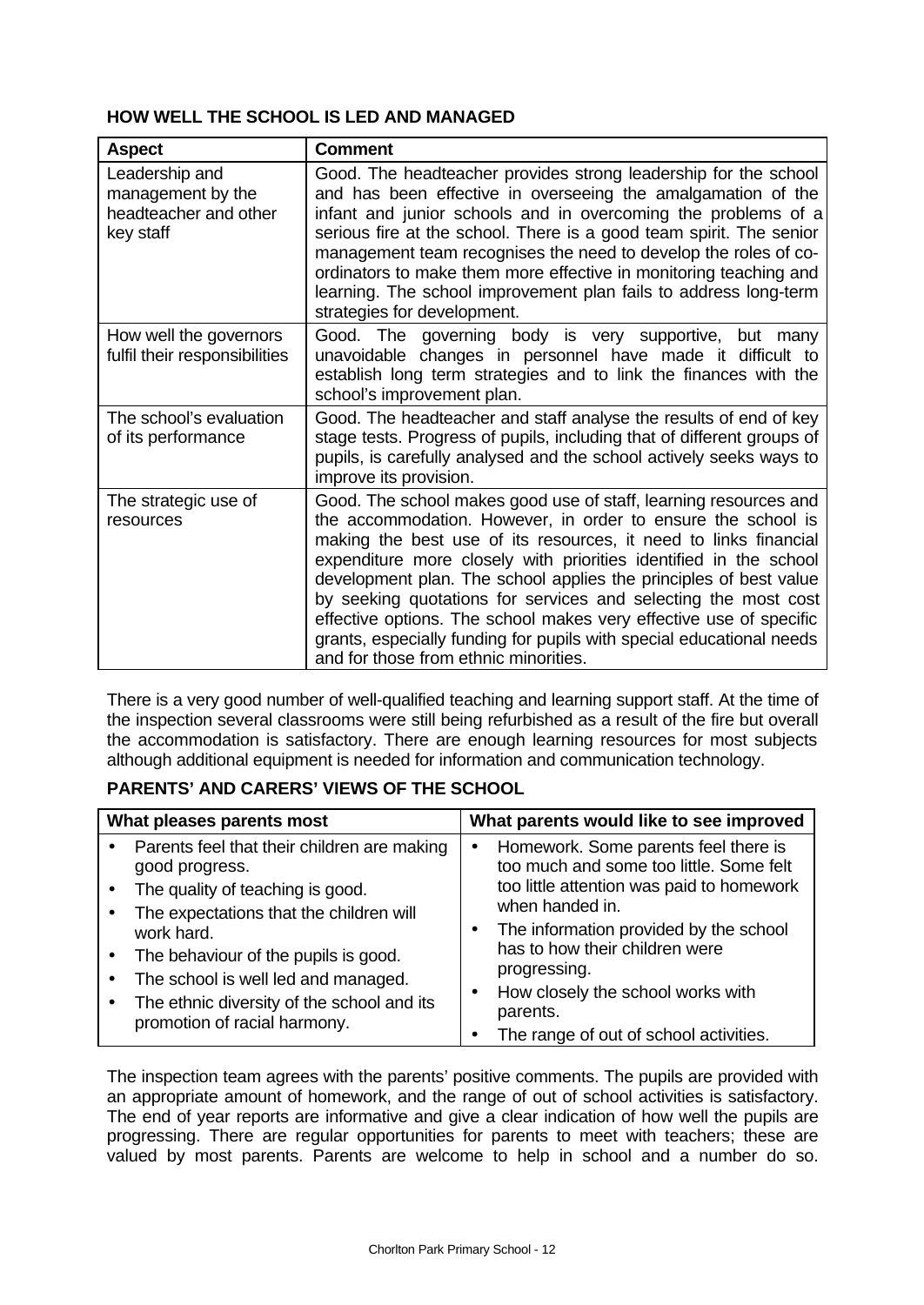## **PART B: COMMENTARY**

## **HOW HIGH ARE STANDARDS?**

#### **The school's results and achievements**

- 1. The children enter the Nursery with below average levels of attainment. However, the good provision and quality of teaching in the Nursery and Reception classes ensures the majority are attaining broadly in line with national expectations and, by the time they enter Year 1, most children have achieved the Early Learning Goals in all areas of learning and have exceeded them in creative development.
- 2. The 2000 National Curriculum test results at the end of Key Stage 1 show that the pupils' attainment in reading and writing is above average and that their attainment in mathematics is average. In comparison with similar schools, the pupils' attainment is well above average in reading and writing and above average in mathematics. The results show standards have been maintained in reading and writing but that the pupils' performance in mathematics has declined from the previous year. There is no obvious explanation for this difference in performance. The inspection findings confirm the results of the National Curriculum tests in reading and writing but show the pupils' skills in mathematics to be above average. The pupils' speaking and listening skills are also above average. Pupils of all abilities, including those with special educational needs and those for whom English is an additional language, make good progress throughout the key stage and achieve the standards of which they are capable.
- 3. The 2000 National Curriculum Key Stage 1 teacher assessments in science show standards to be above average. Although fewer pupils than might be expected attained the average Level 2, an above average number attained the higher Level 3. The inspection findings confirm that the pupils are making good progress and that standards are above average.
- 4. The 2000 National Curriculum Key Stage 2 test results in English show that standards are above the national average and well above the average for similar schools. The proportion of pupils attaining the average Level 4 is similar to the national average but the proportion attaining the higher Level 5 is well above average. This is a reflection of how effectively the school is targeting pupils of different abilities. The results show an improvement over those of the previous year. The inspection findings show that standards in speaking and listening, reading and writing are above average by the end of the key stage and that the pupils are achieving the standards of which they are capable.
- 5. The 2000 National Curriculum test results in mathematics at the end of Key Stage 2 show standards are above the national average and well above the average for similar schools. The proportion of pupils attaining the average Level 4 is average and the proportion attaining the higher Level 5 is above average. The higher number of pupils achieving at the higher Level is due in part to the effectiveness of the school's procedures for 'setting' pupils in this subject. Standards have improved since the previous year. Inspection findings show that standards in mathematics are above average by the end of the key stage and that the pupils are achieving as well as can be expected in most aspects of the curriculum. The pupils need more opportunities to collect and interpret information to enable them to appreciate which graphs are most appropriate for a particular purpose.
- 6. Standards in science, based on the 2000 National Curriculum test results are well above the national average and well above the average for similar schools. The proportion of pupils attaining the average Level 4 is above average and the proportion attaining the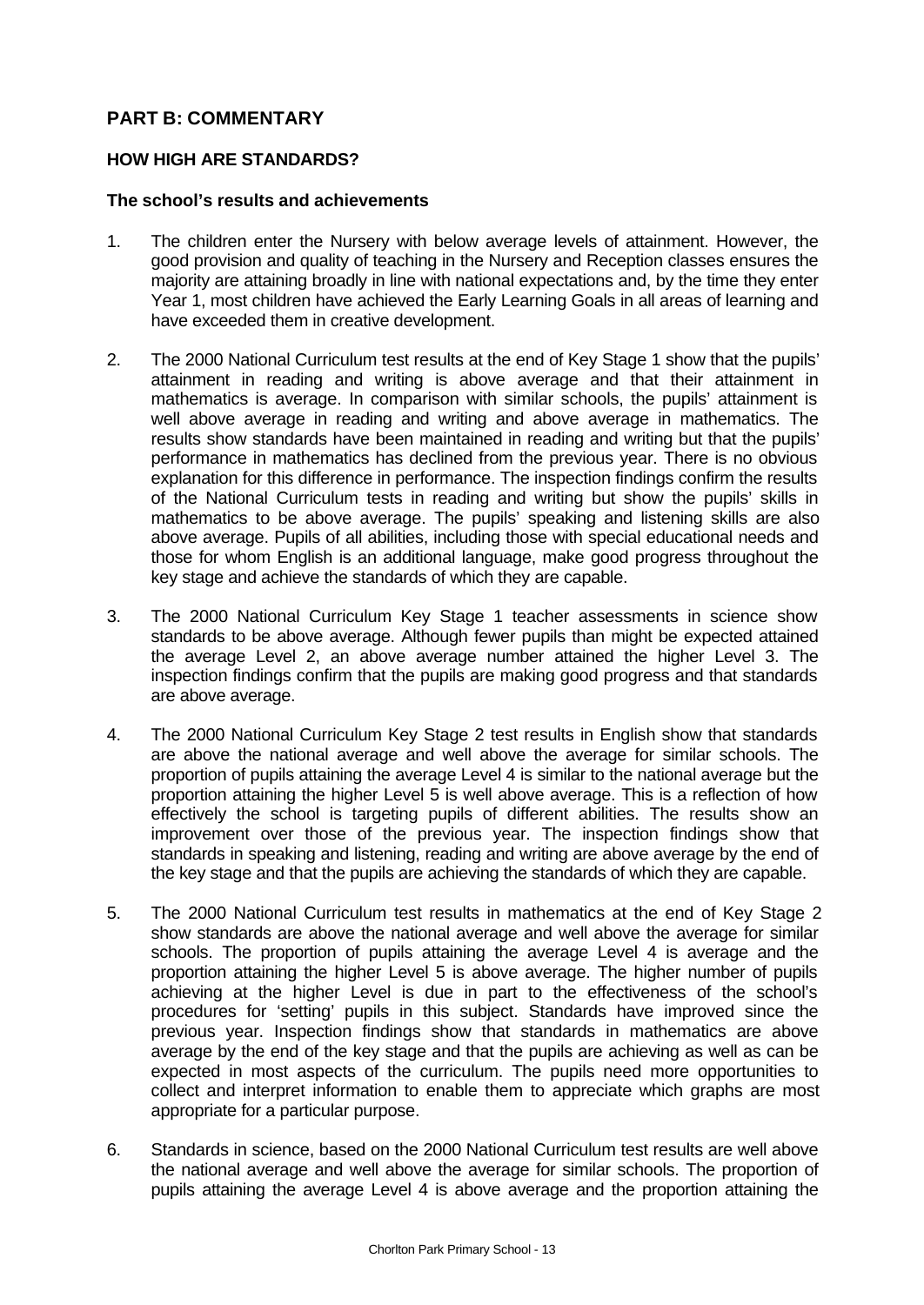higher Level 5 is well above average. These results are a significant improvement over the previous year. Inspection evidence show that the pupils have a good understanding of science, they are achieving well and that standards are above average at the end of the key stage.

- 7. At both the ages of seven and 11 years the pupils' knowledge and understanding of religious education is in line with the expectations of the locally agreed syllabus. Standards in information and communication technology are broadly in line with the national expectations by the end of both key stages although standards in the monitoring and modelling aspect are below expectations. This is due in part to the lack of suitable resources.
- 8. The pupils achieve above average standards at the end of both key stages in art and design, history and music and make good progress in these subjects throughout the school. In geography, they attain above average standards at the end of Key Stage 1 and standards appropriate for their age at the end of Key Stage 2. Standards in design and technology and physical education are in line with national expectations at the end of both key stages and the pupils make satisfactory progress in these subjects.
- 9. The pupils with special educational needs make good progress towards their individual educational plan targets and in lessons. Pupils receive good quality support by teachers and support staff both in classrooms and in withdrawal sessions, for example in Year 4 literacy withdrawal sessions. This enhances progress well. Pupils feel valued both by staff and by other pupils; as a result they are willing to ask and answer questions to improve their knowledge and understanding. They concentrate on their work, applying themselves well, for example in work on algebra in Year 6. The pupils with special educational needs develop their personal skills well. They are fully involved in all school activities. When given the opportunities they carry out tasks confidently.
- 10. The pupils for whom English is an additional language and those from ethnic minority groups make good progress overall. A particular factor in the progress of these pupils is the early intervention and support given to them. Regular, good quality support is given when the children enter the Nursery and this support continues on a systematic basis throughout the pupils' time at the school. As a result, the pupils make good progress in language and literacy skills and achieve as well as expected in all aspects of the curriculum.

## **Pupils' attitudes, values and personal development**

- 11. Pupils have very positive attitudes to school and to their work. Most pupils are attentive and contribute very well to lessons. They understand what is expected of them and work diligently even when difficult tasks are presented to them. They show an interest in topics, are ready to engage in discussion of their work, and enjoy the satisfaction that hard work brings. Most pupils display a mature and enquiring attitude to their work although the school does not always take advantage of this by providing them with opportunities for independent learning.
- 12. Behaviour in lessons, in the playground and around the school is generally good. Most classes are exceptionally well behaved, but some older pupils lack the self-discipline necessary for good learning and their restlessness interferes with the learning of others in their classes. The very good relationships that exist amongst pupils and between pupils and adults provide an environment that encourages very good behaviour and excludes oppression. Playground supervisors make excellent use of the play resources available to them and encourage children to enjoy play by joining in with them and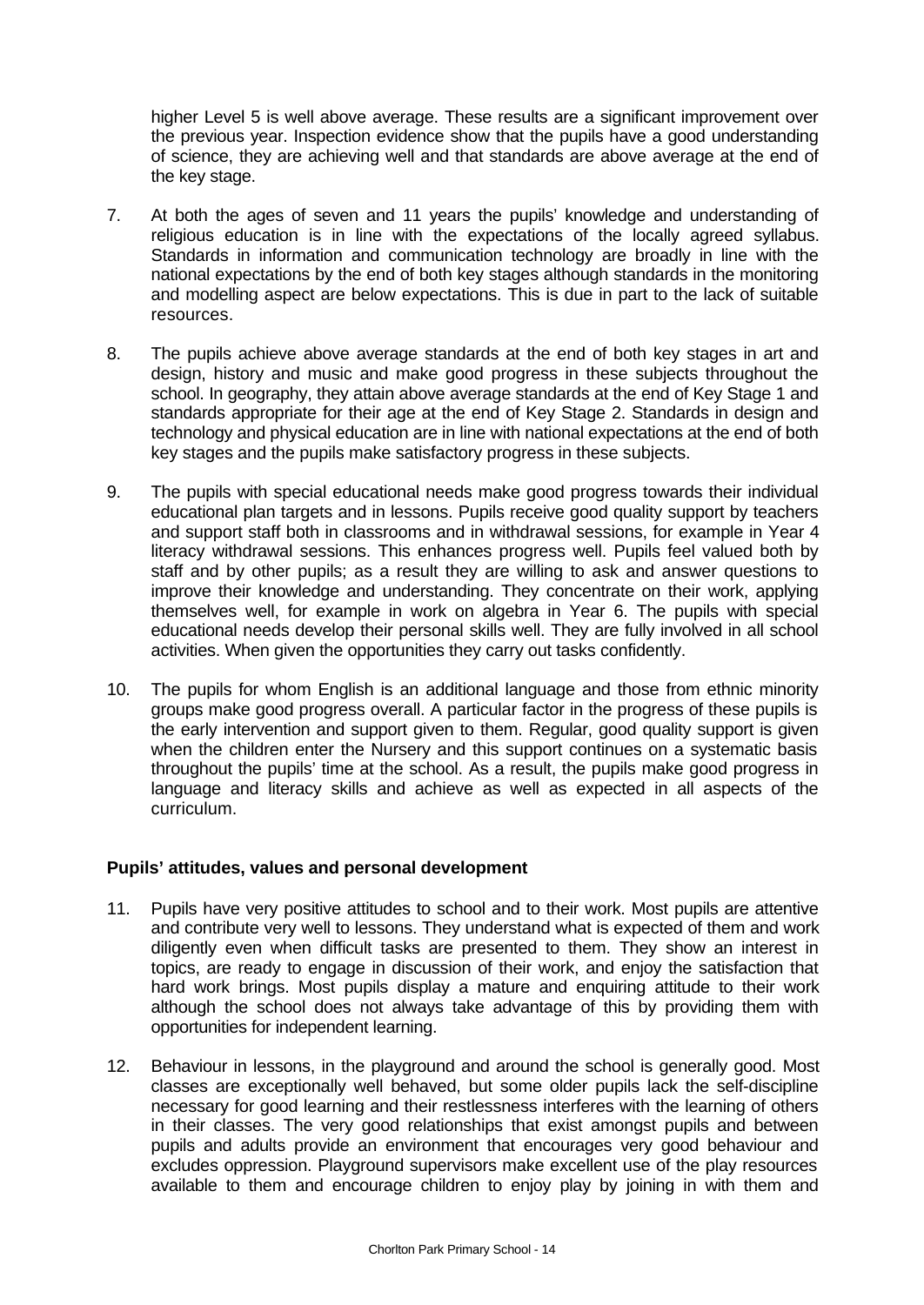entertaining them with ad hoc puppet shows. Pupils of all ages, and from differing social and cultural backgrounds, work and play together in harmony at all times. The vast majority of parents responding to the survey believe that behaviour in school is good. There has been one recent exclusion which resulted after all other possible sanctions had been exhausted. The school has successfully reintegrated pupils who have been excluded elsewhere.

- 13. There is good provision for the pupils' personal development. Pupils in all classes are encouraged to undertake roles as monitors and help in the day to day running of the school. The relationship between pupils and between staff and pupils are good throughout the school and this has a positive impact on the pupils' learning. Teachers are generally aware of the needs of their pupils and help to support these needs through target setting and encouragement of good work and behaviour in class. Older pupils engage in the 'buddy scheme' through which Year 6 pupils provide personal support for younger children. This support takes the form of listening to pupils practising their reading, reading to younger children, and supervisory duties. Year 5 and Year 6 have reciprocal arrangements with Year 1 and Reception classes for story writing and visiting to share these stories. These relationships help all pupils to develop their social skills and provide the older pupils with an understanding of their position as role models within the school.
- 14. Attendance is unsatisfactory. The rate of attendance, at 93.7%, is well below the national average. Many absences are linked to families taking extended visits overseas and whilst the school has established procedures to manage these events it needs to consider other options with a view to improving the rate of attendance.

#### **HOW WELL ARE PUPILS TAUGHT?**

- 15. During the inspection, the quality of teaching was excellent in three per cent of lessons seen, very good in 26 per cent of lessons, good in 45 per cent lessons and satisfactory in 24 per cent of lessons. Teaching was unsatisfactory in two per cent of lessons, but this percentage represents only a very small number of lessons, and is insignificant. The pupils' learning is good throughout the school, and the vast majority of pupils demonstrate good levels of concentration, motivation and enthusiasm. Pupils work hard in lessons, and take great interest in all activities, especially those that are enhanced by exciting learning resources that stimulate their imaginations. The school is newly formed and it is therefore not possible to comment on the extent to which teaching and learning have improved since the last inspection.
- 16. Teaching in the Foundation Stage, which comprises a Nursery class, and three Reception classes, is good overall. Some very good and excellent examples of teaching were seen during the inspection in the Nursery class and in one Reception class. One of the strongest features of teaching in the Foundation Stage is the way in which teachers and support staff work together, sharing the same philosophy and approach, thereby ensuring consistency in the children's learning. They present excellent role models for the children in the way in which they relate to one another, and there are high levels of mutual respect between adults and children. Expectations of the children's behaviour are consistently high, and where the best teaching occurs, there are also very high expectations in terms of academic achievement. Where the teaching is less effective, teachers cater well for the children who have some difficulties with their learning because of special needs or because English is not their main language, but tasks for the higher attaining children are not always sufficiently challenging, and this slows down the children's rate of learning.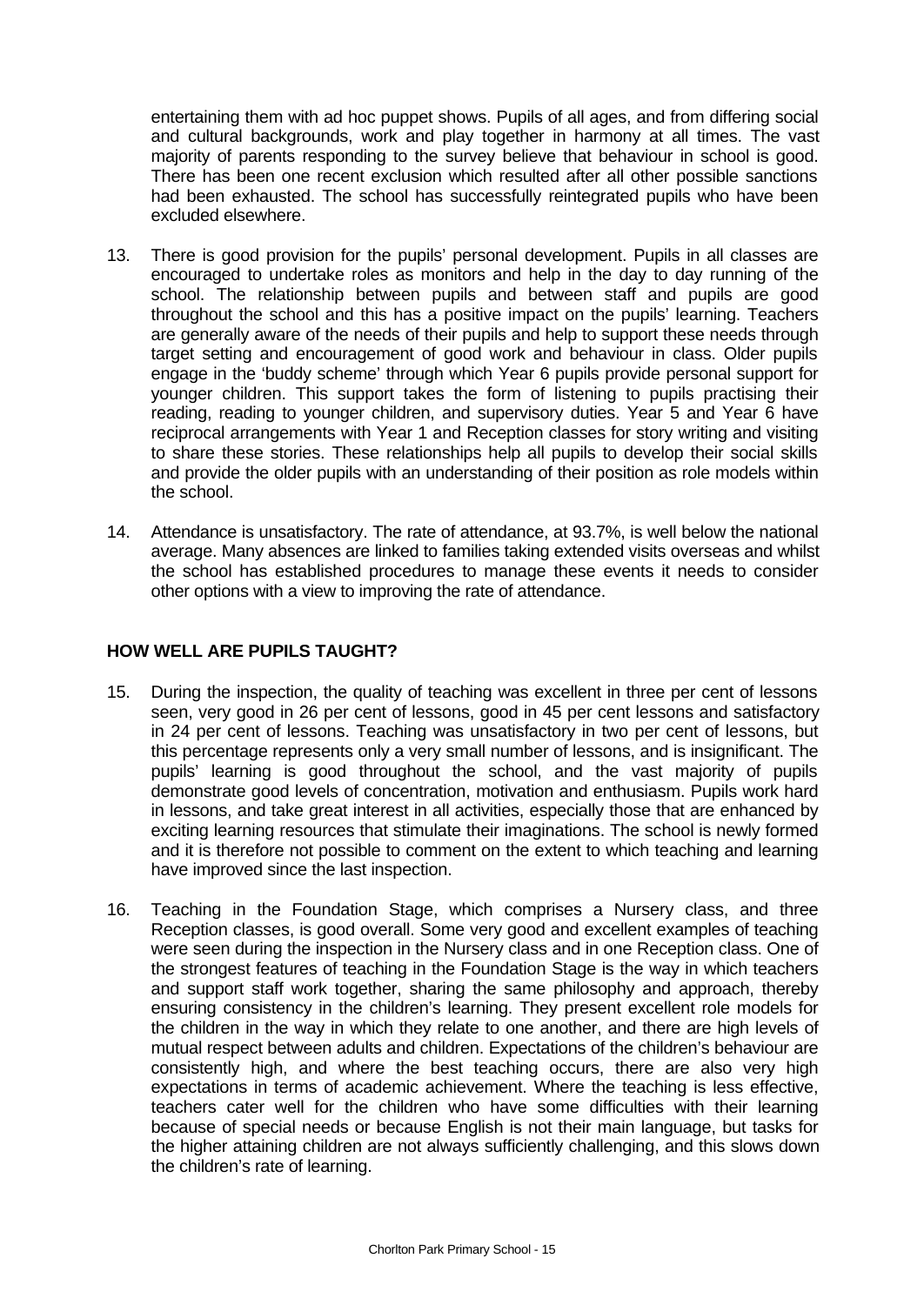- 17. In the Nursery and Reception classes, there is a good mix of activities that are led by the teacher, and those that the children select themselves. Free choice activities are particularly effective in helping the pupils to learn how to make decisions about their learning, and in promoting independence. In all classes in the Foundation Stage, teachers and support staff are conscious of the need to ensure that pupils who have special educational needs, English as an additional language and those who are supported through the EMAS grant are fully and purposefully integrated into all activities. To do this, adults make very good use of visual resources that reinforce spoken language, capture the children's interest, and motivate them in their learning. Where the teaching is most effective, teachers go to great lengths to motivate and enthuse the pupils. During the inspection, one Reception class teacher created an almost unbearable feeling of suspense, as the children waited in absolute silence for her to reveal the 'Big Book' of the week. The learning following on from this initial stimulus was very good, as the children joined in with repeated phrases in the story, suggested adjectives to describe the watermelon featured in the text, and finally completed written tasks, all carefully matched to their individual needs.
- 18. Throughout Key Stage 1 and Key Stage 2, English and mathematics are taught well, and the National Literacy Strategy and the National Numeracy Strategy have been successfully implemented in all classes. In the upper part of Key Stage 2, pupils are taught in ability groups for mathematics, and this has a very positive impact on their learning, and makes it easier for teachers to fully challenge the highest attainers and to provide the necessary additional support for the lowest attainers. Teachers provide good opportunities for pupils to develop their literacy, numeracy and information and communication technology skills in other subjects, although there are too few opportunities in some Key Stage 2 classes for pupils to carry out independent research using books and computers. Teachers make very good use of ongoing assessments in English and mathematics to check and track pupils' progress, and to ensure that they are achieving their full potential.
- 19. The teaching of science, art and design, history, music and religious education is good in both key stages, and the teaching of geography and physical education is good in Key Stage 1 and satisfactory in Key Stage 2. In most lessons, teachers make very good use of introductory discussions to explain to pupils what is expected of them, often sharing the learning targets for individual lessons. Explanations about the set tasks are very clear, and this enables pupils to follow instructions easily, and to get on quickly with their activities. End of session discussions enable teachers to draw the threads together, and to monitor the pupils' progress during the lesson. The majority of teachers are skilled in using open-ended questions, both to extend the pupils' thinking, and to probe their understanding. They phrase questions carefully to take account of the wide range of ability levels in the class, and to ensure that all pupils are involved. Bilingual support assistants and teachers are very well deployed in discussion sessions, translating occasional words or phrases to ensure that the pupils who have limited English have a good understanding of what is being said, so that they are able to participate. This has a positive impact on their learning.
- 20. In practical lessons, such as science, music, art and design, and physical education, there are many good opportunities for pupils to plan their own work, and for them to generate imaginative and original ideas which improves the quality of learning. Where the teaching is most effective, teachers are keen for the pupils to follow their own lines of enquiry, and to be creative in their thinking. Many teachers provide good opportunities for pupils to share their work with their classmates. This practice raises the self-esteem of those pupils whose work is chosen, and often provides additional ideas for those who are observing or listening. There are however too few opportunities in both key stages for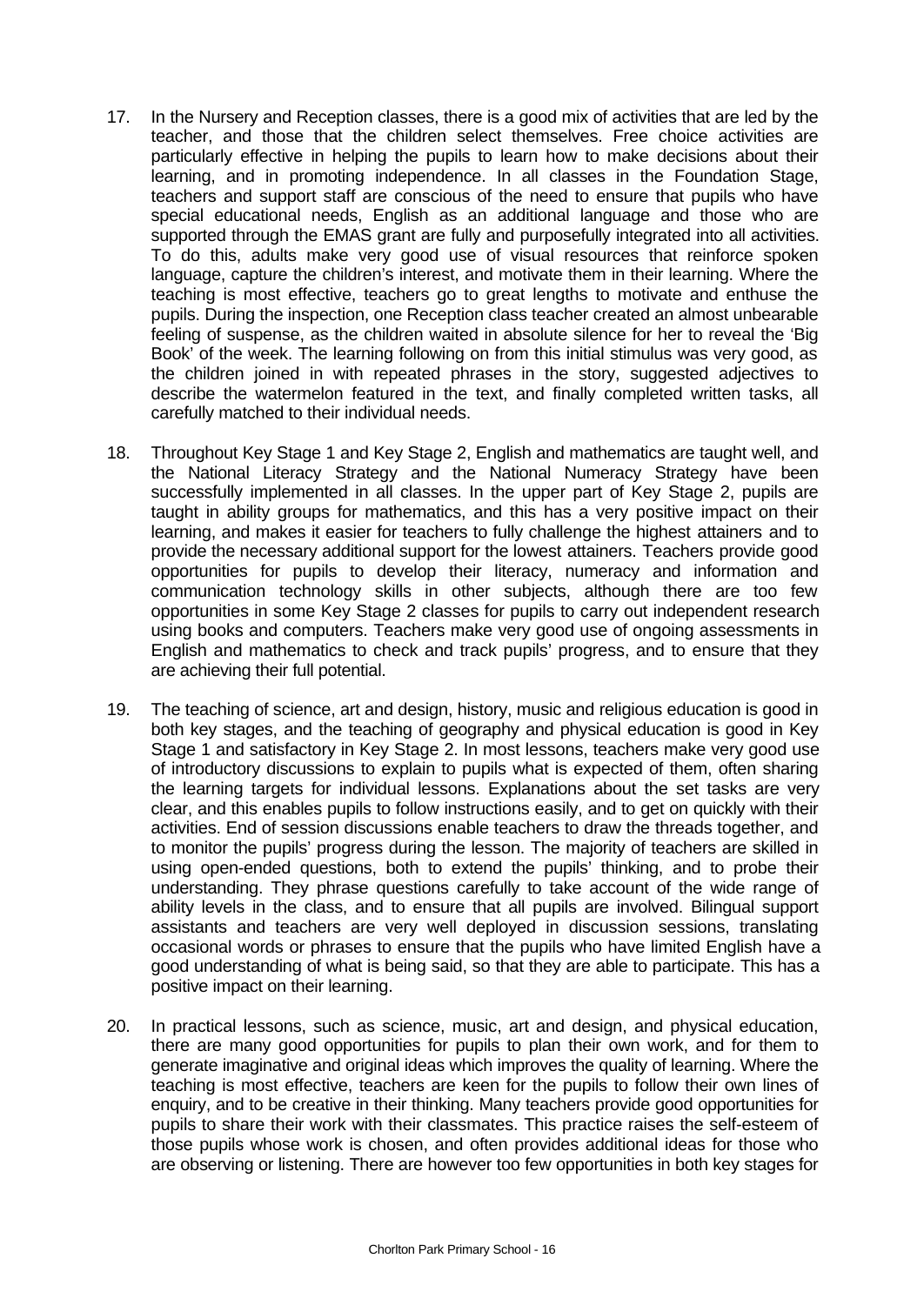pupils to critically evaluate their own work, or that of others, and to share ideas about how the work might be further improved.

- 21. Teachers use a variety of successful strategies to promote effective learning. There is a good combination of whole class, group and individual teaching, depending on the nature of the activity. In whole class lessons, pupils are often invited to make an individual contribution, such as reading a piece of text, or explaining a mathematical process, and this helps to raise the pupils' confidence and to develop their presentation and performance skills. Pupils often work together in pairs, such as in a music lesson seen during the inspection where Year 2 pupils composed 'question and answer' phrases, helping and advising one another. When pupils work in groups, they show good levels of co-operation, and willingly enter into discussion about their work, sharing ideas and resources generously. There are not enough opportunities for pupils to carry out independent personal study, such as research, especially in the upper part of Key Stage 2, and in some classes there is a tendency for teachers to over-direct pupils' learning which makes the pupils too dependent on adult support, and less inclined to take responsibility for their learning.
- 22. The most effective teachers are skilled in showing pupils how they can improve their work further. They discuss work with individual pupils, and help them to set their own targets for development, although this practice is not consistent across the school. They sensitively evaluate pupils' work in class, gently picking up areas for improvement, and making helpful suggestions as to how this might be achieved. For example, during the inspection, a Year 5 teacher invited pupils to read a short piece of text to the rest of the class, and suggested how the reading could be improved by adding more expression, and by slowing the pace. The marking of pupils' work is variable throughout the school, and is satisfactory overall. Comments on written work do not always give pupils enough suggestions for how they might improve their work further.
- 23. Teachers throughout the school have Most teachers follow the school's agreed behaviour management strategy, which is based on the use of rewards to reinforce and promote good behaviour, and the use of graded sanctions for misbehaviour. However, in some Key Stage 2 classes where teachers are not always effective in dealing with the persistent misbehaviour of a small number of pupils, the learning of other pupils in the class is disrupted.
- 24. The school makes good provision for pupils who have special educational needs. Classroom assistants work closely with teachers to provide good levels of support in class, enabling pupils with special educational needs to make good progress towards their individual learning targets. The needs of pupils who have statements are fully met. The school makes good provision for pupils who have English as an additional language, and those who are supported through the EMAS grant, enabling these pupils to be fully integrated into the life and work of the school and make good progress in their learning.
- 25. In both Key Stage 1 and Key Stage 2 homework is set regularly, and is effective in consolidating and extending pupils' learning. In Key Stage 2 especially, some imaginative tasks are set in subjects other than English and mathematics. For example, pupils are sometimes asked to prepare for art and design, design and technology, and history activities by collecting materials or information. In a recent initiative linked to the 'PRIDE project', Year 6 pupils were loaned palm-top computers to enable them to complete a piece of work at home relating to the misuse of drugs. This project was very appealing to the pupils concerned, and all pupils submitted the requested piece of work.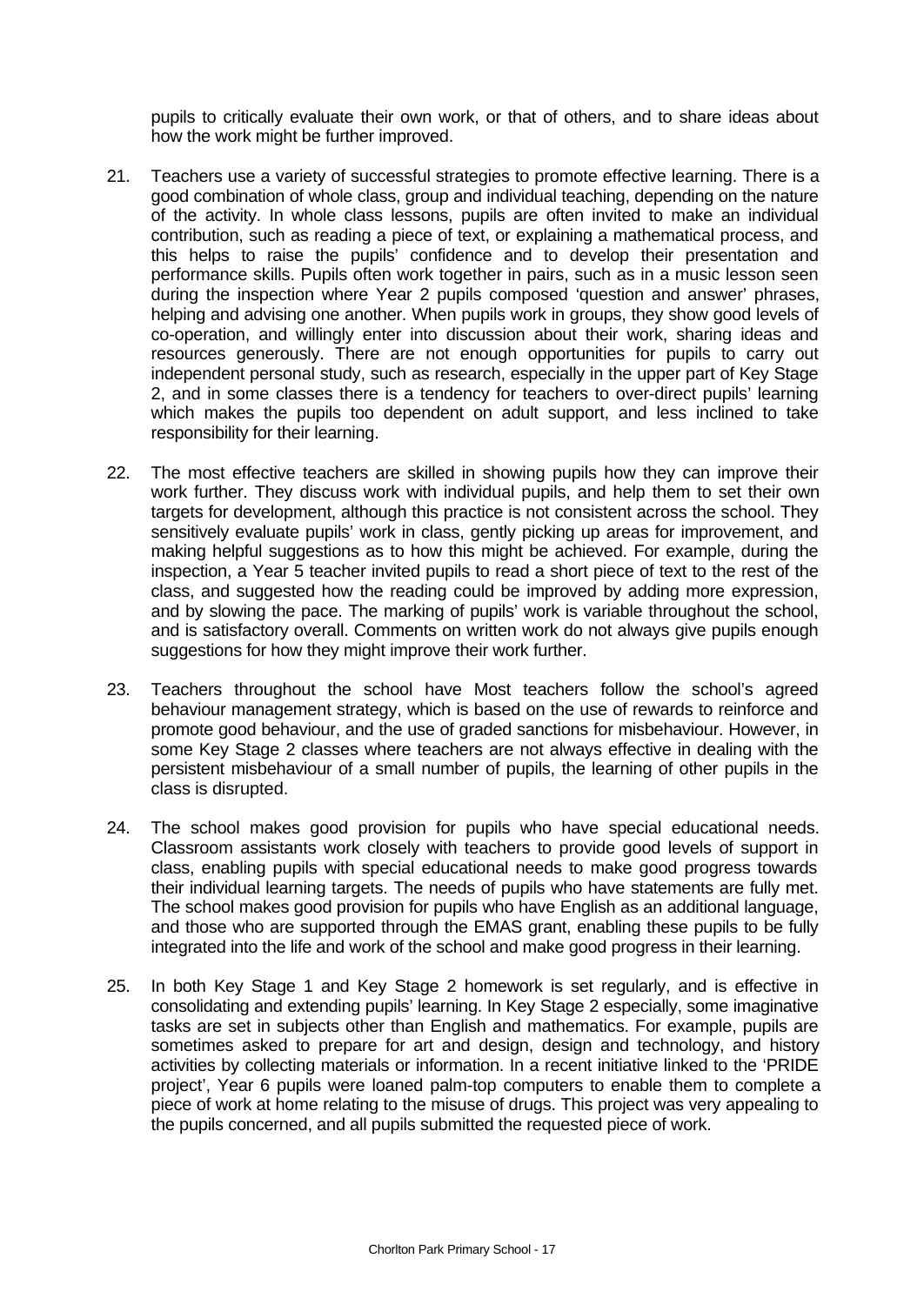## **HOW GOOD ARE THE CURRICULAR AND OTHER OPPORTUNITIES OFFERED TO PUPILS?**

- 26. The curriculum provides pupils with a good range of stimulating experiences and meets statutory requirements. The curriculum is suitably enhanced by visits to places of interest in the locality and through links with parents and the community. Strategies for teaching the basic skills of literacy and numeracy are good and the school fully implements the National Strategies for Literacy and Numeracy. Particular attention is given to develop pupils' competence in these skills from an early age and all pupils are making good progress.
- 27. The school provides good support for pupils who need additional help. There is an active approach to ensure that pupils' needs are identified at an early stage of their education and appropriate support provided. Their learning is well planned and involves the close co-operation of both teachers and learning support assistants. This is a notable feature of the school and these pupils make good progress. Pupils with special educational needs have full and equal access to all aspects of the curriculum and are fully integrated into the life of the school and this has a positive effect on learning. The recommendations of the special educational needs Code of Practice are fully implemented by the school. The curriculum is modified by setting work at the correct level to meet the needs of the pupils. If pupils are taken out of lessons to receive support, the work is usually directly related to what they are doing in class at that time. The effectiveness of the National Literacy and Numeracy Strategies is good for pupils with special educational needs. The pupils benefit from the whole class introductions when good questioning and development of mental mathematics challenge them. In the group sessions, they are given well-planned work which is used well to develop learning. In the plenary sessions reporting back to the rest of the class develops the pupils' confidence and self-esteem.
- 28. There is a satisfactory range of out of school activities to which pupils from both key stages are invited and in which they are encouraged to take part. Activities for Key Stage 1 pupils are usually at lunchtime and include bird watching, gardening and dancing. Key Stage 2 pupils enjoy opportunities to participate both during the lunch break and after school in sporting activities, in music, choir, art and French. The school competes favourably with other schools in competitive games. Each year group enjoys a number of visits outside the school to provide first hand learning experiences to support the curriculum. In addition, pupils in Year 6, benefit from a residential visit, for example to Castleton in Derbyshire, or to Northumbria. There are also opportunities for pupils to receive extra study support, as in the 'springboard' initiative in mathematics.
- 29. The school make good provision for promoting pupils' personal and social education. Teachers and other adults in the school know the pupils well and are sensitive to their needs. The school radiates a friendly atmosphere where pupils value each other as individuals and show concern for each other's well being. Personal relationships are very good and pupils work and play together harmoniously. Pupils develop a thorough knowledge and understanding of the concept of a healthy life style. They know the importance of a balanced diet, the beneficial effects of exercise and the potentially harmful effects of habits, such as smoking, on the body. The school is a part of the 'Manchester Healthy School Partnership' and outside agencies, such as the Health Promotion Unit, are used to support the school health education programme. The older pupils have recently taken part in the 'Pride 2' initiative that involved them working with their parents on a drug awareness project. Sex education is taught as part of the science curriculum.
- 30. The school has very good links with the community that it serves. The Nursery and Reception class teachers share their expertise with other local nurseries and have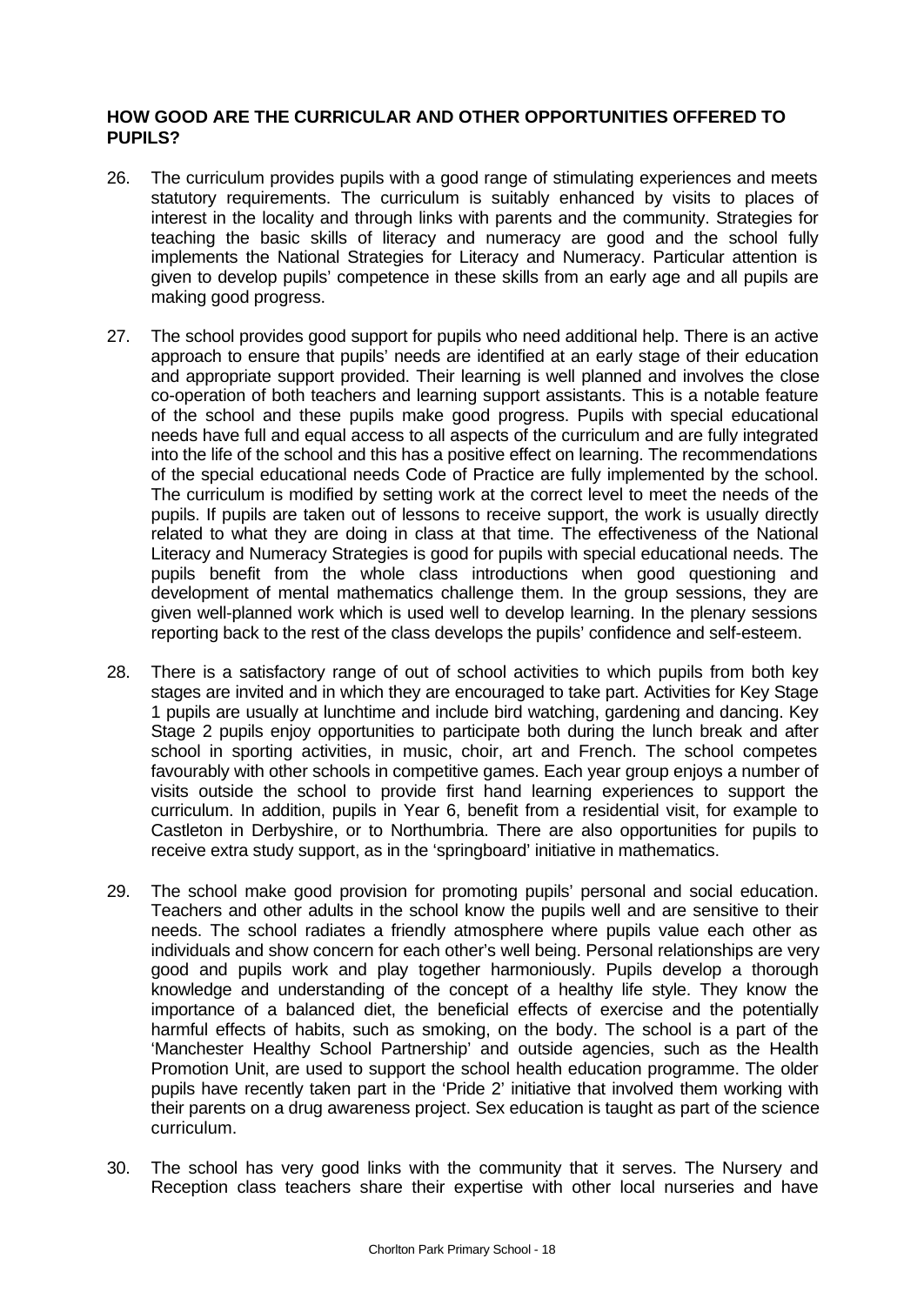developed story links with the playgroup from which the school draws some of its pupils. These relationships enable the children to become familiar with their teachers in advance of their attending the nursery or reception classes, and this helps to give them confidence, reassurance and security. There is a parent-run out of school hours care scheme for children who attend the school which, when considered with the summer play scheme offered by the school, ensures that the school remains a focus of the community throughout the year.

- 31. There are good links with the high school to which most pupils transfer. These involve the sharing of facilities and expertise, such as in physical education, foreign languages, and the performing arts where the high school provides support for specific projects. Transfer arrangements are well developed with Year 5 and Year 6 visiting the high school as part of their induction. Year 7 staff and PGCE students associated with the high school visit Year 6 pupils to ease any concerns that they may have about their next school. Year 10 pupils from three high schools are welcomed into school to undertake work experience programmes. The school provides mentoring and other formal management of student teachers from the local universities, and of NNEB students from the local college. The school hosts classroom assistant training programmes in association with the neighbouring adult education centre and a number of these classroom assistants have accepted employment in school.
- 32. The overall provision the school makes for the spiritual, social, moral and cultural development of pupils is good. Opportunities to promote spirituality are provided in some assemblies through reflection and prayer. However, there are not enough planned opportunities to raise pupils' awareness across the curriculum and often, good opportunities are missed. Moral education provision is good and the provision for social development is very good. Moral issues are raised in circle time and through the school's provision for pupils' personal, social and health education. Well-planned assembly themes provide guidance to pupils on issues such as kindness and bullying and by identifying heroes and leaders, such as Martin Luther King and St Patrick, with whom pupils can relate and use them as role models. Pupils are made aware of the needs of others, both in the local and worldwide communities. Substantial sums are raised to support charities such as the Rainbow Trust, UNICEF and Action Aid.
- 33. Cultural awareness is well promoted across the school. The good provision is evident in the harmonious relationships observed and the total inclusion of all members of the school community. Each term arrangements for visits or for visitors to come to school are planned to extend pupils' cultural awareness. Through these, pupils learn more about the faiths, traditions and customs and of others. For example, pupils have enjoyed listening to a troupe of African drummers and shared in Indian dance and Music as well as celebrating traditional events such as Eid and the Chinese New Year.

## **HOW WELL DOES THE SCHOOL CARE FOR ITS PUPILS?**

- 34. Child protection procedures are good. The school follows the local procedures for dealing with child protection issues. The headteacher has been nominated to deal with any concerns and she is supported in this role by both deputy headteachers. All three have received recent training and one of the deputies is the named person for dealing with issues relating to 'looked after' children. All members of staff are familiar with the relevant procedures.
- 35. There are several first aid boxes that are strategically placed about the school and the needs of pupils with specific medical requirements have been addressed. All staff have been trained in the use of epipens and relevant staff have received training in dealing with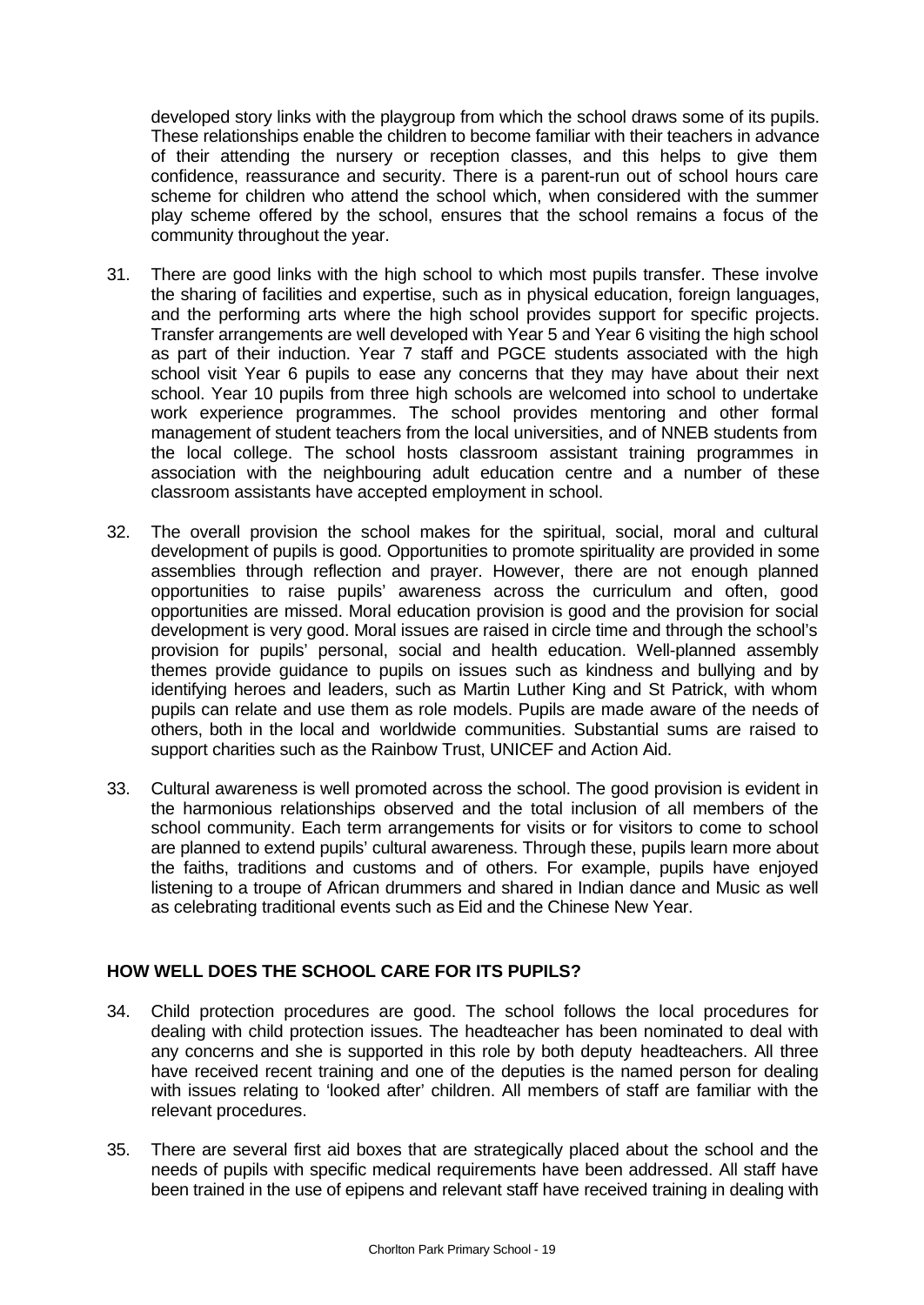concerns relating to haemophiliacs. It is planned that the health visitor will train staff in asthma management in the near future. One classroom assistant holds a first aid certificate, and the school may wish to consider the benefits that would accompany a higher number of certificate holders with there being a large pupil and staff population in school.

- 36. The school makes good provision for ensuring pupils' welfare. A member of staff monitors the school health and safety procedures by auditing all rooms using a questionnaire provided by the Health & Safety Executive, and through risk assessments of the site. All hazards identified are reported and monitored to closure, as appropriate to the nature of the concern. As a result of the recent fire at the school, evacuation drills have been reviewed and are practised more frequently, and the staff member responsible for health and safety issues is undertaking fire risk assessment training in the near future. Fire fighting equipment has been checked and their location and type has been reassessed for effectiveness.
- 37. The procedures for assessing the pupils' academic achievements are satisfactory overall. There are some good initiatives the school has taken in establishing procedures for assessing pupils' attainment and progress, particularly in literacy and numeracy. However, the school recognises the need to extend this good practice to include all aspects of the curriculum.
- 38. Assessment of children in the Foundation Years is good. Continual assessment of their progress towards the early learning goals commences as soon as they enter the Nursery. At the start of Reception class, the school uses the LEA's baseline assessment procedures to establish children's academic attainment and social skills. Teachers consistently monitor and record their observations enabling them to evaluate the children's development by the end of the year. This information is used effectively to plan future work.
- 39. When pupils start on the National Curriculum, there are good systems in place that provide the school with valuable information about the progress of pupils in English and mathematics. The school gathers very useful information through regular standardised tests. These include the National Standardised Tests at seven and eleven in literacy, numeracy and reading as well as similar tests for pupils in each of the Key Stage 2 year groups. The results are carefully analysed to identify pupils' achievements and note any significant differences related to gender, ethnicity or particular cohorts of pupils. Information is also gathered to identify particular strengths or weaknesses. From this, the school addresses those areas of the curriculum where additional improvements are needed. For example, evidence shows that the school's awareness to improve pupils' data handling skills in mathematics has been addressed through curriculum planning and this has improved the pupils' progress in this aspect of the curriculum.
- 40. Information applicable to individual pupils, gathered from test results in literacy and numeracy along with other samples of work is recorded in 'Pupil Profiles,' and this enables teachers to track progress from year to year. These too are well used, enabling teachers to agree and share with parents and pupils' targets for future individual academic development, although in some instances they are also well supported by appropriate targets for personal development. For example, one pupil's agreed target was, 'To settle down quicker and finish my work.'
- 41. In class, teachers continuously monitor pupils' performances during lessons and often record their achievements, but there is some inconsistency in the way teachers do this and their records are only shared verbally at the end of the year. Similarly, the quality of teachers' marking is inconsistent. It varies from being very good, which is recognised by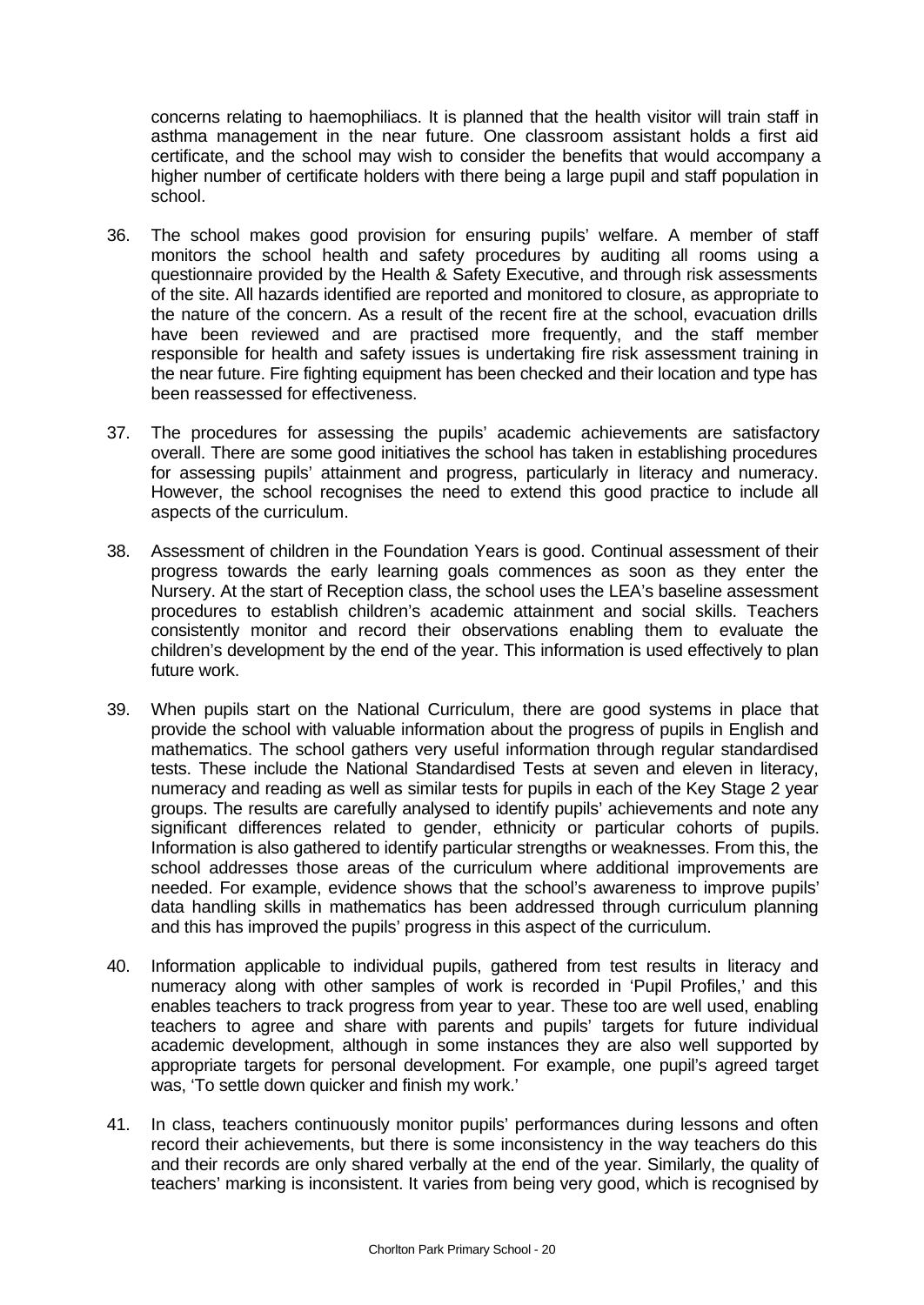quality evaluative and developmental comments, to that which is little more than a cursory tick. In the best lessons, shared learning objectives help pupils monitor their own learning and recognise the progress they have made.

42. All teachers are very supportive of those pupils who have special educational needs and plan work matched to the individual learning programmes appropriately drawn up to meet their individual needs. Good support is given to them in class. There is regular contact with the hearing and visually impaired services which is valued by the school. Speech therapy oversight is available for pupils via the health authority. The school has increased the number of support staff to enable it to meet the needs of the pupils with special educational needs. This policy is successful and pupils' progress is good. Pupils with English as an additional language and pupils of ethnic minorities are fully included in all aspects of the curriculum and school life. Very supportive staff with specialist skills in teaching pupils from ethnic minorities and pupils with English as an additional language keep very good records enabling them to assess, monitor and record their pupils' progress, which makes an effective contribution to their good development.

#### **HOW WELL DOES THE SCHOOL WORK IN PARTNERSHIP WITH PARENTS?**

- 43. Generally, parents are pleased with the work of the school. Almost all agree that their children enjoy school and are making good progress. They believe that the teaching is good, that their children are expected to work hard and achieve their best, and that the school is helping their children to become mature and responsible.
- 44. A few parents feel that their children do not get the right amount of work to do at home, and that the school does not provide an interesting range of activities outside lessons. The findings of the inspection are that suitable homework is set regularly for all pupils and that parents contribute well to their children's learning at home through such activities as listening to them practising their reading and supporting large projects that are developed at home. Some parents have been involved in the successful trials of the Home Learning Activities initiative promoted by the LEA. The school provides a satisfactory range of extra-curricular activities for pupils, which take place at lunchtimes and after school. There is a satisfactory quality policy document that explains to parents what special educational needs are, and how the school deals with them but it does not say who is responsible for overseeing the area either in school or on the governing body. Parents are informed at an early stage if there are problems with a child's learning. They are fully informed of everything that is happening with their child. The school sends copies of individual education plans to the parents to help them understand what their child is doing. Parents of pupils with statements of special educational need are fully involved both in giving evidence before the statement is finalised and in the annual review of the statement.
- 45. The school has good links with parents and provides them with regular information about the school. In addition to formal documentation such as the school prospectus and the governors' annual report to parents, the school provides an information leaflet to the parents of each year group detailing the relevant curriculum details, homework expectations, and staff lists. This ensures that parents have current and relevant information about the study areas to support the information that they receive at the new year group meetings, when they visit the classrooms and meet the staff who will teach their children in the coming year. Parents' consultation evenings, notices and other invitations provide opportunities for parents to discuss their children's progress with their teachers. Members of the school staff speak four languages that enables most parents to receive verbal information in their mother tongue. A significant number of parents, however, do not feel that they are kept well informed about how their children are getting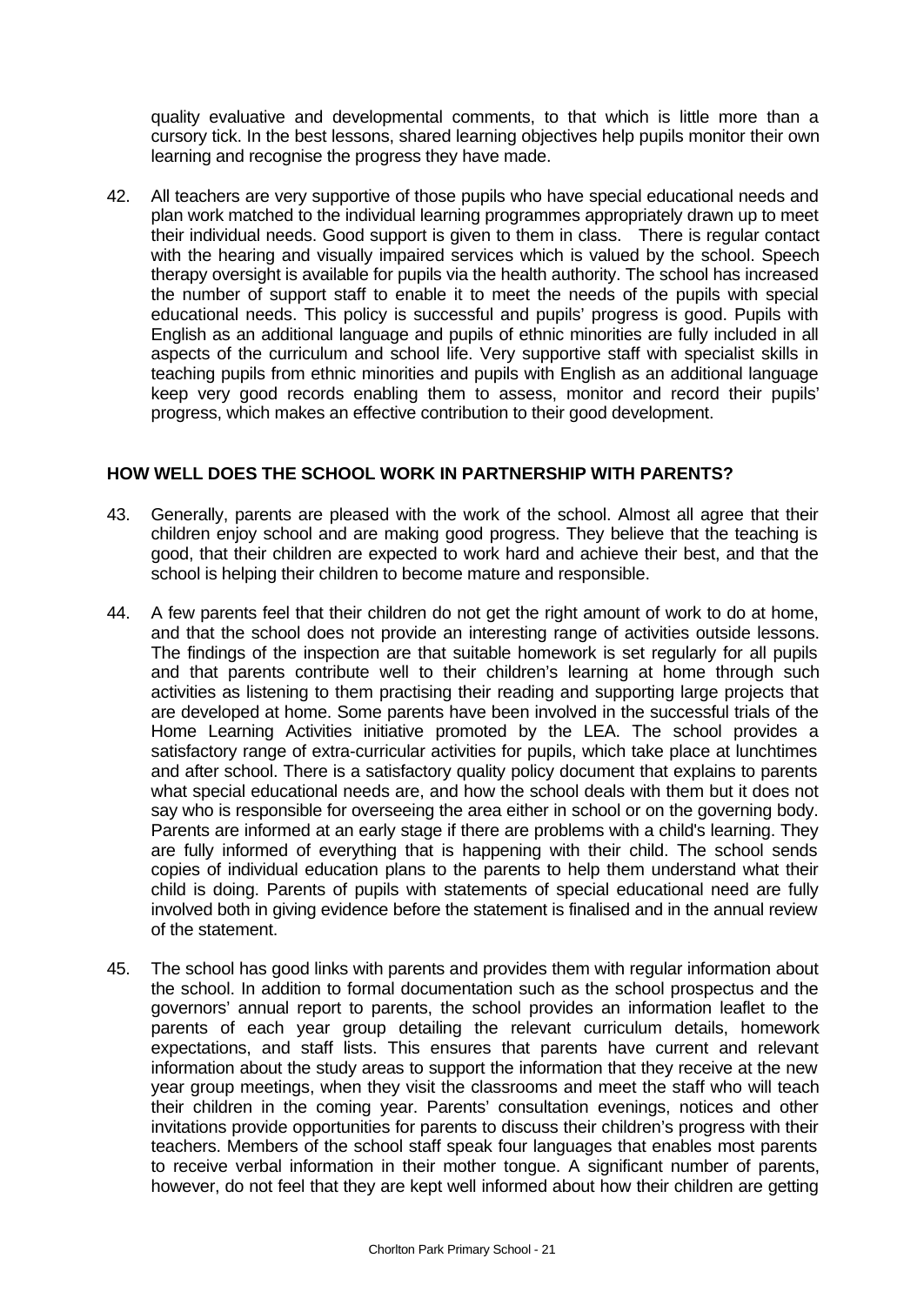on, and do not think that the school works closely with parents. The parents are provided with good quality reports outlining the progress of their children.

- 46. Parents involve themselves well in the work of the school and support the work that their children carry out at home and this has a good impact on the progress the pupils make. A number of parents help in lessons often sharing their expertise with teachers by providing information and communication technology, art and design or design and technology support for targeted groups of pupils. Parents have also contributed to pupils' learning by presenting their religious beliefs and traditions to classes. Some parents have produced story sacks of exceptional quality that are available for loan from the infant library, and other parents assist by accompanying children on school visits. The involvement of parents and friends makes a significant contribution to teaching and learning opportunities and provides rich experiences for children.
- 47. The 'Friends and Parents' group raises large sums of money for the school and through its generosity the school has benefited from the improvement of the playground environment and the provision of lunchtime toys and games. 'The Friends' have their own newsletter that provides parents with further information about the less formal aspects of school life. Parents and friends are welcomed in school to attend class assemblies.

#### **HOW WELL IS THE SCHOOL LED AND MANAGED?**

- 48. The headteacher provides strong and effective leadership and she is well supported by her senior staff. A very good ethos for learning has been established and the school's aims and values are successfully reflected in its work. The school is popular and well respected by parents and pupils. Since the amalgamation of the former Infant and Junior Schools, the main priority of the headteacher and Senior Management Team has been to ensure that the staff of the newly formed school works as one team pulling together. The way in which the staff supported one another through the difficulties and disruption of the recent fire shows how successfully this aim has been achieved.
- 49. The headteacher is a good leader who motivates staff and pupils. She has a clear vision of the future management structure of the school and is moving towards it. The School Development Plan lays out developments for the immediate future. However, due to many unavoidable changes of personnel on the governing body, there is no long-term strategic plan linked to the budget and spending and this is an issue the school needs to address. Monitoring of teaching and learning is carried out by the Senior Management Team. However, there are insufficient links between the senior management team and the curriculum co-ordinators and the latter have too little impact on monitoring teaching and learning in their subjects. This is an area that the school is developing since amalgamation.
- 50. The subject leaders have a good over-view of their subject areas. They carry out annual curricular audits that identify priorities for the development of their subject. As a result there has been a steady development of teaching and learning throughout the school since it started. Planning across the year groups is a strength of the school. Subject leaders support colleagues informally and have brought about many improvements to the teaching of their subject. However, their role is limited, as the school does not yet have a formal structure to ensure that long term strategic planning supports the management and development of teaching and learning across the school.
- 51. There are two special educational needs co-ordinators in the school. Both are deputy headteachers. They carry out their roles effectively with good co-ordination of the area.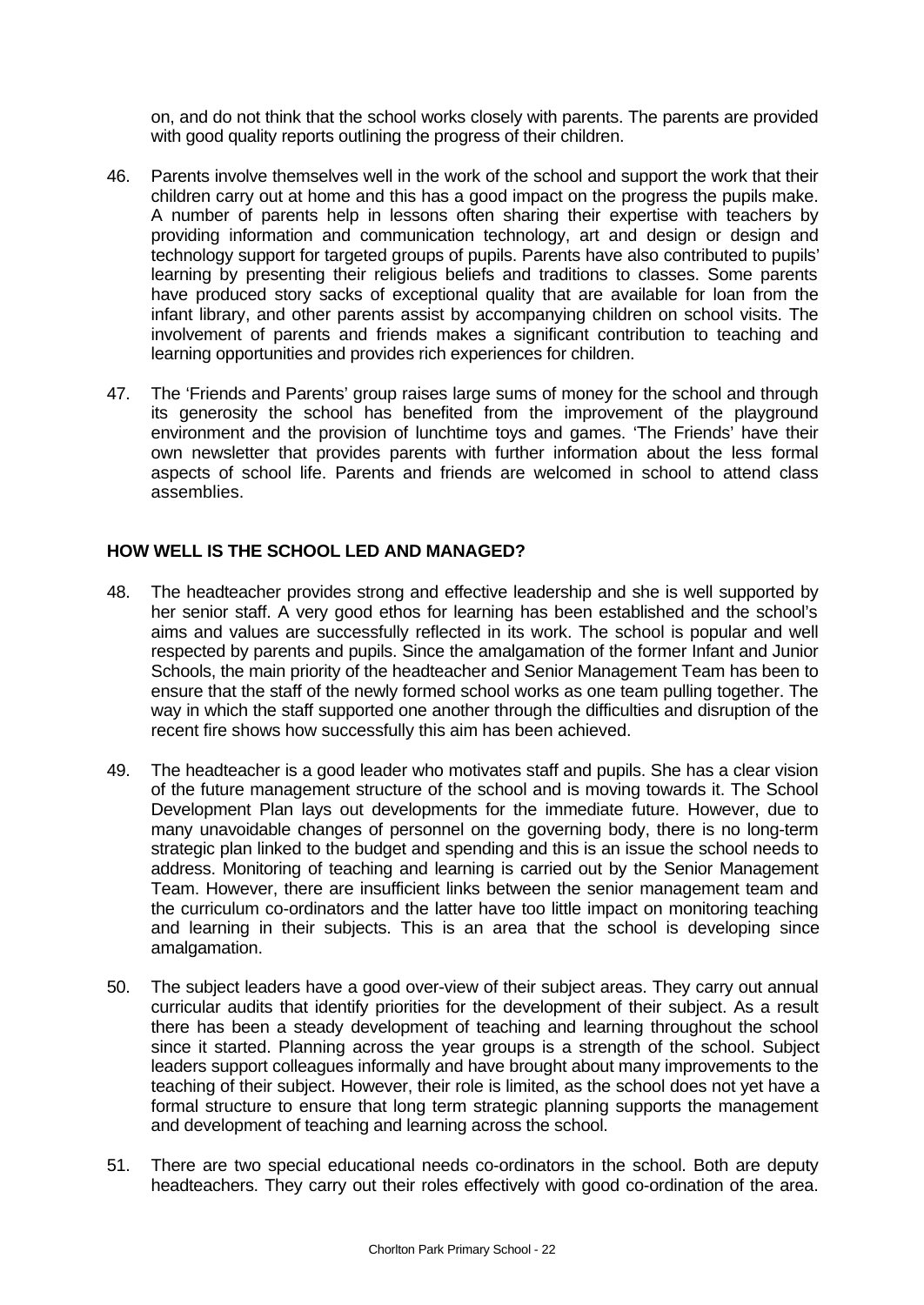There are good systems and procedures in place to ensure that pupils have their special educational needs met effectively. The school uses its budget for special educational needs well. Much of the money is spent on providing additional effective support. This has a positive effect on improving learning for pupils with special educational needs. The school has improved resources recently. The purchase of books for 'reluctant readers' is starting to have an effect on improving standards.

- 52. Financial planning is good. The school made a good decision to spend heavily on providing a large number of very competent, classroom assistants who support the progress of all pupils well. Spending to improve the extent and safety of outdoor play areas has been effective. Specific grants have been used effectively to improve the provision for pupils with a variety of special needs. Office staff use computers efficiently to give governors and senior management reliable financial and attendance information. The principles of best value are applied appropriately in purchasing decisions.
- 53. The school is well staffed with suitably qualified teachers who have a good balance of experience and recent qualification. Co-ordinators are in place for all the subjects in the curriculum, some very recently appointed, and they too have varying levels of experience and subject knowledge. In the case of some subjects the role of the co-ordinator is not yet fully developed and none has yet been given the time to monitor teaching and learning in the classroom. In addition to the full time teaching staff the school also has the assistance of three staff working within the EMAS framework, thirteen qualified and trained classroom assistants and three trained special educational needs support assistants. This large team is further supplemented by a number of dedicated administrative and ancillary staff who have a major impact throughout the school. The quality of the team spirit has recently been tested by the fire, which damaged a major portion of the school buildings. It is a tribute to the whole staff that the school has resumed operations so quickly and successfully.
- 54. Many of the staff have received in-service training across a variety of curriculum areas and recently there has been considerable emphasis on literacy and numeracy as training needs have mirrored the priorities of the whole school. Teachers who are new to the school speak highly of the help and assistance received from their colleagues which has helped them develop their subject expertise. Some members of staff have received their initial training in Australia and have readily adapted to the different demands of the national curriculum.
- 55. The accommodation is situated in a number of buildings on the same site. Until recently the school consisted of separate infant and junior establishments. The amalgamation of the two schools has been successfully accomplished but the legacy of the separate buildings remains. The majority of classrooms are spacious, welcoming and colourful although a few classes are tightly packed into the space available. Teaching areas are well used and in one of the buildings pupils have access to the outside through large doors opening onto a veranda. All areas are used effectively and the school now has the benefit of a newly refurbished computer suite and library area. Throughout the school displays of pupils' work do a great deal to enhance the welcoming nature of the learning environment. Pupils in the foundation stage have access to a secure play area, which includes garden features. The playground available to the rest of the school is adequate but, when full of children at lunchtimes, can seem overcrowded with boisterous activity.
- 56. Resources are sufficient to meet the demands of the curriculum. In the Foundation Stage a wide range of large and small apparatus is available although some is coming to the end of its useful life and storage space is limited. Resources for mathematics and design and technology are very good, those for English, science, music and information technology are good overall. Additional resources however, are required for the control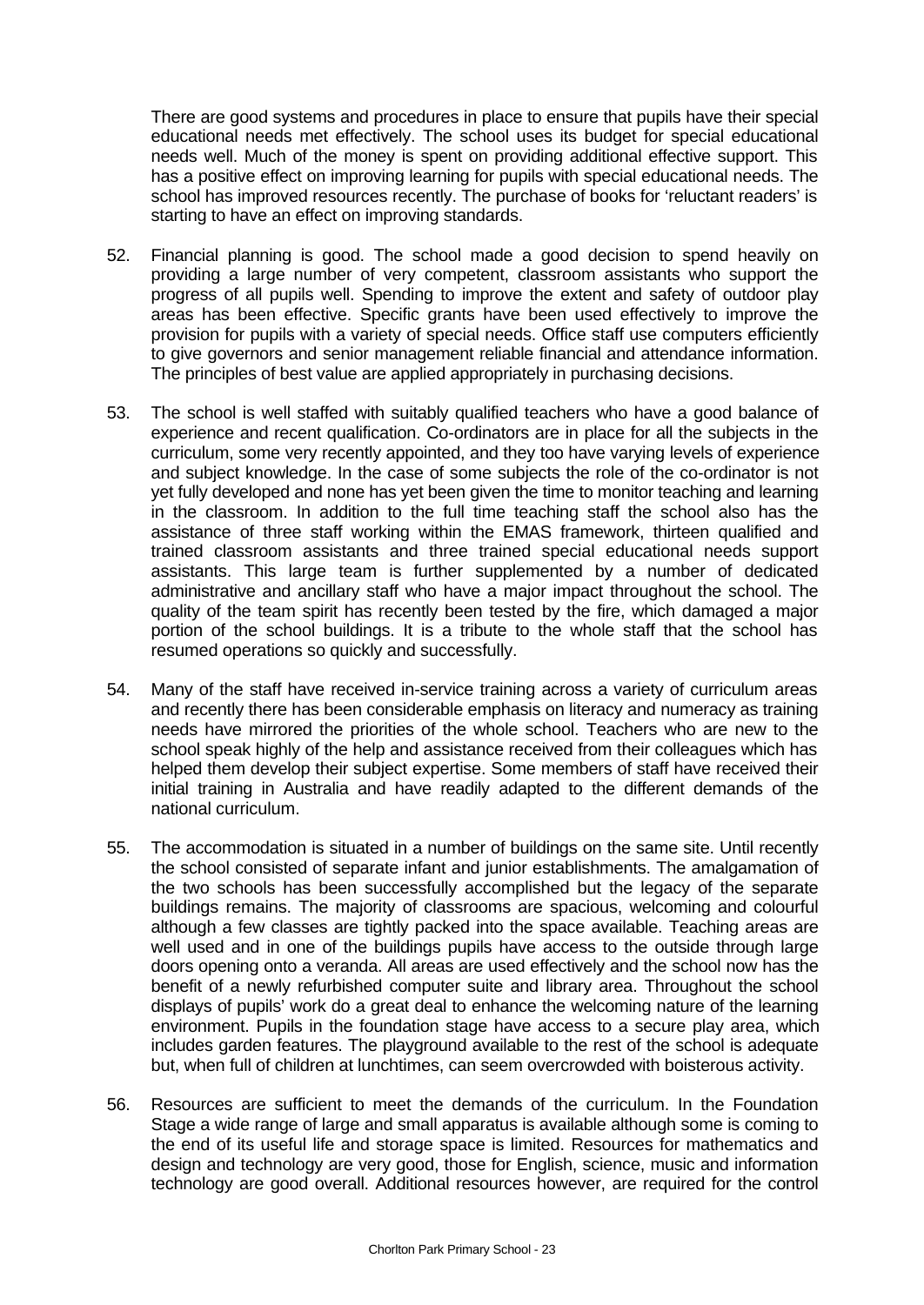and modelling aspect of information and communication technology. The school is fortunate in having a studio and library for music and these are well used. Resources in the other subjects and for the teaching of pupils with special educational needs are satisfactory. The school is in the process of replacing those resources lost as a result of the recent fire on the premises.

## **WHAT SHOULD THE SCHOOL DO TO IMPROVE FURTHER?**

57. The Governing Body, headteacher and staff should:-

## **1) improve the strategic management of the school by;**

- extending the length of the school development plan beyond the current year;
- linking the priorities in the school development plan more closely to the school's budget.

*(paragraphs 49, 50)*

## **2) develop the roles of the co-ordinators by;**

- enabling them to become more involved in monitoring teaching and learning;
- creating more opportunities for them to share their expertise;
- enabling them to plan expenditure in their subject areas.

*(paragraphs 49, 50, 53, 88, 109,121, 129)*

In addition to the key issues above, the following less important issues should be considered for inclusion in the action plan:-

- Developing the assessment procedures in the foundation subjects; *(paragraphs 37, 121, 109, 135)*
- Providing more opportunities for independent learning for older pupils in Key Stage 2; *(paragraphs 11, 18, 20, 21, 91, 112)*
- Develop the teachers' behaviour management strategies in order that a common approach is adopted throughout the school; *(paragraphs 12, 23)*
- Develop the monitoring procedures to try to improve the pupils' attendance; *(paragraph 14)*
- Improve the quality and consistency of marking of pupils' work to that of the best; *(paragraphs 22, 86)*

## **PART C: SCHOOL DATA AND INDICATORS**

#### *Summary of the sources of evidence for the inspection*

Number of lessons observed **1988** and 2008 and 2008 and 2008 and 2008 and 2008 and 2008 and 2008 and 2008 and 200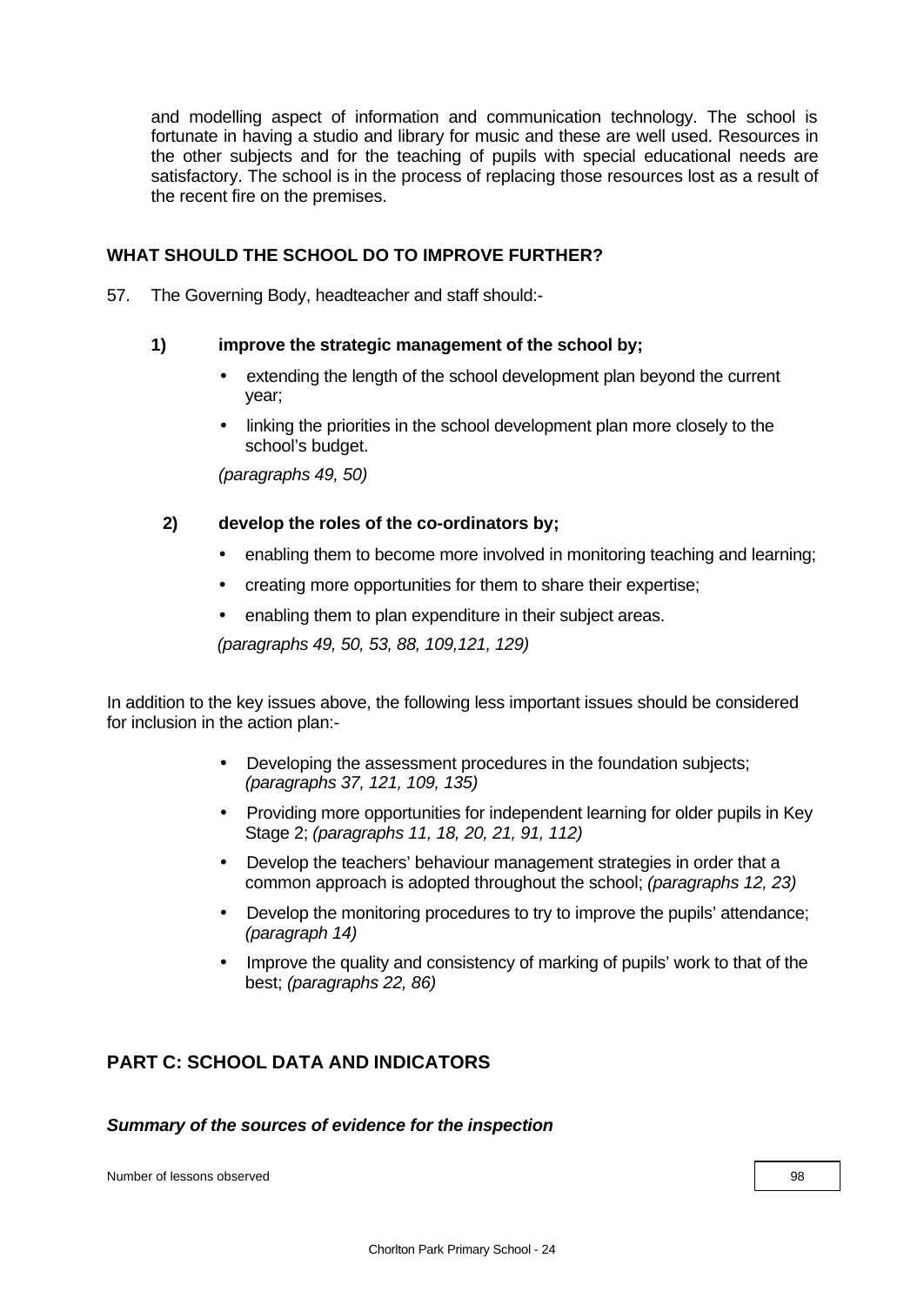#### *Summary of teaching observed during the inspection*

| Excellent | Very good | Good | Satisfactory | Unsatisfactory | Poor | Very Poor |
|-----------|-----------|------|--------------|----------------|------|-----------|
|           | 26        | 45   | 24           |                |      |           |

*The table gives the percentage of teaching observed in each of the seven categories used to make judgements about lessons.*

#### *Information about the school's pupils*

| Pupils on the school's roll                                      | Nursery | YR – YEAR<br>6 |
|------------------------------------------------------------------|---------|----------------|
| Number of pupils on the school's roll (FTE for part-time pupils) | 45      | 633            |
| Number of full-time pupils eligible for free school meals        |         | 175            |

*FTE means full-time equivalent.*

| Special educational needs                                           | Nurserv | YR – YEAR |
|---------------------------------------------------------------------|---------|-----------|
| Number of pupils with statements of special educational needs       |         |           |
| Number of pupils on the school's special educational needs register |         | 103       |

| English as an additional language                       | No of pupils |
|---------------------------------------------------------|--------------|
| Number of pupils with English as an additional language |              |

| Pupil mobility in the last school year                                       | No of pupils |
|------------------------------------------------------------------------------|--------------|
| Pupils who joined the school other than at the usual time of first admission | 80           |
| Pupils who left the school other than at the usual time of leaving           | 39           |

## *Attendance*

#### **Authorised absence Unauthorised absence**

|                           | %   |                           | %   |
|---------------------------|-----|---------------------------|-----|
| School data               | 6.0 | School data               | 0.3 |
| National comparative data | 5.2 | National comparative data | 0.5 |

*Both tables give the percentage of half days (sessions) missed through absence for the latest complete reporting year.*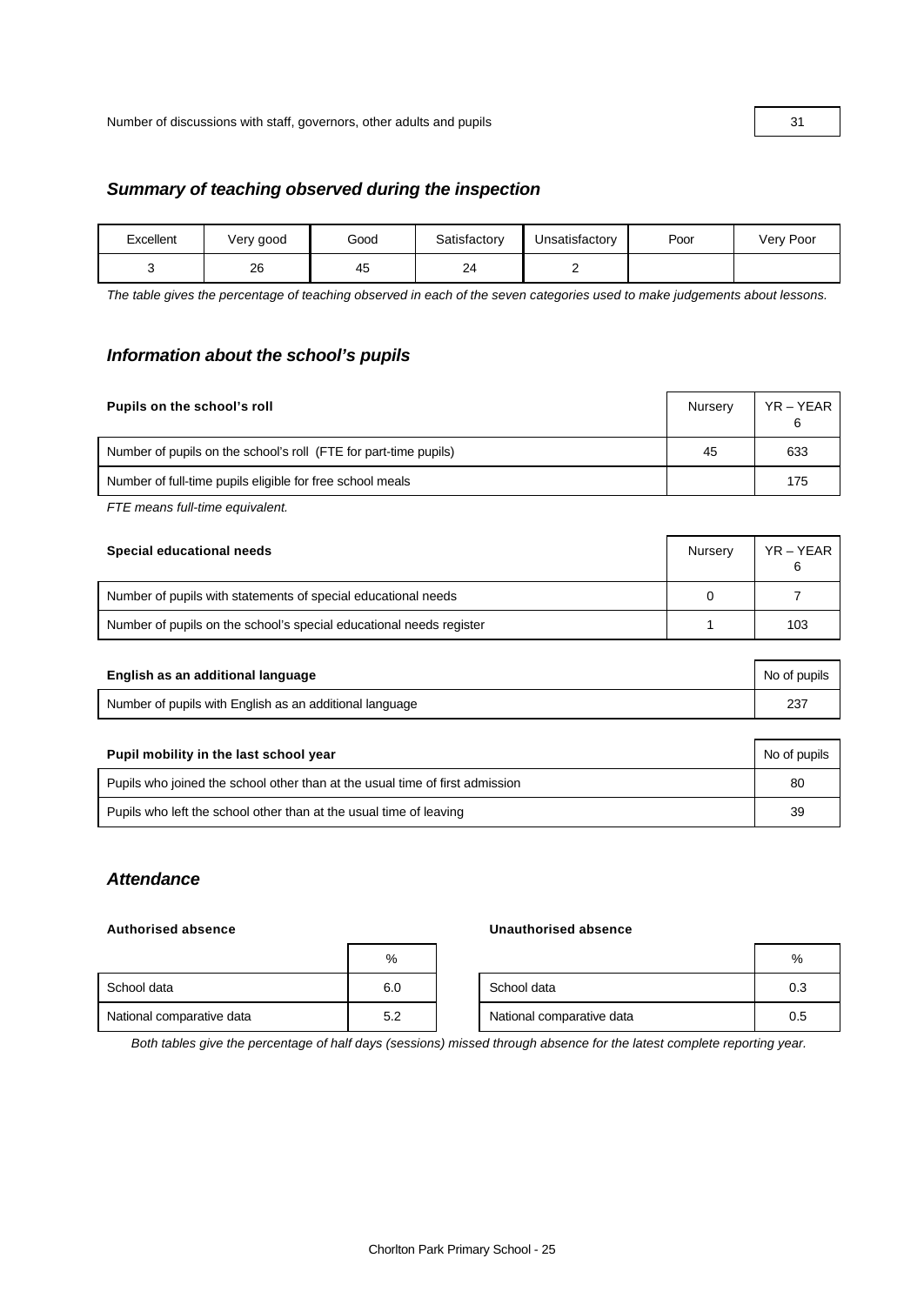|                                                                                        |             |         | Year    | <b>Boys</b>        | Girls              | Total |
|----------------------------------------------------------------------------------------|-------------|---------|---------|--------------------|--------------------|-------|
| Number of registered pupils in final year of Key Stage 1 for the latest reporting year | 2000        | 45      | 47      | 92                 |                    |       |
|                                                                                        |             |         |         |                    |                    |       |
| <b>National Curriculum Test/Task Results</b>                                           |             | Reading |         | Writing            | <b>Mathematics</b> |       |
|                                                                                        | <b>Boys</b> | 38      | 42      |                    | 39                 |       |
| Numbers of pupils at NC level 2<br>and above                                           | Girls       | 43      | 45      |                    | 45                 |       |
|                                                                                        | Total       | 81      | 87      |                    | 84                 |       |
| Percentage of pupils                                                                   | School      | 88 (84) | 95 (91) |                    | 91 (97)            |       |
| at NC level 2 or above                                                                 | National    | 84 (82) |         | 85 (83)            | 90 (87             |       |
|                                                                                        |             |         |         |                    |                    |       |
| <b>Teachers' Assessments</b>                                                           |             | English |         | <b>Mathematics</b> | <b>Science</b>     |       |

## *Attainment at the end of Key Stage 1*

| <b>Teachers' Assessments</b>                 |             | English | <b>Mathematics</b> | <b>Science</b> |
|----------------------------------------------|-------------|---------|--------------------|----------------|
|                                              | <b>Boys</b> | 37      | 39                 | 34             |
| Numbers of pupils at NC level 2<br>and above | Girls       | 44      | 44                 | 43             |
|                                              | Total       | 81      | 83                 | 77             |
| Percentage of pupils                         | School      | 88 (76) | 90(79)             | 84 (83)        |
| at NC level 2 or above                       | National    | 84 (82) | 88 (86)            | 88 (87)        |

*Percentages in brackets refer to the year before the latest reporting year.*

## *Attainment at the end of Key Stage 2*

|                                                                                        |             |         |         | <b>Boys</b>        | Girls          | Total |  |
|----------------------------------------------------------------------------------------|-------------|---------|---------|--------------------|----------------|-------|--|
| Number of registered pupils in final year of Key Stage 2 for the latest reporting year | 2000        | 44      | 50      | 94                 |                |       |  |
|                                                                                        |             |         |         |                    |                |       |  |
| <b>National Curriculum Test/Task Results</b>                                           |             | English |         | <b>Mathematics</b> | <b>Science</b> |       |  |
|                                                                                        | <b>Boys</b> | 37      |         | 37                 |                | 43    |  |
| Numbers of pupils at NC level 4<br>and above                                           | Girls       | 40      |         | 35                 |                | 45    |  |
|                                                                                        | Total       | 77      |         | 72                 |                | 88    |  |
| Percentage of pupils                                                                   | School      | 82 (71) | 77 (68) |                    | 94 (82)        |       |  |
| at NC level 4 or above                                                                 | National    | 75 (70  |         | 72 (69)            | 85 (78)        |       |  |
|                                                                                        |             |         |         |                    |                |       |  |

| <b>Teachers' Assessments</b>                 |             | English | <b>Mathematics</b> | <b>Science</b> |
|----------------------------------------------|-------------|---------|--------------------|----------------|
|                                              | <b>Boys</b> | 31      | 35                 | 42             |
| Numbers of pupils at NC level 4<br>and above | Girls       | 35      | 35                 | 44             |
|                                              | Total       | 66      | 70                 | 86             |
| Percentage of pupils                         | School      | 70 (57) | 74 (65)            | 91 (78)        |
| at NC level 4 or above                       | National    | 70 (68) | 72 (69)            | 80 (75)        |

*Percentages in brackets refer to the year before the latest reporting year.*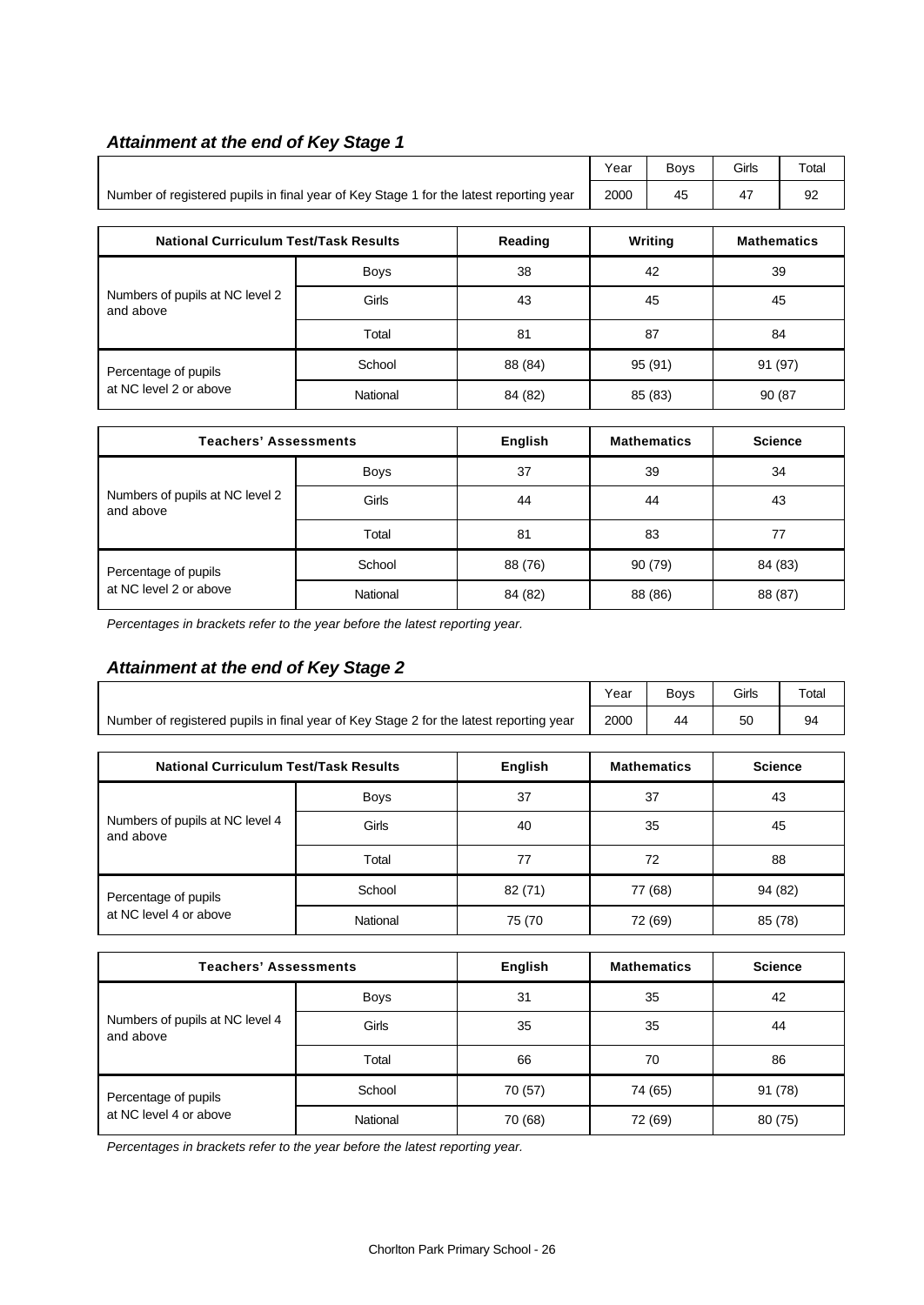|                                 | No of pupils |                              | Fixed period | Perma       |
|---------------------------------|--------------|------------------------------|--------------|-------------|
| Black - Caribbean heritage      | 43           | Black - Caribbean heritage   | 0            | $\Omega$    |
| Black - African heritage        | 0            | Black - African heritage     | 0            | $\mathbf 0$ |
| $Black - other$                 | 48           | $Black - other$              |              | 0           |
| Indian                          | 10           | Indian                       | 0            | 0           |
| Pakistani                       | 158          | Pakistani                    | 0            | $\Omega$    |
| Bangladeshi                     | 2            | Bangladeshi                  | 0            | 0           |
| Chinese                         |              | Chinese                      | 0            | 0           |
| White                           | 244          | White                        | 0            | 0           |
| Any other minority ethnic group | 34           | Other minority ethnic groups |              | 0           |

*This table refers to pupils of compulsory school age only.*

## *Ethnic background of pupils Exclusions in the last school year*

| No of pupils   |                              | Fixed period | Permanent |
|----------------|------------------------------|--------------|-----------|
| 43             | Black - Caribbean heritage   | Ω            |           |
| 0              | Black - African heritage     | 0            | 0         |
| 48             | $Black - other$              |              | 0         |
| 10             | Indian                       | 0            | 0         |
| 158            | Pakistani                    | 0            | ∩         |
| $\overline{2}$ | Bangladeshi                  | 0            | ŋ         |
| 7              | Chinese                      | 0            | ŋ         |
| 244            | White                        | O            | 0         |
| 34             | Other minority ethnic groups |              |           |

*This table gives the number of exclusions of pupils of compulsory school age, which may be different from the number of pupils excluded.*

#### **Qualified teachers and classes: YR – YEAR 6**

| Total number of qualified teachers (FTE) | 22   | Financial year | 1999 - |
|------------------------------------------|------|----------------|--------|
| Number of pupils per qualified teacher   | 22.4 |                |        |
| Average class size                       | 30.1 |                | £      |

#### **Education support staff: YR - YEAR 6**

| Total number of education support staff | 15    |
|-----------------------------------------|-------|
| Total aggregate hours worked per week   | 338.5 |

#### **Qualified teachers and support staff: nursery**

| Total number of qualified teachers (FTE) | 1.2  |
|------------------------------------------|------|
| Number of pupils per qualified teacher   | 37.5 |
|                                          |      |
| Total number of education support staff  |      |
| Total aggregate hours worked per week    | 90   |
|                                          |      |
| Number of pupils per FTE adult           |      |

*FTE means full-time equivalent.*

## *Teachers and classes Financial information*

| Total number of qualified teachers (<br>. (FTF) |  | Financial vear | 2000<br>1999 |
|-------------------------------------------------|--|----------------|--------------|
|-------------------------------------------------|--|----------------|--------------|

| Average class size                      | 30.1  |                                            |           |
|-----------------------------------------|-------|--------------------------------------------|-----------|
|                                         |       | Total income                               | 1,136,121 |
| Education support staff: YR - YEAR 6    |       | Total expenditure                          | 1,078,419 |
| Total number of education support staff | 15    | Expenditure per pupil                      | 1,595     |
| Total aggregate hours worked per week   | 338.5 | Balance brought forward from previous year | $-4,953$  |
|                                         |       | Balance carried forward to next year       | 52,749    |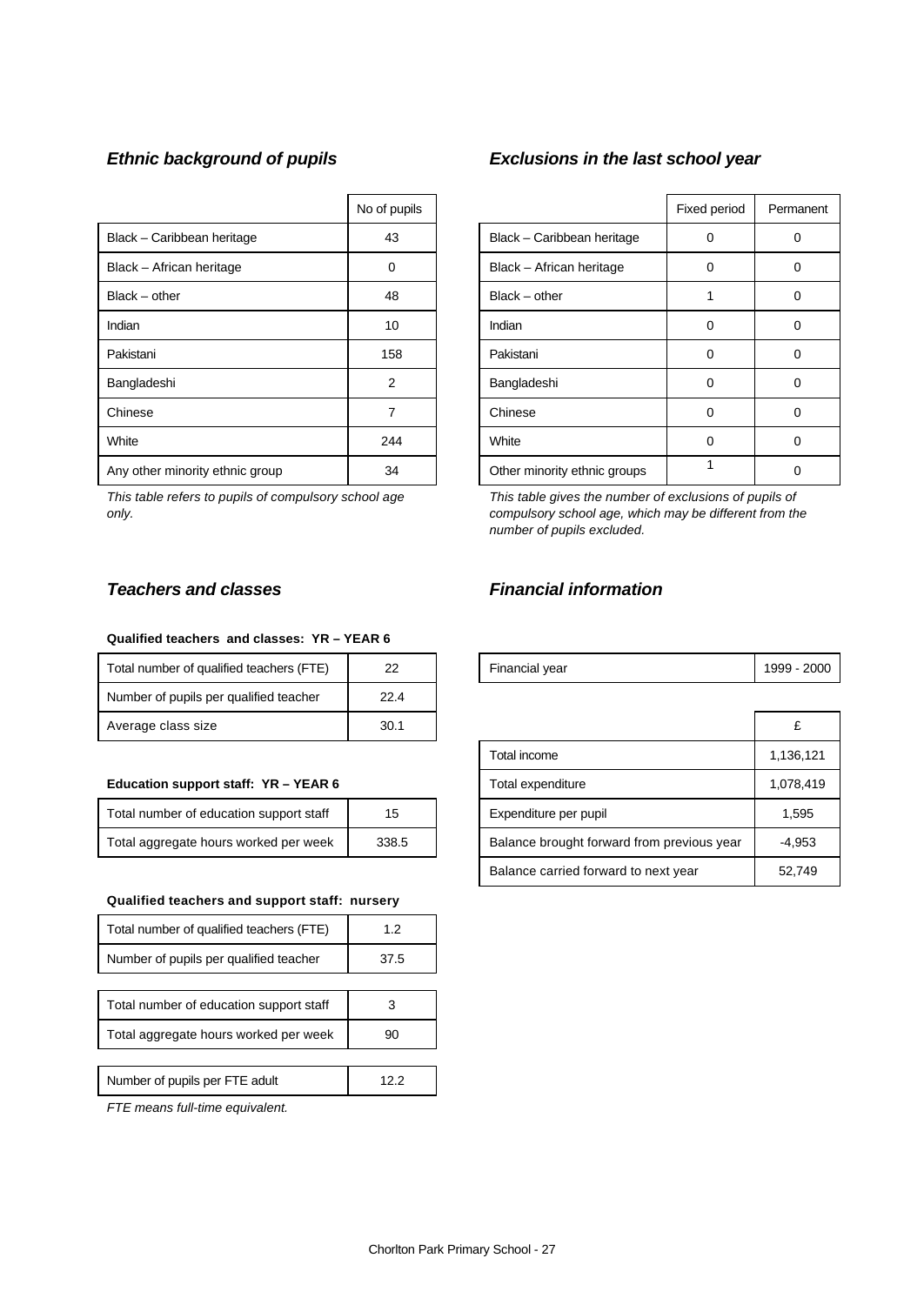## *Results of the survey of parents and carers*

#### **Questionnaire return rate**

Number of questionnaires sent out | 678

Number of questionnaires returned | 166

Τ

Τ

T

#### **Percentage of responses in each category**

The school provides an interesting range of activities outside lessons.<br>34 15 15 4 8

|                                                                                       | Strongly<br>agree | Tend to<br>agree | Tend to<br>disagree | Strongly<br>disagree | Don't<br>know  |
|---------------------------------------------------------------------------------------|-------------------|------------------|---------------------|----------------------|----------------|
| My child likes school.                                                                | 63                | 30               | $\overline{7}$      | $\Omega$             | $\Omega$       |
| My child is making good progress in school.                                           | 48                | 44               | 5                   | $\Omega$             | 3              |
| Behaviour in the school is good.                                                      | 40                | 47               | $\overline{7}$      | $\overline{2}$       | 4              |
| My child gets the right amount of work to do at<br>home.                              | 39                | 43               | 10                  | $\overline{7}$       | 1              |
| The teaching is good.                                                                 | 49                | 44               | 1                   | $\Omega$             | 6              |
| I am kept well informed about how my child is<br>getting on.                          | 32                | 48               | 14                  | 4                    | $\overline{2}$ |
| I would feel comfortable about approaching the<br>school with questions or a problem. | 47                | 41               | 8                   | $\overline{2}$       | $\overline{2}$ |
| The school expects my child to work hard and<br>achieve his or her best.              | 54                | 37               | 4                   | 0                    | 5              |
| The school works closely with parents.                                                | 39                | 39               | 17                  | $\overline{2}$       | 3              |
| The school is well led and managed.                                                   | 50                | 39               | 5                   | 1                    | 5              |
| The school is helping my child become mature and<br>responsible.                      | 48                | 43               | $\overline{2}$      | 1                    | 6              |
| The school provides an interesting range of                                           |                   |                  |                     |                      |                |

#### **Other issues raised by parents**

 Some parents felt the school was too large although others indicated that it was not a problem. The communication between home and school was a concern for some parents, although other were satisfied with what was provided.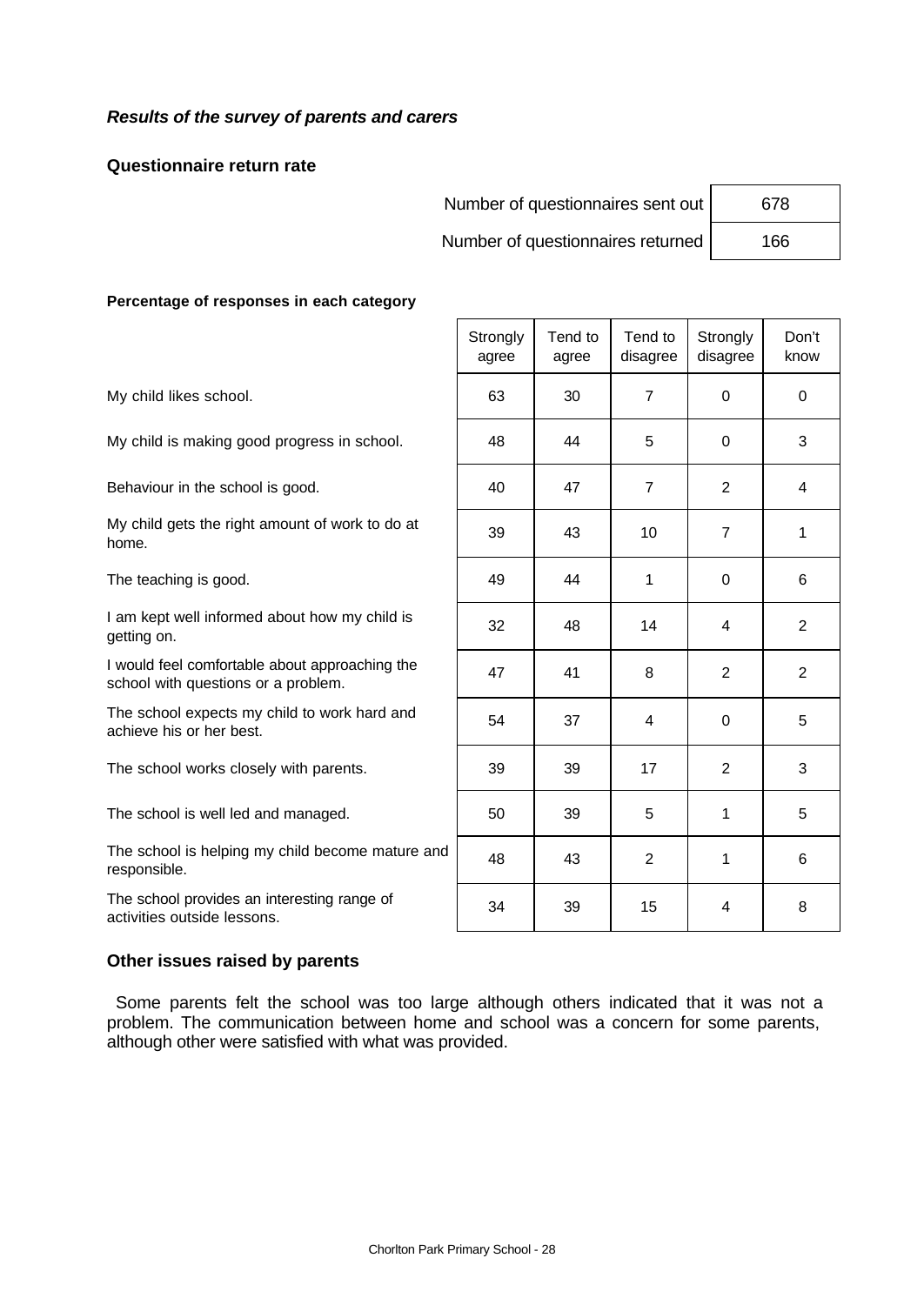## **PART D: THE STANDARDS AND QUALITY OF TEACHING IN AREAS OF THE CURRICULUM, SUBJECTS AND COURSES**

## **AREAS OF LEARNING FOR CHILDREN IN THE FOUNDATION STAGE**

58. This is a strong area of the school's work which prepares the children well to start working from the programmes of study of the National Curriculum. The 45-place nursery class has 30 full-time and 30 part-time children and the three reception classes can accommodate 90 children. Attainment on entry is wide-ranging but below average overall, with a significant number of children having a first language other than English. The school's nursery provision is not sufficient to provide places for all reception children, thus not all children have attended the school's nursery class prior to commencing full time education in the reception classes. The needs of all children are very well catered for throughout this stage of learning and the children benefit from the high level of support that they receive. The teachers' very good quality planning clearly identifies the national 'stepping stones' of progress towards the early learning goals whilst also providing a relevant curriculum for the diverse needs and backgrounds of the children. Major strengths are the good level of organisation, management of pupils and consistency of practice between all staff. The teachers and support staff value linguistic diversity and whenever possible they use the children's home language alongside English to provide bilingual support and make the learning experiences meaningful. Teamwork is excellent with the co-ordinator providing very good leadership. The quality of teaching is always satisfactory and in over half of the lessons it is very good or excellent. The good teaching ensures that all children, including those who have special educational needs or English as an additional language, make good progress and attain or exceed all the Early Learning Goals by the time they start in Year 1. Children attain particularly good standards in creative development.

## **Personal, social and emotional development**

- 59. In the nursery and reception classes, children settle quickly and happily into the routines, with most children co-operating and relating to staff and each other extremely well. The children are happy and involved with the activities that are planned for them and share with and help each other. They learn to trust teachers and feel valued because the adults participate in their play, listen to their worries and support their interests. In nursery the children collect their own milk and straws and show a good degree of independence as they move around the room and make structured choices about their next activity. In all classes the children learn about different kinds of relationships and are encouraged to gain knowledge and understanding of their own culture and community as well as respect for other cultures. The well-planned and structured routines support the children and ensure smooth transitions from one activity to the next. All staff plan experiences that promote emotional, moral and social development alongside learning activities. The children respond well to opportunities to take on real responsibilities such as tidying up, making independent choices, taking messages and books home and most are keen to learn.
- 60. Staff gently and consistently reinforce expectations for good behaviour and even the youngest children understand the routines and rules and show care and concern for others. They learn to take turns to use the computer, the wheeled toys or to work in the creative areas. The children share experiences with peers and are sensitive to the communication difficulties that some children have. The staff set good examples for children by using gesture and body language to initiate interaction. Most children show developing self-confidence and achieve successful social communication and personal skills as they progress through the stepping-stones for this area of development. The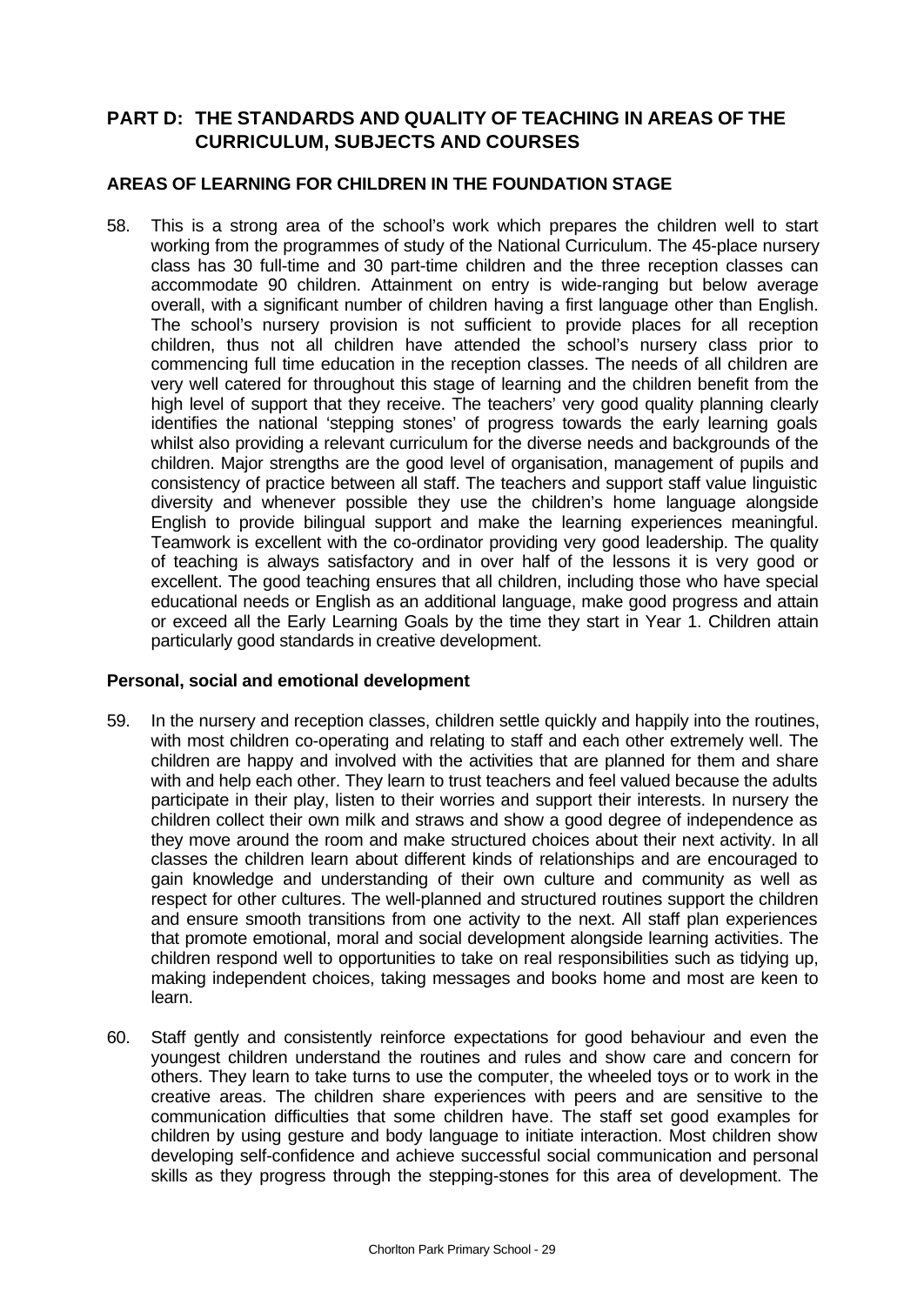staff engender a sense of community and provide a safe, secure and happy settings that enable children to make very good progress in this area of learning and surpass the Early Learning Goals before they complete the reception year.

## **Communication, language and literacy**

- 61. All staff work hard to develop children's communication skills by using incidental and structured opportunities to extend and reinforce speech patterns, vocabulary and understanding of English. Pupils listen eagerly to nursery rhymes and stories such as 'Titch' and 'Handa's Surprise.' Most nursery children can recognise their own name and their topic words 'three' and 'bear' and reception children read many high frequency words. The reception children are given good opportunities to develop their early writing skills and write shopping lists, letters and stories and are developing good early writing skills in topic books such as 'This is me' and 'I know my letters.' They enjoy looking at books or photographs with adult support and are developing good early reading and writing skills. Almost all of the children copy their own names legibly and form letters correctly. They enjoy books and most pupils can read simple words and sentences. They are good listeners and show a growing interest in rhyming, alliteration, sounds and words. Standards of spoken language increase rapidly because the children are encouraged to talk about themselves and the activities they are involved in. They talk about the shapes of areas of the outdoor area and count the different colours of cars and bicycles and participate in role-play in the 'Garden Centre' and home areas.
- 62. In the nursery class, the teachers and nursery nurses take it in turns to be the 'language person' for the day and provide a wide range of relevant and interesting activities, such as writing invitations to the teddy bear's picnic and signing 'Pip's log' when they take the bear home. In the reception classes, the staff have high expectations and the children respond well by showing good interest and understanding of text, opposites and synonyms. They know that the writing in the big book of 'The Water Melon' tells a story and that the text changes colour to show speech and emphasis. Close teamwork between bilingual support staff and the staff ensures that all children's communication skills are valued and many opportunities are provided for children to develop spoken language through conversations with adults, and amongst themselves, both one-to-one and in small groups. For example, in the nursery class, the children say thank you for the breadsticks in any language they choose and in all classes, activity tables and wall displays have labels in a variety of scripts. By the time they are in Year 1, approximately one third of children have above average standards of speech, using extended phrases and sentences when answering questions. Bilingual assistants give very good support to teachers to ensure that all pupils are fully involved and their language skills are extended. The good and at times excellent teaching enables the children to make good progress and attain the nationally expected standards before the end of the reception year.

#### . **Mathematical development**

63. Wide ranging activities and opportunities are provided to develop the children's mathematical skills, including counting activities, simple arithmetic, problem solving, number patterns and shape recognition. In the nursery class, the children sing rhymes and use finger play in counting songs. They learn to form numbers to record their counting activities and recognise numbers when using dice and beakers in matching activities. A bilingual assistant plays a 'Goldilocks' game with a group of children, translating their language of home into English numbers as they use counting equipment. Children count the musical instruments and know the name of the triangle and that it has three sides. In reception, the children have a good knowledge of shapes and most understand halves, quarters and repeating number patterns. They count the faces of a cube and show awareness of measures, symmetry and orientation. Challenges are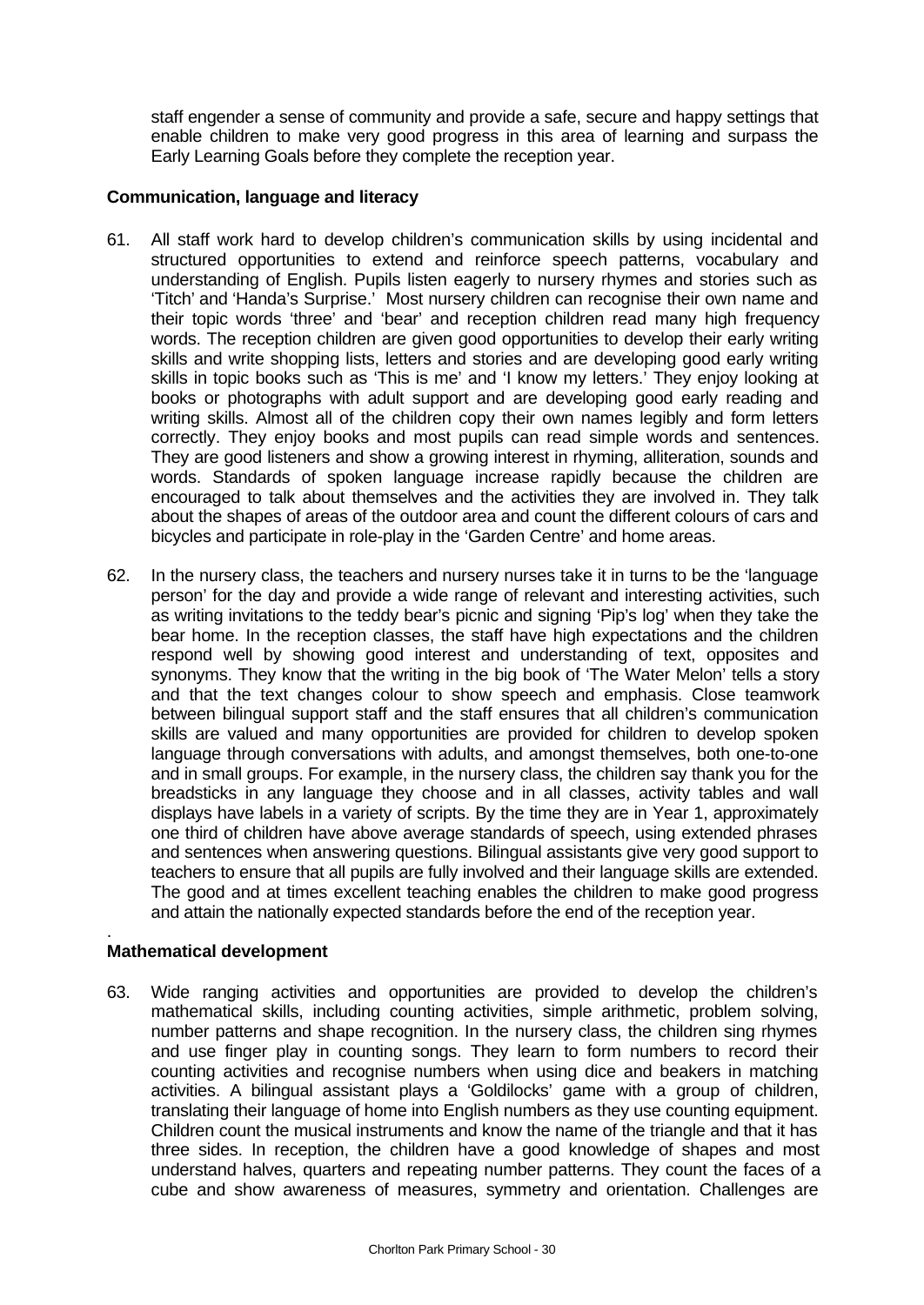provided for higher attaining pupils such as 'I estimated 19 beads and then counted 18 so I was one out.'

64. The children make good progress in sorting and ordering and can count from their many attractive and informative wall displays and number lines. Nursery children draw, count and match bowls and spoons for the three bears. Most reception children can sequence objects in order using ordinal numbers such as fourth and fifth and understand patterns with larger numbers. They use counting computer programmes and know why it is easier to count using blocks than it is to count bubbles in the water play area. In their activities the children use specific mathematical vocabulary such as 'more than' and can count out the correct change when selling plants in their 'Garden Centre.' The quality of teaching is good and the children attain the early learning goals by the end of the foundation stage. Overall, children make good progress in mathematical development. Although not all the work is recorded, discussion with the children shows that they have a good understanding of the properties of numbers, size and shape and use of mathematical language.

## **Knowledge and understanding of the world**

- 65. The children develop a good knowledge and understanding of the world around them. In the nursery class they learn about life in a multi-cultural society by participating in group discussions and looking at a large range of artefacts and multi-lingual books. They take part in a wide range of practical activities which help them to learn to use a range of tools. Very good planning allows the children to encounter creatures, people, plants and objects and staff provide appropriate opportunities for children to talk, draw, paint or model what they see or find using a range of materials. In reception the children plant seeds in socks, grow cress and talk knowledgeably about the parts of a plant. Observational drawings and computer produced diagrams and maps are of good quality. The children record their findings about the weather, investigations about water and clothes and experiences when cooking.
- 66. The nursery children know how to use the computer's mouse and some of its keys. Reception children use a wide range of programmes with a good degree of competence and show excitement when using a programme about dinosaurs. Staff make very good use of outdoor areas, resources and equipment and this enables the children to explore through play and to gather information to satisfy their curiosity. They gain knowledge from each other in incidental and planned interaction and learn by doing things, for example, using recycled materials to make teddy bears and clocks, by growing seeds and by using malleable and natural materials. Staff are skilled in posing and answering questions, introducing technical language and providing first-hand experiences that encourage problem solving and decision-making. The children gain knowledge of and respect for other cultures by listening to their peers and adults who talk about different religions and customs. There is a good balance between direct teaching of skills and practical exploration and enquiry and the children have above average knowledge and understanding of the world when they leave the reception classes. The quality of teaching is always good or better and the children make good progress in this area of learning.

## **Physical development**

67. The children develop control and co-ordination of their bodies through the use of indoor and outdoor apparatus and when participating in dance. They make good progress in these lessons and when learning simple games skills. A noticeable feature is the very good standard of gymnastics observed in an excellent reception class lesson when the children displayed a very high level of agility, balance and co-ordination when using the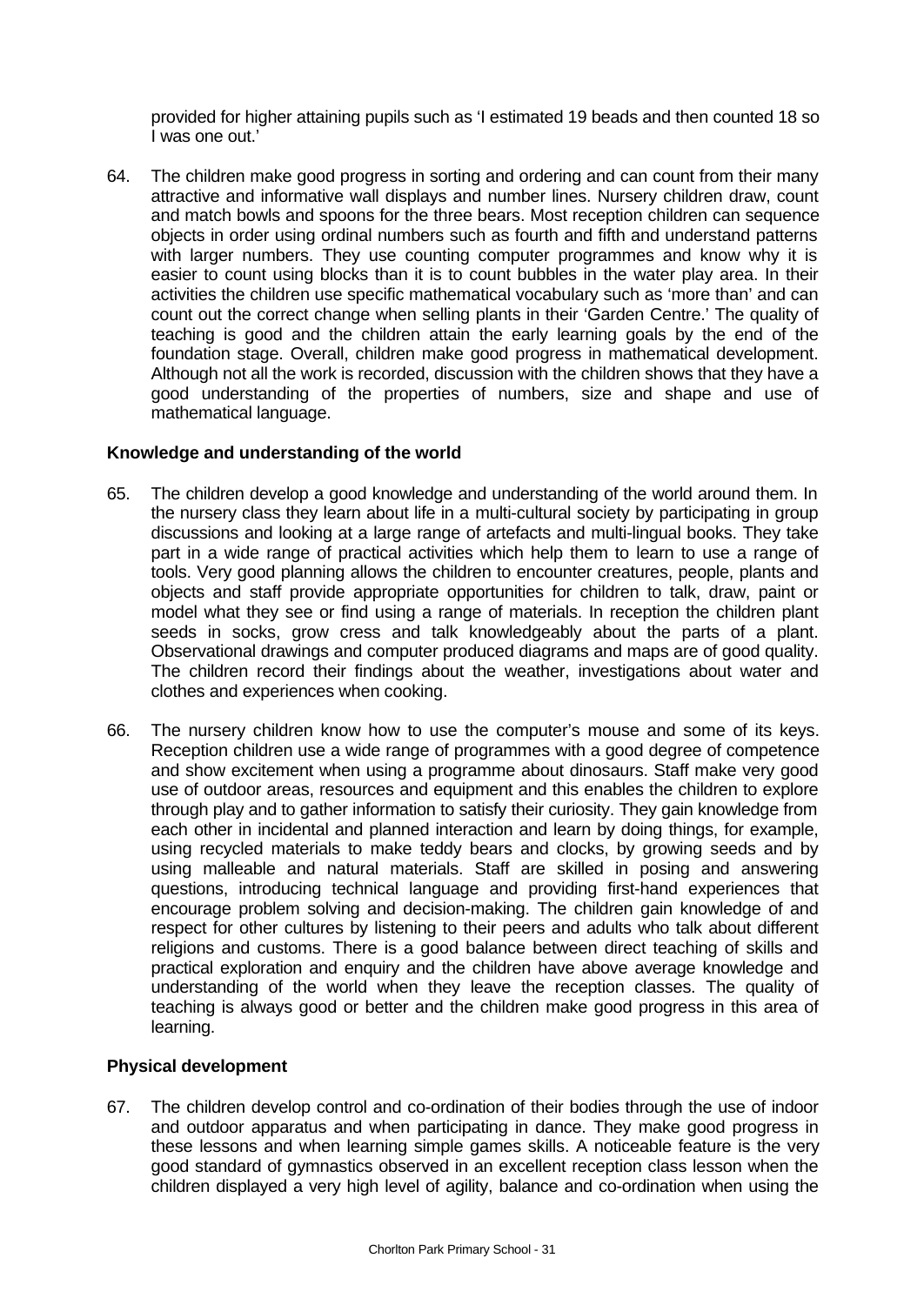large apparatus in the hall. Good use is made of the accommodation with all classes having access to sand and water, large play equipment and safe outdoor areas. The attractive outdoor nursery area is timetabled so that all reception pupils can use it and this allows the children to have real experiences in a natural environment on a large scale, such as in construction, climbing, pedalling and gardening.

68. A wide range of interesting activities provides physical challenges in a safe and wellresourced learning environment. Children develop finer manipulative skills through careful handling of small objects such as jigsaw pieces, in constructional play, when painting and block printing, using computer keys and listening centre equipment or when using utensils in food technology lessons. They are taught at an early age to build up skills needed for personal autonomy, such as dressing themselves to go out to play and washing their hands after creative activities. The children use pencils, crayons and scissors and learn how to hold these implements and tools correctly. The quality of teaching is good or better and progress is very good. Physical development is well provided for and ensures that the children attain and usually exceed the early learning goals before they leave the reception classes.

## **Creative development**

- 69. The good quality of teaching enables the children to make good progress in this area of learning. Many children have attained the early learning goals in the nursery and most reception pupils are working at Key Stage 1 levels. They demonstrate good creative and observational skills when drawing and painting or making tissue paper collages. They use paints to create bold illustrations for stories they have enjoyed such as 'Ben and the Bear.' They learn the words and melodies of simple songs such as 'Going on a Bear Hunt' and recite letters and words in 'mood voices.' When dancing the children respond to music and poetry in an imaginative way and co-operate well when clapping and shaking hands in a circle, imitating the teacher's clapping rhythms or sharing the percussion instruments. Pupils are effectively developing the use of their imagination by creating actions that suit the mood of their role play or the words of their songs.
- 70. Nursery and reception class teachers plan a broad range of free choice and focused creative activities. In the nursery class the children paint bear faces, make models using a large variety of materials and make sandwiches for the 'Teddy Bears' Picnic.' In the reception classes the children carry out a wide range of practical activities with increasing confidence and obvious enjoyment. They explore colour, texture shape and form and design picture frames and gardens as well as making a variety of models from materials such as play dough, cardboard, seeds and large bricks. The very good quality and range of display work in all classrooms and corridors provide first-hand evidence of above average attainment in this area of learning.

## **ENGLISH**

- 71. Since the school amalgamated nearly three years ago, standards have been rising in both Key Stages. Results in the 2000 national tests show that standards were well above those in similar schools. Pupils achieve standards that are above national averages in reading, writing and listening at ages seven and eleven. Inspection findings confirm the test results.
- 72. When pupils enter Year 1 the majority have average skills in speaking and listening and reading. However, for pupils with English as an additional language, the very high levels of support and early identification of their needs ensure that they make good progress. Pupils with special educational needs are also very well supported and make good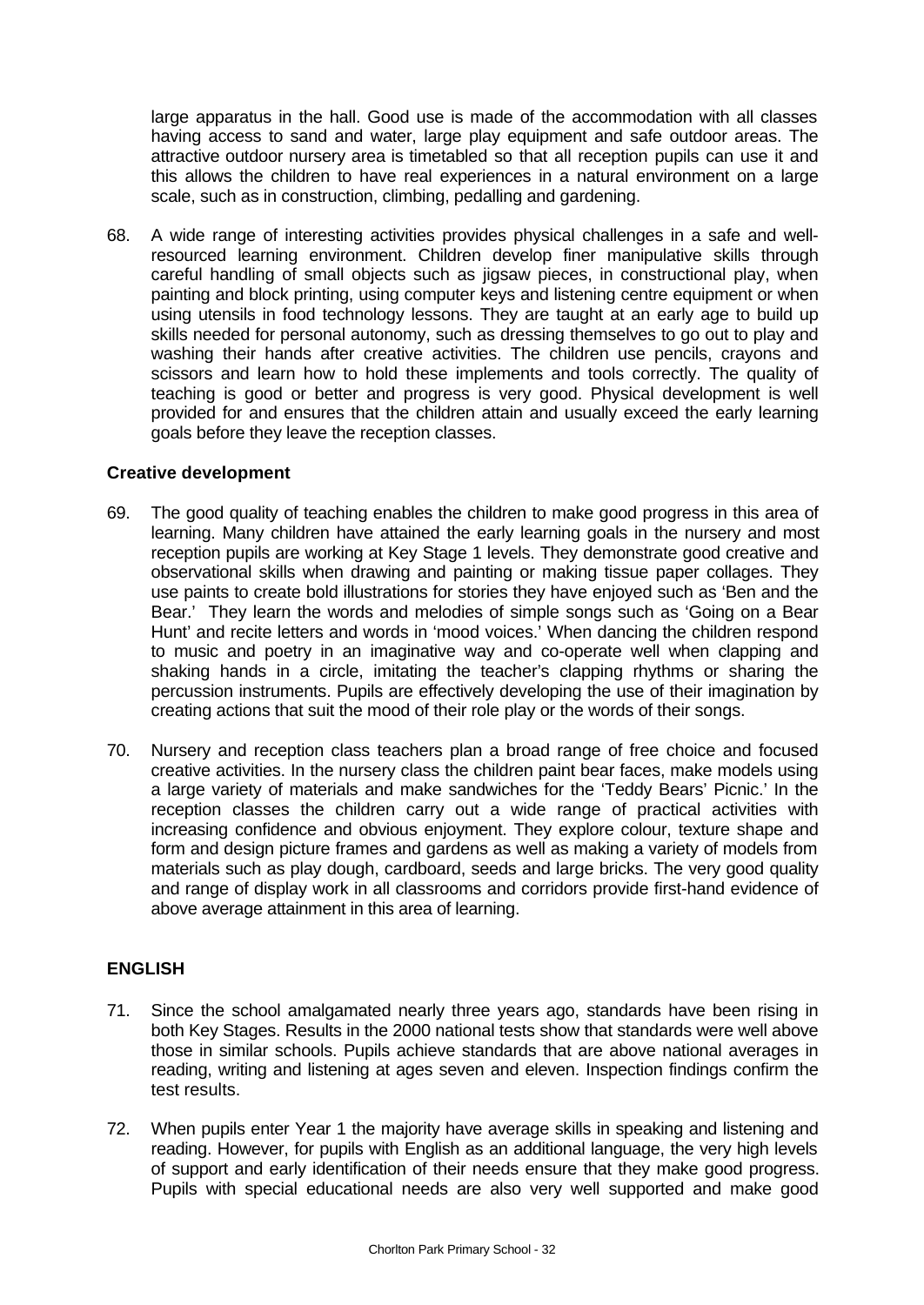progress. The school goes to great lengths to ensure that the cultural diversity of the pupils is reflected in the reading books and other teaching materials that are used and this creates a totally inclusive ethos within the school and contributes to the good progress of all pupils. The high standards of boys' achievement is also very much due to the school's conscious and deliberate provision of resources for literacy that specifically interest and motivate boys.

- 73. The pupils are provided with good opportunities to develop their speaking and listening skills the pupils make good progress, so that by the end of Key Stage 1, most pupils are able to answer questions with confidence and can explain what they mean. This was amply illustrated in a Year 2 lesson, when there was good discussion of the characters of 'Dippy' and 'Dolly', modern versions of the Ugly Sisters, in Stan Culimore's Cinderella, following a reading of the book.
- 74. The school also provides many opportunities for the pupils to develop their confidence and ability in public speaking in both Key Stages. Year 6 pupils develop very good skills in empathising and identifying with a speaker's point of view when they discuss and extract from a text arguments that a farmer, who supports fox hunting, might use to argue his case. They achieve high standards of public speaking when they present them to the class. Public performances such as 'Joseph and his Amazing Technicolour Coat' and 'Jumping Jive' are well remembered by pupils and increase public speaking skills and confidence as do class assemblies to the whole key stage and parents.
- 75. Standards in reading are above average in both key stages. In Key Stage 1 all pupils including those with special educational needs and those for whom English is an additional language, make good progress in their reading. They are very well supported by a range of classroom assistants who are very effective at using strategies and well prepared resources such as materials from story sacks to develop the pupils' listening and reading skills. Great emphasis is placed by the school on the pupils learning letter sounds and developing a good understanding of how these are put together. For example, in a Year 1 class, the range of interesting and stimulating activities, such as the use of sound fans, labelled toys with clues as to the letter sound and very good direct teaching of phonic skills, all ensured that the pupils make good progress in their reading. A highly structured reading scheme with a very good range of books and a strong homework policy that encourages almost every pupil to read regularly at home ensures that many pupils by the end of Key Stage 1 have above average reading skills.
- 76. By the age of eleven all pupils have made good progress in their reading and an above average number are achieving at the higher levels. Higher ability pupils read with interest and confidence and are able to discuss why for example they prefer Tolkien's books to those of Jacqueline Wilson or J K Rowling. Visiting poets and authors, reflecting the ethnic diversity of the pupils, talk about their work and stimulate the pupils' interest. A good selection of books to appeal to all pupils and such events as book fairs, also enhance the pupils' interest and appreciation of books. Those pupils of lower ability and pupils with special educational needs make good progress as they receive more individual support especially when benefiting from the input of well trained classroom assistants delivering highly structured programmes to improve phonic skills. When pupils are taught in specific ability groups, such as in the comprehension sets, they make better progress than when taught in mixed ability classes and the school is considering whether to extend this to all aspects of English teaching.
- 77. By the end of Key stage 1 standards in writing are above average. Pupils of all abilities, including those with special educational needs and English as an additional language, make good progress. Most pupils in Year 2 are able to write high frequency words correctly and can compose a sequence of sentences in longer pieces of work. In Year 2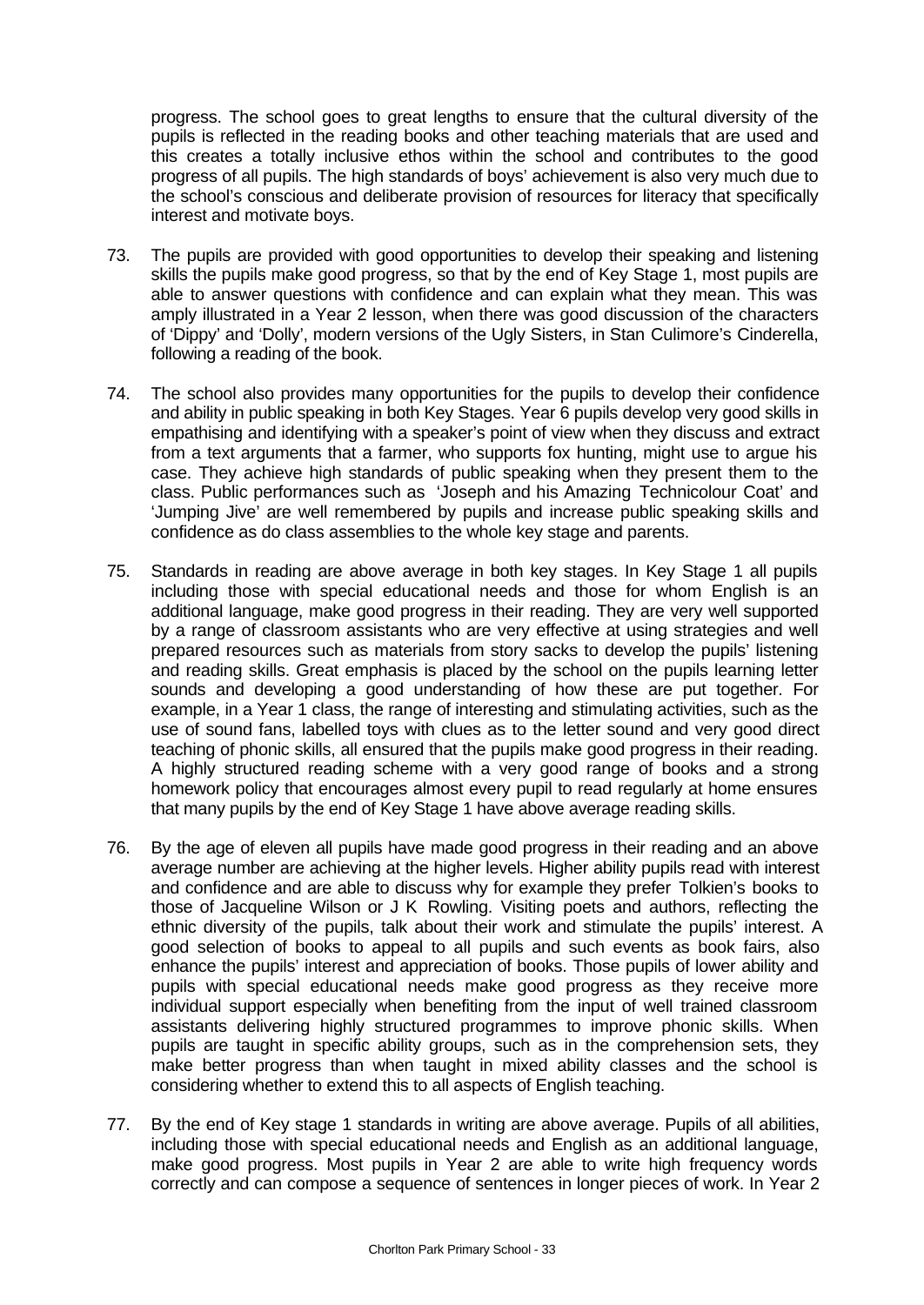the pupils write well-structured interesting accounts of famous people such as Pablo Picasso or Queen Elizabeth 1. Other subjects such as geography, science and religious education are used as vehicles for the pupils' writing. Some good work, for example in Year 2 described the pupils' own 'Dream' following work on Martin Luther King's famous speech. The pupils' work is well spelled, employs good vocabulary and shows logical development of structure and plot. Throughout the school, written work is well presented and handwriting is consistent in shape and size and many pupils are developing a cursive style.

- 78. These good cross-curricular links are continued through Key Stage 2 where every opportunity is exploited to write for different audiences and purposes. For example, in Year 6 the pupils write stories about King Arthur to appeal to Year 2 pupils then test this out by reading their stories to them. They write Anglo-Saxon Riddles, Haikus and inspired by Primo Levi's Shema write their own Holocaust Prayer. The pupils are constantly challenged to broaden their vocabulary and develop their imagery when, for example, in Year 5 they are attempting to describe Princess Savitri's extreme beauty with words such as 'exquisite', 'ravishing' and 'eyes like diamonds.' By the time they are eleven many pupils have developed a confident and fluent writing style and are achieving at an above average standard. All pupils make good progress and those lower ability pupils and pupils with special educational needs are well supported by classroom assistants and make good progress.
- 79. The quality of teaching in English ranges from satisfactory to excellent and is good overall. Expectations are high and questions and tasks are matched well to different levels of attainment. The management of the pupils' behaviour is of a high standard throughout the school and very good relationships ensure all pupils are highly motivated. In the majority of lessons seen, the teachers plan their lessons very well, used interesting, well-focused questions and well prepared resources. Overall the teachers have a thorough knowledge of the National Literacy Strategy. A particular strength is the way in which pupils are targeted with work that matches their ability but also extends and challenges them. Support staff play a full and effective part in lessons enabling lower achievers, pupils with English as an additional language and pupils with special educational needs to take a full and active part. In every aspect of the teaching and provision of learning materials, the school's diverse ethnicity is deliberately and successfully reflected. The marking of written work and feedback to the pupils is constructive and lays out clear targets for improvement.
- 80. The subject leaders have overseen the effective implementation of the literacy hour. They conduct annual audits of the curriculum and identify appropriate priorities that are passed on to the Senior Management Team who monitor the quality of teaching and learning. However the subject leaders' role in supporting and developing the teaching of English throughout the school needs strengthening and the school is aware of this. The tracking of the pupils' performance through a comprehensive range of data and the setting of individual targets is organised and effective. Through these records and assessments the school has a clear picture of the pupils' attainment on entry and the subject leaders are able to monitor standards year-on-year. Attractive and well-produced displays of their written work in all subjects provide very good examples of standards achieved by the pupils and enhance the learning environment of the school. Information and communication technology is used effectively to write stories, poems and accounts.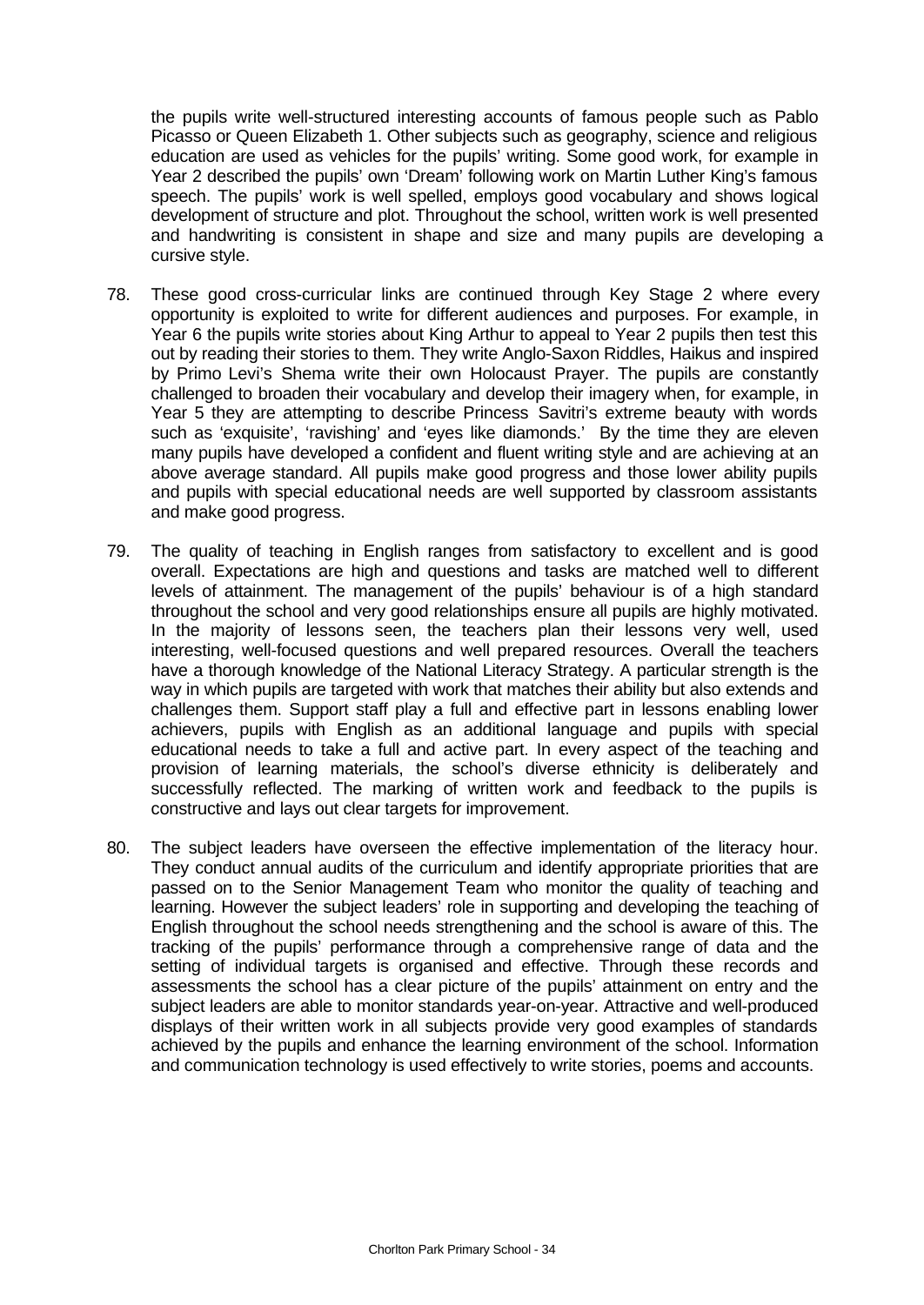## **MATHEMATICS**

- 81. In the 2000 National Curriculum tests, the Year 2 pupils achieved standards similar to the national average although the proportion achieving a higher than expected grade, was above average. Year 6 pupils achieved standards above national average with the number achieving a better than expected level being well above average. When compared to similar schools, the number of younger pupils reaching the expected standard was above average and the number of eleven year olds was well above average. Inspection evidence shows that standards, at both key stages, are above the national expectation. All pupils, including those with special educational needs, high achievers and those with English as an additional language, make good progress and they achieve as well as can be expected.
- 82. By the age of seven, all pupils have a good understanding of pattern in number and place value. Higher achievers handle large numbers well and understand the concept of inverse operations. All pupils make reasonable estimates of length and capacity but only high and average achievers can confidently and accurately use standardised units of measure. The pupils' understanding of the properties of two-dimensional and threedimensional shapes is secure and higher attaining pupils are working towards making generalisations about the relationship between the number of corners and sides. They can perform addition and subtraction using practical apparatus as well as pencil and paper methods with numbers up to 99. They write these calculations in a good variety of ways. They have confidence in their knowledge of multiplication as a combination of 'sets of' and of division as repeated subtraction They have a good understanding of simple fractions related to parts being equal and can calculate half of an equal number of beads or counters. They confidently solve word problems related to all of these number based sums. By the age of eleven, most pupils have a well-developed understanding of place value to tens of thousands. This provides the foundation for their ability to work confidently with the relationship between fractions, decimal fractions and percentages and to solve problems using long multiplication and division They can identify and measure the perimeter of a variety of polygons and use protractors to draw angles. Higher ability pupils have a good understanding of how angle determines shape. Pupils interrogate a number of different types of graphical representation and construct their own bar charts. They have limited understanding related to which type of graph might best represent a particular set of data. This is because they are given limited opportunity to collect, represent and then interrogate any information gathered.
- 83. Overall, the quality of teaching throughout the school is good. The National Numeracy Strategy is well managed by the teachers. Lesson objectives are shared with the pupils so that they have a good understanding of what they are learning. The start of the lesson is consistently used to develop the pupils' mental mathematical skills. During this part of the lesson, good attention is paid in most classes, to extending pupils of all abilities and to reinforce their mathematical vocabulary. In one very good lesson inspected, the beginning of the lesson was made very good fun by the teacher with quick, challenging questions matching the different abilities of the pupils. In another very good lesson, games type chanting of multiplication tables consolidated learning and created excitement. Teachers' explanations are always clear but sometimes lack enthusiasm. When teachers are enthusiastic, pupils are inspired to apply themselves well and to work hard. Higher achieving pupils are usually given work that is appropriately challenging. In a further very good lesson the teacher manages to make the written task so exciting that the pupils can't wait to start. Most teachers evaluate their lessons effectively during the final part of the lesson by highlighting things that have gone well or identifying pupils who had difficulty with a concept. This is good practice: however there are one or two teachers who do this less effectively. Scrutiny of pupils' workbooks and exercise books shows an inconsistency in the quality of marking. Work is always marked, but in a small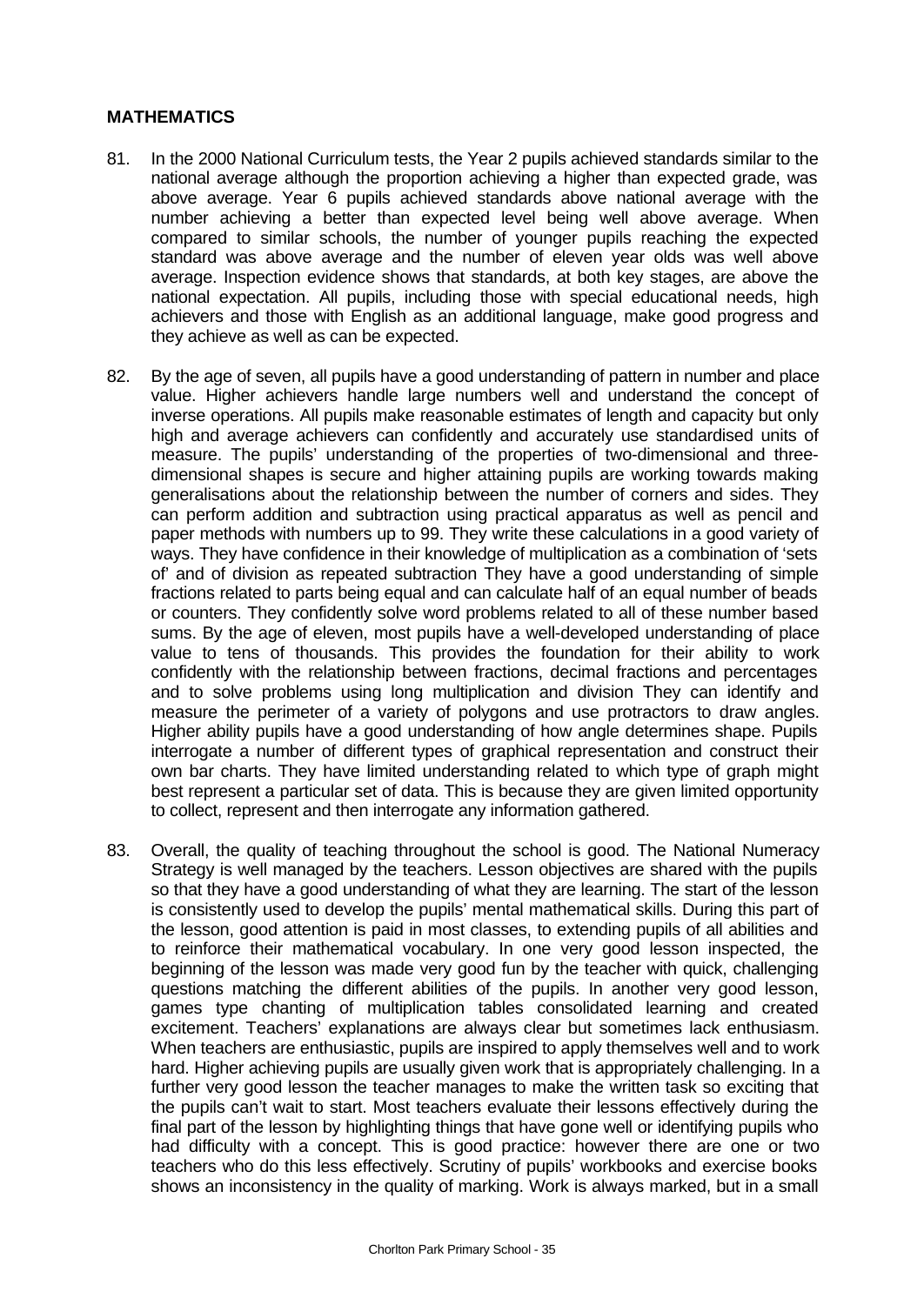number of classes there is little evidence of either congratulatory comment or clear identification to individual pupils as to what they should do in order to improve. In other classes, marking is very good and standards of presentation improve as a result.

- 84. The behaviour of pupils during mathematics lessons is good overall and most pupils really enjoy mathematics. When behaviour is excellent or very good, it reflects the high quality of teaching.
- 85. The joint subject co-ordinators have been in post for five years. One is a trained mathematics specialist and both have attended a good number of in-service training courses for mathematics. They are keen advocates of the National Numeracy Strategy and have successfully involved all teachers in implementing its principles. Their role is as yet under-developed as they have no opportunity to monitor the planning, teaching and learning in their given area of responsibility. The subject is well promoted through good classroom displays reflecting the current area of mathematics being focused upon. In Year 6, information and communication technology is being used well with graphical representation of European Countries' population figures and pupils' favourite horror films. Assessment procedures are good and the school has a good view on the progress that pupils are making. Assessment information is well used to influence future planning and to identify what areas of the curriculum will need reinforcing when they are revisited in the numeracy strategy. Results of these valuable assessment procedures are also used to identify those pupils who could benefit most from after school Booster Classes for Year 6 and Springboard Mathematics lessons for Year 5. These, well planned lessons, form an important addition to the school curriculum. The good arrangement of setting by ability for upper junior pupils supports the progress of higher achieving pupils well. In Year 6 however, the small number of disruptive pupils who are shared between the other two mixed ability sets, has a negative affect on the progress of the large majority of pupils who want to learn.
- 86. Resources for the subject are well organised. There is a very good range of class based equipment accessible to the pupils, as well as two central resource areas.

## **SCIENCE**

- 87. The overall standard of pupils' attainment in science is above national expectations at the end of both key stages. At the end of Key Stage 1 teachers' assessments, and teacher assessments and National tests at the end of Key Stage 2, indicate that attainment is higher than in most schools. The current inspection confirms that standards in Year 2 and Year 6 are still above national expectations and pupils are making good progress in both key stages.
- 88. Pupils' illustrations of growing seeds and plants in Key Stage 1 show that they know the importance of careful observations and recording and they achieve above average standards in this aspect. They label their diagrams accurately and convey meaning through simple, but correct scientific vocabulary. Pupils in Year 2 are beginning to understand the concept of fair testing. They can identify what variables have to be kept constant and what they will measure. In determining how far a toy can travel over different surfaces, they know that the height of their ramp needs to be the same and that toy cars need to be released at the same point in each instance. They record their results in tabular form and draw realistic conclusions. Pupils in Key Stage 2 achieve good standards in their understanding of experimental enquiry. Pupils in Year 3, when finding out if magnets are effective through different materials, realise that different thickness' of materials, such as paper and a glazed tile, might invalidate their results. Older pupils in Key Stage 2 realise the importance of repeated measurements and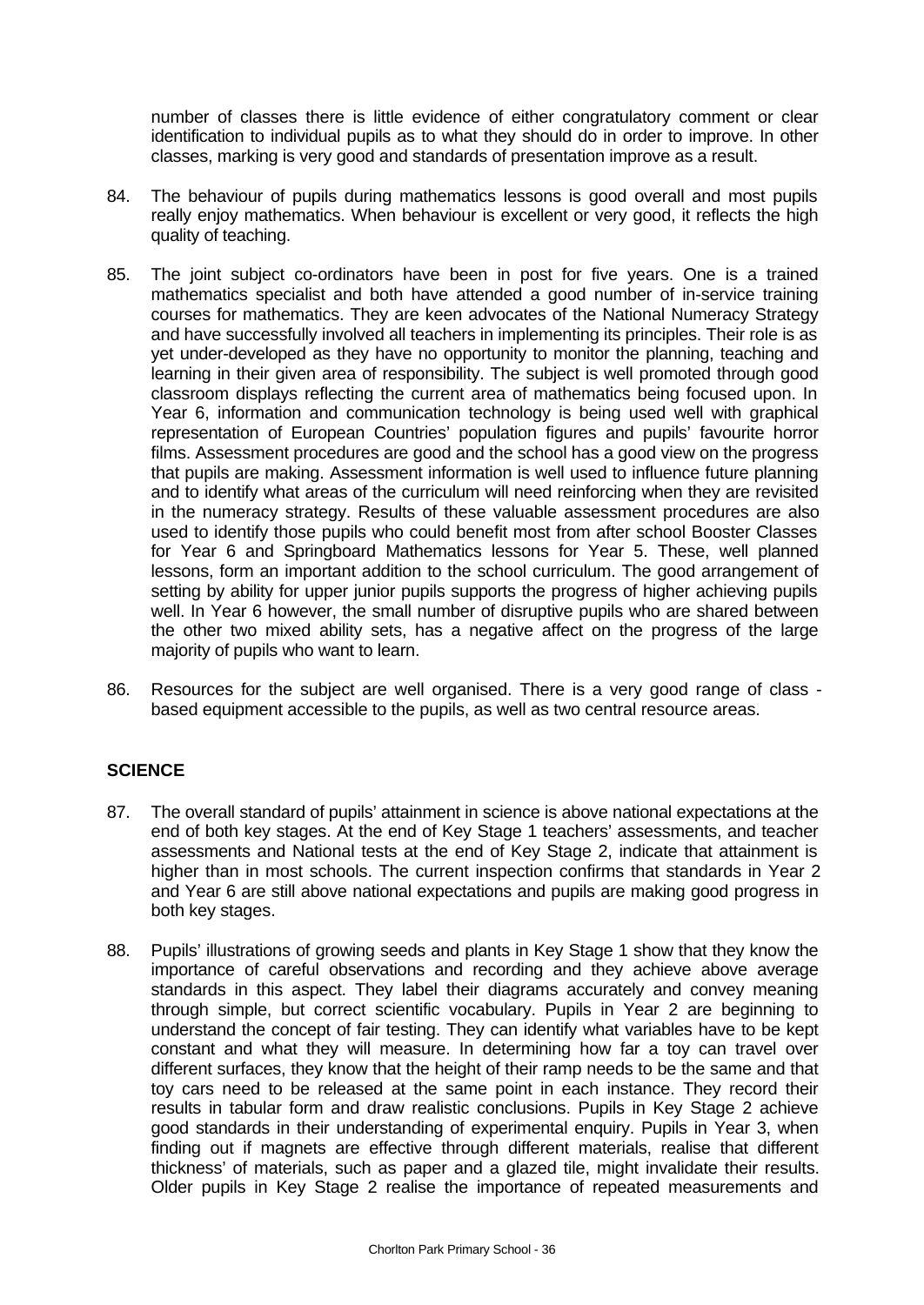record their results systematically. Overall, pupils in Key Stage 2 undertake a good range of experimental work and are able to make sensible predictions. However, there are insufficient opportunities for pupils, particularly the more able, to undertake investigative work that would require them to plan their work and to fully develop their individual thinking skills.

- 89. Pupils in Key Stage 1 have a good understanding of some of the basic life processes. They can name the principal organs of green plants and can relate structure to function. They know that plants absorb water through the roots, that food is made in the leaves and that flowers produce seed. Pupils can categorise foods based on their importance, such as bread and cereals provide the body with energy and know the importance of a healthy diet. By the end of Key Stage 2, the pupils achieve good standards in their understanding of the life cycle of plants and know the conditions necessary for germination and growth. They can name the major organs of flowers and the part each plays in seed production. Pupils know the importance of a healthy life style. They know the part diet and exercise play in sustaining good health and older pupils realise the potential ill effects of tobacco and other drugs.
- 90. By the end of Key Stage 1 pupils have a good understanding of the everyday use of electricity. They know that some appliances, such as a torch, use batteries, whilst some, such as vacuum cleaners and kettles, use mains electricity. They know the potential hazards posed by mains electricity. Pupils can name different light sources and can construct simple electrical circuits. They know how different vibrations cause different sounds and can make simple generalisations, such as explaining the that sounds become fainter the further they are from the source. By the end of Key Stage 2, the pupils' knowledge of forces is good. They understand that friction is a force that slows moving objects and may bring them to rest. They can measure forces accurately and determine the relative mass of objects in air and water. Pupils know that sound vibrations can be produced in different ways, such as plucking a string and that the pitch of sounds can be changed by shortening or lengthening the string.
- 91. By the end of Key Stage 1 the pupils have a good understanding of materials and their uses. They can group different materials based on their properties, such as hardness and shininess. They know the names of a variety of common types of materials such as metal, plastic, wood and glass and can relate the properties of materials to their uses. They know that since glass is transparent it is used for windows and that wood and metal are strong and used in building and furniture. These pupils know that some materials change when stretched or heated and that some of these changes are reversible, such as when chocolate is heated and cooled. By the end of Key Stage 2, the pupils' knowledge of this aspect of science is good. The pupils know that there are three states of matter and that water, for example, can exist in any one of the three states depending on temperature. Pupils use correct scientific vocabulary to describe changes of state and know that evaporation and condensation are complementary processes. They know that mixtures can be separated based on the size of particles, such as particles in soil, and that some solids, such as salt dissolve in water forming a solution. They also know that dissolved solids can be recovered by the evaporation of the liquid from the solution.
- 92. The quality of teaching as seen in lessons and ascertained from the scrutiny of pupils' work is generally good and occasionally very good. Teachers' subject knowledge is good and lessons are interesting and effectively planned to maintain pupils' interest. Teachers use questioning well to consolidate previous learning and to relate ideas to the pupils' everyday experiences. In a lesson on the condensation of water the teacher developed the idea of predicting which rooms in their homes where they were likely to find water condensing. Good classroom discussion suitably challenged pupils and encouraged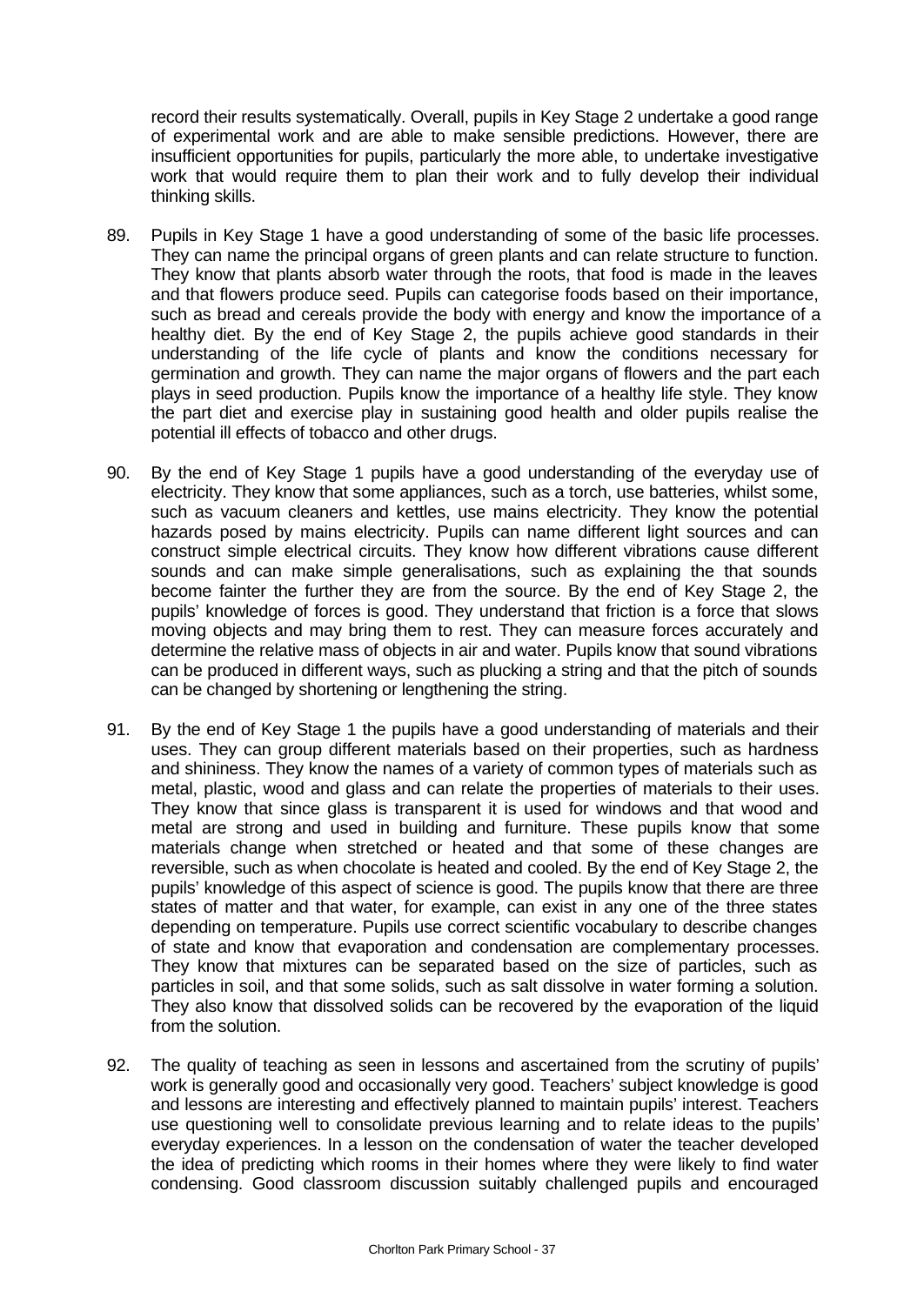them to think for themselves. In a lesson on magnetism pupils applied themselves diligently and worked independently for sustained periods of time. In general pupils are well managed and time and resources are well used. In these lessons pupils work methodically and record their findings accurately. Occasionally as in Year 6 classes however a few pupils lack self-discipline adversely affecting other pupils' learning. Whilst teachers are vigilant and sustain very good relationships in these classes a few pupils have very limited concentration spans. Overall however, pupils are well-motivated, cooperative and enthusiastic workers. Teachers' planning across the age ranges is very good and all pupils have equality of opportunity. Assessment however to support the teaching and to track pupils' progress is under developed. This is recognised by the school and is currently being addressed.

## **ART AND DESIGN**

- 93. Pupils' attainment in art and design is above the expected level at the end of both key stages and they make good progress throughout the school. There are good examples of pupils' work on display in corridors and classrooms. In the lessons seen it was clear that teachers and pupils value art and design.
- 94. By the end of Key Stage 1, pupils show a good level of competence in some aspects of art and design, mainly in painting. Sketchbooks are used and are a valuable aid in allowing the pupils freedom to try out their ideas before committing them to a final version. Many pupils have a sense of colour and have been able to mix and match paints and other media in their work. The pupils' work throughout the key stage reflects a good use and investigation of techniques and materials and pupils are acquiring a sense of the relationship between art and the beauty of the world around them. In the work on display, Year 1 pupils have produced pictures based on characters from stories such as The Owl and the Pussycat and a collage based on the story of the Old Woman in a Shoe. Good cross-cultural elements are also present and some pupils have produced paper lanterns for the Chinese New Year. By recording from first hand observation pupils have addressed aspects of art that link with their work in science and mathematics and with Religious Education through the making of Easter cards. Pupils in one Year 2 class were observed making very good observational drawings using magnifying glasses as aids to their work. By the end of Year 2 pupils have developed a good range of skills in drawing, painting, cutting and sticking. Pupils have been encouraged in freedom of expression and they are acquiring an awareness of the work of famous artists. They know that art may be found in a variety of expressive forms and although their knowledge is mainly within the framework of the European tradition they have looked more widely at, for example, areas such as aboriginal art.
- 95. By the end of Key Stage 2, pupils have made good progress in developing their painting skills and by Year 6 they are handling colour with a high degree of confidence. Some of the work in the style of Picasso shows a strong empathy with the style of the artist but pupils have not had the opportunity of further exploring the many facets of Picasso's work in the field of sculpture and printing for example. Pupils have a good knowledge of the work of a range of famous artists. They have a sound understanding of the changing movements and fashions in art and, in discussion, can express a preference for the art of particular periods in time. Pupils use sketchbooks on a regular basis in the key stage but mainly for hard-line drawings rather than exploratory sketches. The sketchbooks show evidence of opportunities for experimenting with shading, line, texture and contrast that might further improve pupils' final work in art and design. In one Year 6 class pupils were engaged in drawing and pastel work based on wooden masks and the standard of the work produced was high. Some pupils were especially committed to reproducing the 'essence' of the masks and were doing so with considerable skill. By the end of the key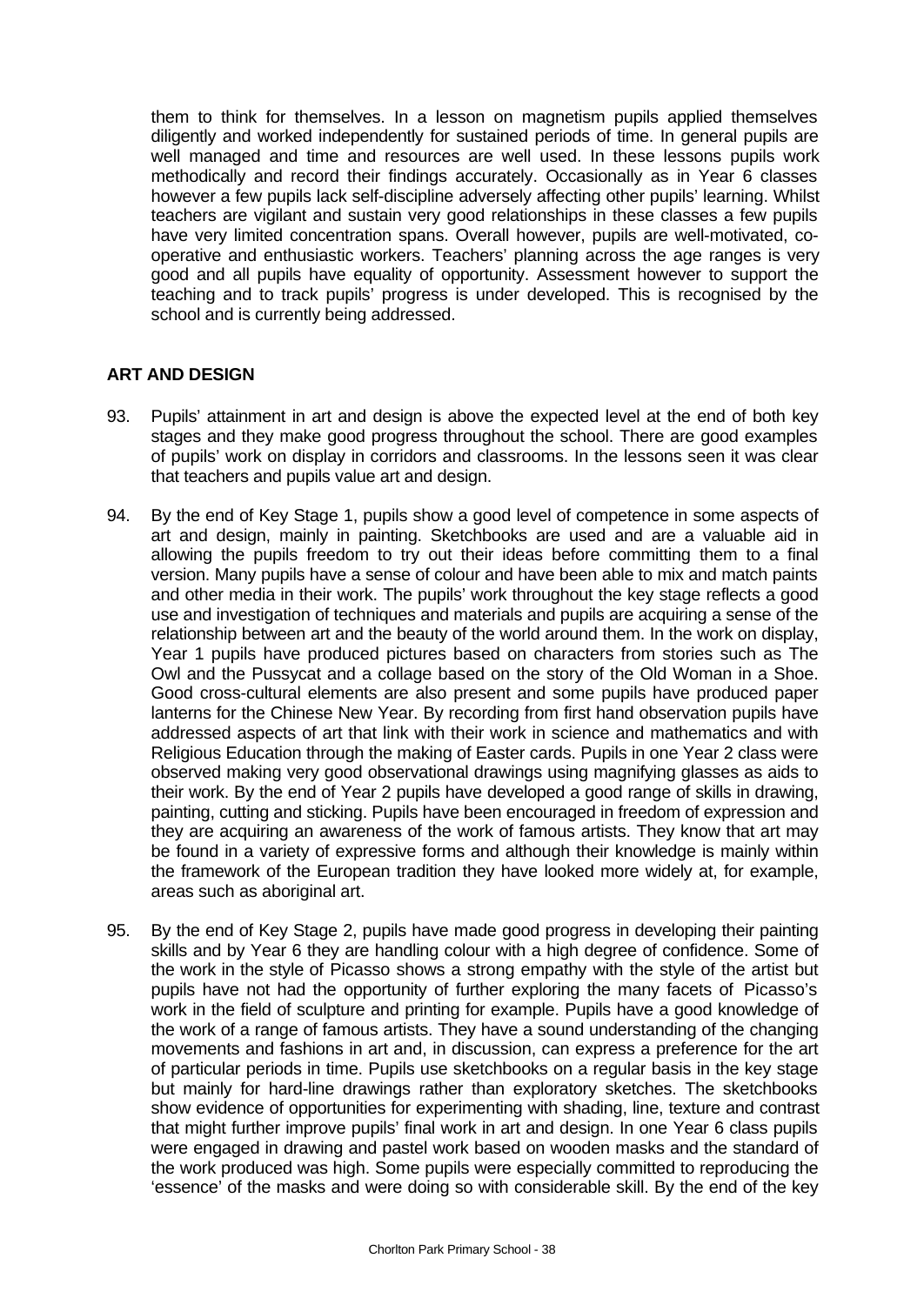stage pupils have had the opportunity of using a wide variety of malleable and resistant materials in the development of their artistic confidence.

- 96. Only a limited number of art and design lessons were observed during the course of the inspection but the teaching was never less than satisfactory and, on the basis of all the evidence available, is good overall. Teacher's expectations are high and this elicits a good response from the pupils who are frequently enthusiastic about their artwork. As a direct result of the quality of teaching, pupils with special educational needs also make good progress. In one Year 5 class pupils were observed enthusiastically preparing to create a tapestry based on their reading of the story of Odysseus and the Cyclops. The policy and scheme of work for art and design is effective as a guide to planning. Planning, which takes place in year groups, offers a good opportunity for support and development in the teaching being delivered across both key stages. Resources are generally satisfactory but there is a lack of some more specialist items for printing and graphics work for example.
- 97. A very good selection of artwork is on display around the school and makes a major contribution to the creation of an attractive teaching and learning environment. At present too few opportunities are available for pupils to visit art galleries and museums although most will make at least one visit during their time in the school

## **DESIGN AND TECHNOLOGY**

- 98. Standards in design and technology are at the level expected at the end of each key stage. Pupils are making good progress and as the recently adopted scheme of work embeds itself into the school curriculum it is likely that standards will rise further. The good progress being made is a reflection of the good quality of the teaching, which also ensures those pupils with special educational needs and those for whom English is an additional language make progress commensurate with that made by their peers.
- 99. Pupils in Key Stage 1 are provided with a range of activities to develop their design and making skills. The majority of pupils have a preference for 'making' over 'designing' but they are encouraged well to discuss and evaluate their work by the teachers. This was very apparent in the Year 2 lesson observed where the teacher provided a range of activities, including modelling and designing and making a Mothers' Day card, during which pupils discussed their efforts in a serious and sensible manner. The pupils make satisfactory progress and they achieve as well as can be expected for their age. Good cross-curricular links are established with art and design, especially in the cutting, shaping and joining of materials. Pupils' breadth of experience is increasing and, with the purchase of a number of new resources they will now have access to a greater range of resources.
- 100. By the end of Key Stage 2, the pupils are achieving in line with national expectations. They have further expanded their knowledge of the design process, and are more committed to making successful designs as well as functional outcomes. Pupils in Year 3 were observed during food technology activities and in their initial discussions and careful planning they were very involved in the need for good quality design work. At the upper end of Key Stage 2, the pupils are making good progress in the range of activities they have undertaken. Older pupils are clearly familiar with the process of evaluation and teachers expect that they should establish clear links between the finished product and the initial design.
- 101. On the limited evidence available it is clear that teaching of design and technology is never less than satisfactory and is usually good. The resources are used effectively and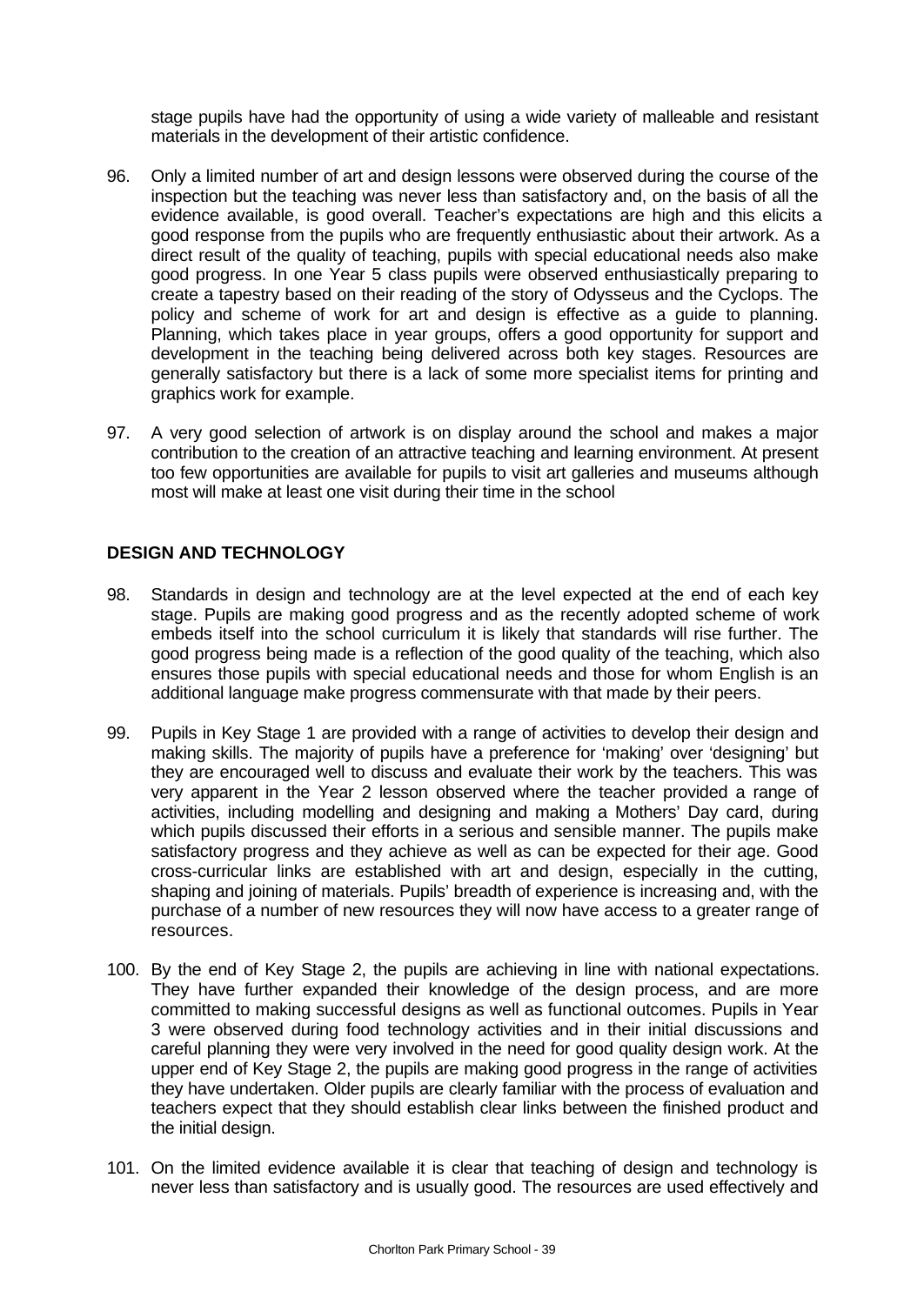the pupils are given good opportunities to make and to improve models. Teachers' planning is beginning to reflect the newly adopted scheme of work and planning in year groups provides security for those who feel themselves to be non-specialists in this subject. Increased funding has recently been available and a large quantity of new material has now been purchased.

## **GEOGRAPHY**

- 102. By the end of Key Stage 1, standards are above those expected for pupils of similar age. Pupils, including those with special educational needs and those for whom English is an additional language, make good progress. By the end of Key Stage 2, pupils' attainment is in line with national expectations and their progress is satisfactory. Although the quantity of work in pupils' workbooks does not clearly demonstrate the extent of their knowledge, good examples of displayed work, good teaching and a range of educational visits to support leaning have enabled pupils to make good progress.
- 103. At seven, the pupils have a good knowledge of the local area, which is extended by visits to local amenities such as the shops and the park. They know what they like and dislike about the area and can talk about its features. Pupils in Year 1 have a secure knowledge of the animals, people and conditions in the desert and recognise that the climate there is much different to their own. In Year 2, the pupils have a good knowledge of the world. They study artefacts from various countries and find some of their origins in atlases. They also use them to identify rainforests in South America, South East Asia and Africa. They understand the need to conserve water in some of these countries, and compare and talk about how their own area has different environmental issues. The good teaching is often well supported throughout the key stage by effective use of information and communication technology, such as map research skills. Pupils find their work interesting and respond well by sharing in good discussion and by sustaining concentration and interest throughout lessons.
- 104. At the end of Key Stage 2, the pupils talk clearly about the journey of a river, using appropriate technical terms such as tributaries, source, estuary and flood plains. They are unsure about the meaning of coastal plains but can explain why many settlements are situated on or near rivers. They are able to debate sensibly the environmental issues arising, when, for example, they discuss the reasons for and against the development of a seaside resort. Whilst pupils can name a number of hot countries and talk about conditions in them, their knowledge of Europe and the British Isles, is unsatisfactory. For example, they name the countries and some rivers of the British Isles, but most are not able to locate major towns and cities. In discussion, some pupils have a hazy idea of the geography of key places such as Manchester, London and Leeds. A few European countries could be named but some wrongly included such places as New York, South America and Brazil.
- 105. The teaching is satisfactory overall. In Key Stage 1 the teaching is good and is often well supported through the effective use of information and communication technology, such as map research skills. Pupils find their work interesting and respond well by sharing in good discussion and by sustaining concentration and interest throughout lessons. Teaching at Key Stage 2 is satisfactory and the work covered is often supported in other subjects of the curriculum, such as in religious education when pupils learn about other faiths and customs or when studying Indian dance. Some good additional support teaching is provided for pupils with English as a second language and for pupils of ethnic minorities. A residential visit to Northumbria is planned for later in the year, when Year 6 pupils will have an opportunity to experience and study a contrasting environment.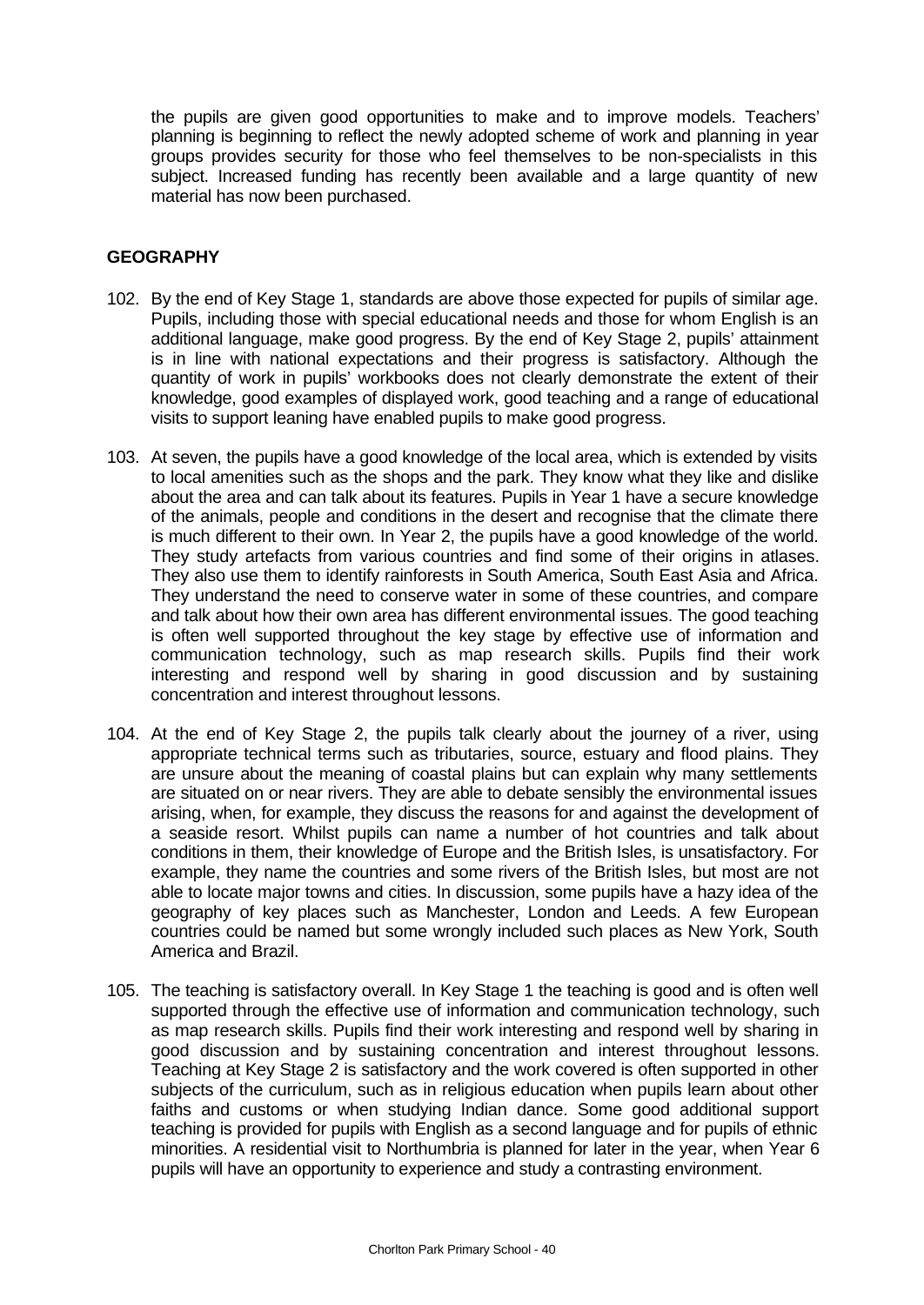106. The co-ordinator has a good knowledge of her subject and is able to provide appropriate informal help to her colleagues. However, she is not provided with sufficient opportunities to monitor her subject nor to develop appropriate assessment procedures to more effectively assess the progress of pupils. Resources are appropriate to help teachers in the delivery of geography.

## **HISTORY**

- 107. Standards in history are above those expected at the end of both key stages. The school is adapting its scheme of work to meet the most recent national curriculum guidelines and has a good programme of topics in place. The pupils, including those with special educational needs and those for whom English is an additional language, make good progress as they move through the school.
- 108. By the end of Key Stage 1, pupils have developed a good sense of the passage of time and they know that there is a significant difference between things that are old and things that are new. They are able to use simple timelines and construct chronologies from pictures of objects. In recounting journeys they can incorporate geographical and historical knowledge in describing the local area. They have examined aspects of the lives of famous people and have an embryonic understanding of some of them, William Morris for example, in an historical context. In their books they do not always record their historical investigations separately, but instead they incorporate them into a topic-based framework. In the work seen it was apparent that pupils are being encouraged in the development of their literacy skills when carrying out their work in history. The good progress made in this key stage is due to the good quality of teaching and the good coverage of the subject.
- 109. Pupils continue to build upon their knowledge as they progress through Key Stage 2. By Year 6 they have a firmly embedded sense of chronology and are able to apply this to their study of change over time. Pupils' workbooks show good attention to detail and to the transfer of skills from literacy in all year groups. Displays in all classrooms promote the study of history and engender pride in work amongst the pupils. In discussion, Year 6 pupils were able to link the plight of present day refugees with the mass movements of population at other times during the course of history, and they have clear ideas concerning the moral dilemmas of settlement and invasion. Through their study of Britain in more recent times pupils are able to engage with the rapid progress made since Victorian times. In one Year 3 class good progress was observed as pupils discussed the differences and similarities between schooling in Victorian and modern times. Although opportunities for fieldwork are relatively, limited, pupils have a grasp of the importance of using the environment around them to study aspects of history. Investigative skills have been underdeveloped thus far.
- 110. The overall quality of teaching is good. During the inspection teachers were observed promoting a sense of history for their pupils through the effective use of resources and materials. They encourage their pupils in understanding the importance of small events as well as large ones in the movement of history. Recording in workbooks is neat, tidy and well marked and reflects a transfer of skills from literacy to the study of history. Resources are satisfactory.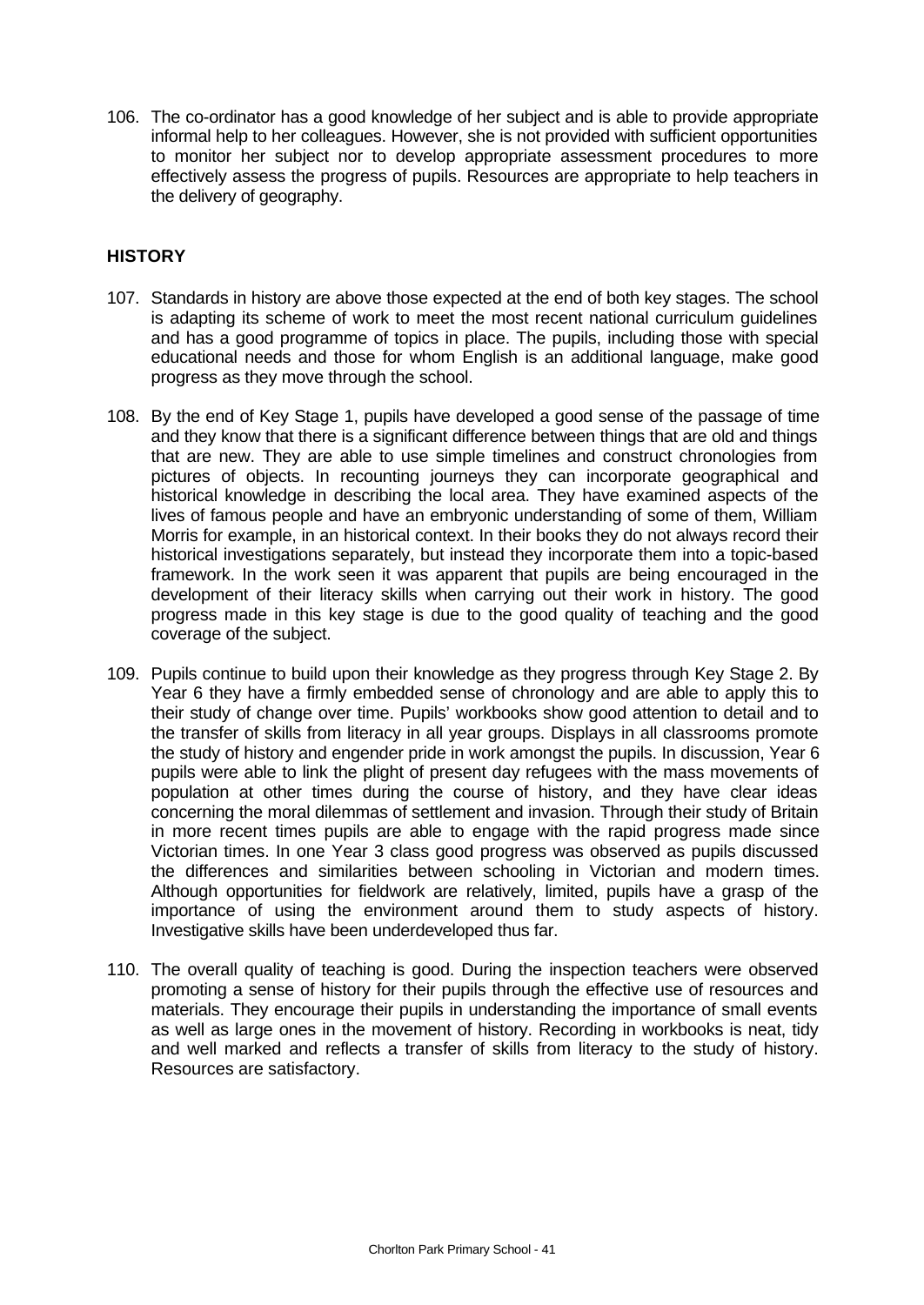## **INFORMATION AND COMMUNICATION TECHNOLOGY**

- 111. Overall the pupils' attainment is in line with the national expectation at the end of both key stages. There has been a concerted to drive to improve the pupils' word processing, publishing and spreadsheet skills and the school has been successful in these aspects. The development of the computer suite has significantly improved the opportunities for the pupils to learn new computer skills and the quality of teaching during taught sessions in the suite are usually at least satisfactory. The school recognises the need to improve the pupils' control and monitoring skills which are not as high as they could be at the end of both key stages. The progress of all pupils, including those with special educational needs and those for whom English is an additional language is satisfactory throughout both key stages.
- 112. The pupils make satisfactory progress throughout Key Stage 1. Overall, the teachers have a secure knowledge of how information technology can be used. The pupils are confident in their use of tape recorders as part of literacy activities. By the age of seven the pupils have satisfactory skills in word processing and in using drawing and painting programs. They know that data can be entered and that graphs can be produced as a result. There is evidence that the pupils have programmed moving vehicles although there are insufficient opportunities for them develop their skills through the use of computer programs and the pupils do not achieve as well as they could in this aspect.
- 113. The pupils make satisfactory progress throughout Key Stage 2 and, by the age of eleven, the pupils produce a good range of documents that support their learning in English, including poetry, stories and accounts of visits and activities. They are developing good independence in using computers and understand how to 'open up' and 'close down' programs. The pupils have good word processing skills and know how to correct, insert and 'cut and paste'. They access information from CD-ROM and the Internet and use this information to enhance their work in history, geography and religious education. The pupils have a satisfactory understanding of how to use formulae in their work with spreadsheets. They have limited knowledge of how computers can be used to control apparatus using sensors and the school does not have sufficient resources to enable the pupils to improve their knowledge in this aspect.
- 114. Since the amalgamation of the infant and junior schools, the school has created a wellequipped computer suite that enables whole classes to be taught specific information and communication technology skills. This is an excellent resource that is being used effectively, although the large number of classes in the school limits the opportunity for use by each. The school is overcoming this to some extent by improving the quality and number of computers within classrooms. Some of the computers in the Nursery and Reception classes are rather dated and do not enable the children to access the wide range of exciting programs that are available.
- 115. The quality of teaching in both key stages is usually at least satisfactory and occasionally good. The teachers' planning is good and clearly identifies what skills they want the pupils to learn by the end of the lesson. In the lessons observed, the teachers demonstrated a secure knowledge of word processing and desktop publishing and were confident in teaching these skills to the pupils. The task of teaching skills to a whole class would be made easier if the teachers had access to a large screen for demonstration purposes. Overall, the teachers' expectations are appropriate to the pupils' learning and progress although the limited resources and the teachers' lack of knowledge in the use of control technology, inhibits progress in this aspect.
- 116. The subject is well-managed and the co-ordinator has worked hard to develop the use of information and communication technology. For example, Year 6 pupils participated in a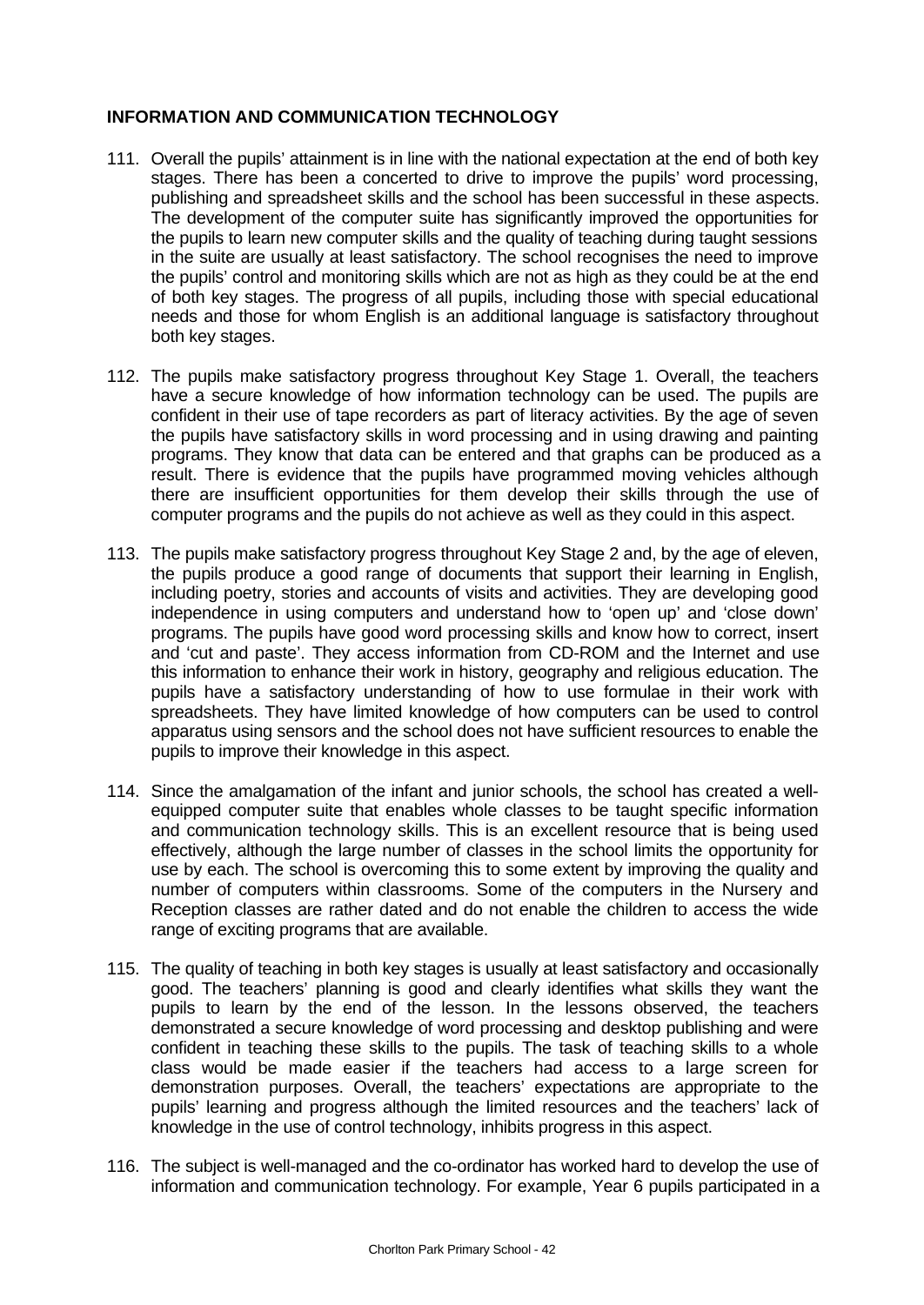national drugs programme. This entailed them undertaking tasks at home with their parents, using palm top computers, after information had been transferred onto them from CD-ROM. The co-ordinator has given demonstration lessons to colleagues in the computer suite although she has not had the opportunity to monitor teaching and learning in the subject. The school recognises the need to develop the use of computers to support other areas of the curriculum.

## **MUSIC**

- 117. Pupils' attainment is above national expectations at the end of both key stages. Pupils of all ethnic groups, ages and abilities make good progress overall. The school has recently introduced a new commercial scheme of work to guide teachers' planning, and teaching is most successful in those classes where teachers have been trained in the implementation of the scheme of work. Music has a high status in the school, and is taught regularly in all classes. There are many very good opportunities for Key Stage 2 pupils to take part in instrumental lessons, and for pupils of all ages to take part in extracurricular activities, including recorder groups, orchestra and choirs. When taking part in choir, the pupils do miss some valuable lessons and a certain amount of disruption is caused to teachers and pupils when the practice takes place in lesson time. Links with local colleges, including a music college, provide additional opportunities for older Key Stage 2 pupils to participate in workshops, and to compose and perform pieces in venues in and around the city of Manchester. These additional opportunities effectively promote and support aspects of pupils' personal, social and cultural development, and promote music as an enjoyable activity.
- 118. The two co-ordinators, one for each key stage, willingly provide help and advice for colleagues. However, because they have no non-contact time, they do not have the opportunity to monitor the quality of teaching and learning through classroom observation, neither do they check teachers' planning. This means that they are unaware of teachers who are experiencing difficulties in implementing the agreed scheme of work, and are not able to identify strengths in the teaching and learning of music which could be shared with colleagues. Currently there are no assessment systems for measuring pupils' attainment, or for tracking their progress, although this is an area the school has identified for further improvement.
- 119. By the end of Key Stage 1, the vast majority of pupils have a very good sense of rhythm. Pupils regularly take part in a wide variety of clapping games, which help them to listen carefully, and to copy, repeat and generate short, but sometimes quite complex rhythmic patterns. Pupils know the distinction between rhythm and pulse, and happily change from one to the other when putting a clapping or instrumental accompaniment to their singing. The vast majority of pupils name and recognise a wide range of percussion instruments, and the highest attaining pupils are aware that some instruments are more suited to some sounds and purposes than others. For example, pupils in Year 2 who were asked to create a short repeated pattern on instruments, discovered that fast patterns could not easily be played on cymbals, whilst wooden blocks were ideal. Key Stage 1 pupils have many opportunities to sing, and singing is an activity that they enjoy greatly. Teachers use a good variety of different types of songs, although there are not enough songs in the languages of pupils whose main home language is not English. Activity songs are a favourite of many Key Stage 1 pupils, and they sing these with high levels of enthusiasm and enjoyment, often without an accompaniment. Pupils have a good sense of pitch, and their singing is tuneful and rhythmic. Within most lessons, there are good opportunities for pupils to listen to and appraise recorded music, and the work of their classmates. In a lesson seen during the inspection, Year 1 pupils listened carefully to an extract from the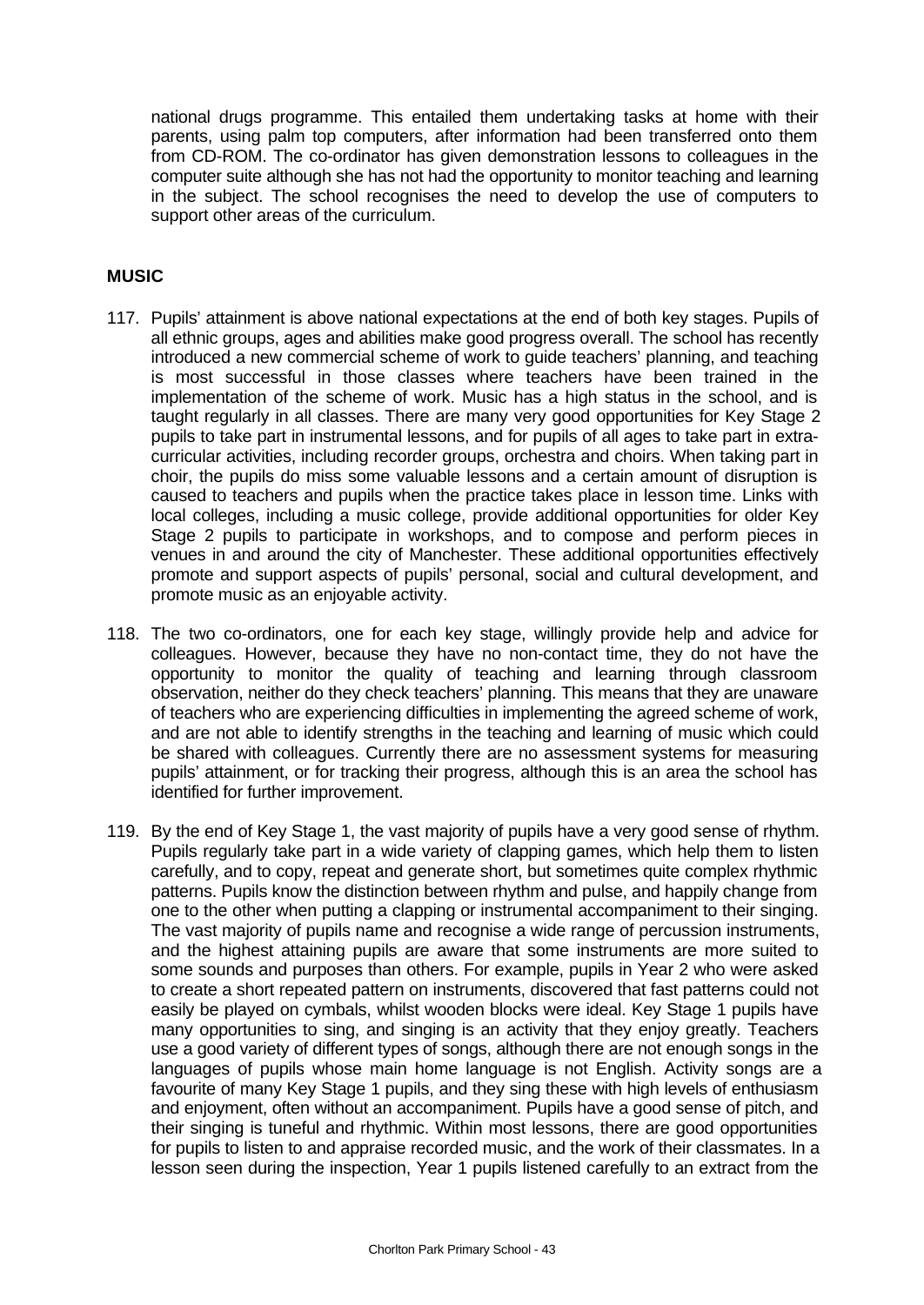'Carnival of the Animals' by Saint Saëns. They accurately marked time to the music, and most noticed how the main melody was repeated later in the piece.

- 120. Many Key Stage 2 pupils receive instrumental lessons, or belong to the Key Stage 2 choir and orchestra, and in lessons, these pupils provide a good lead for their classmates. By the end of the key stage, most pupils know how to compose pieces based on repeated rhythmic patterns, which they are encouraged to refer to by their technical name of bstinati'. They use untuned percussion instruments effectively to weave their rhythms into short compositions, and sometimes incorporate tuned instruments, such as xylophones. Teachers provide good opportunities for pupils to perform their pieces to the rest of the class, but in most classes there are not enough opportunities for pupils to critically appraise their own work, and that of others, and to suggest ways in which they might improve their compositions. Most Key Stage 2 pupils have a good sense of pitch, and sing tunefully. They enjoy the songs that are linked to the commercial music scheme, but as in Key Stage 1, pupils have few opportunities to sing songs in languages other than English. Pupils have only limited opportunities to sing songs which are in parts, or which are challenging and technically demanding in terms of rhythm and pitch. Two and three part rounds are performed with high levels of enthusiasm, especially in year group singing sessions, such as the one seen during the inspection where Year 3 teachers spiritedly led their own classes. Most Key Stage 2 pupils enjoy listening to recorded music, and by the end of the key stage express their likes and dislikes about the music they have heard, and pick out important stylistic features. During the inspection, Year 3 pupils who are currently listening to pieces from Mussorgsky's 'Pictures at an Exhibition', demonstrated a good understanding of how music can be used to create an image or mood.
- 121. The teaching of music is good overall, and some very good examples were seen during the inspection. All teachers present activities with enthusiasm, and this helps to motivate the pupils in their learning. Key Stage 1 teachers and lower Key Stage 2 teachers have particularly good strategies for organising the pupils, often in a circle, so that pupils can easily observe their classmates and teacher. This organisation is particularly effective during class games, when pupils pass rhythms round the circle, or sing short phrases which the person to their left has to repeat to the person on their left until the phrase has passed around the entire circle. Teachers follow the scheme of work activities carefully, and stick rigidly to the prescribed times for the various component parts. This means that lessons generally proceed at a good pace, but there are times when teachers need to spend a little more time than suggested on a particular activity, to ensure that pupils have fully understood the concepts involved, and some teachers are reluctant to do this. In most lessons, there are good opportunities for pupils in both key stages to work independently or in small groups, and most pupils can be trusted to do this sensibly. The vast majority of pupils show good levels of co-operation in group work, although the inappropriate behaviour of a small number of older Key Stage 2 pupils sometimes disrupts the learning of others. Teachers are often effective in promoting creativity, by celebrating original ideas, and encouraging pupils to experiment.

## **PHYSICAL EDUCATION**

122. By the time pupils leave the school they demonstrate standards of skill and performance that are in line with national expectations. Strengths in the subject are games throughout the school and gymnastics at Key Stage 1 whilst dance at Key Stage 2 is a weaker element of the school's provision. Progress for all pupils, including those with special educational needs and those for whom English is an additional language is satisfactory.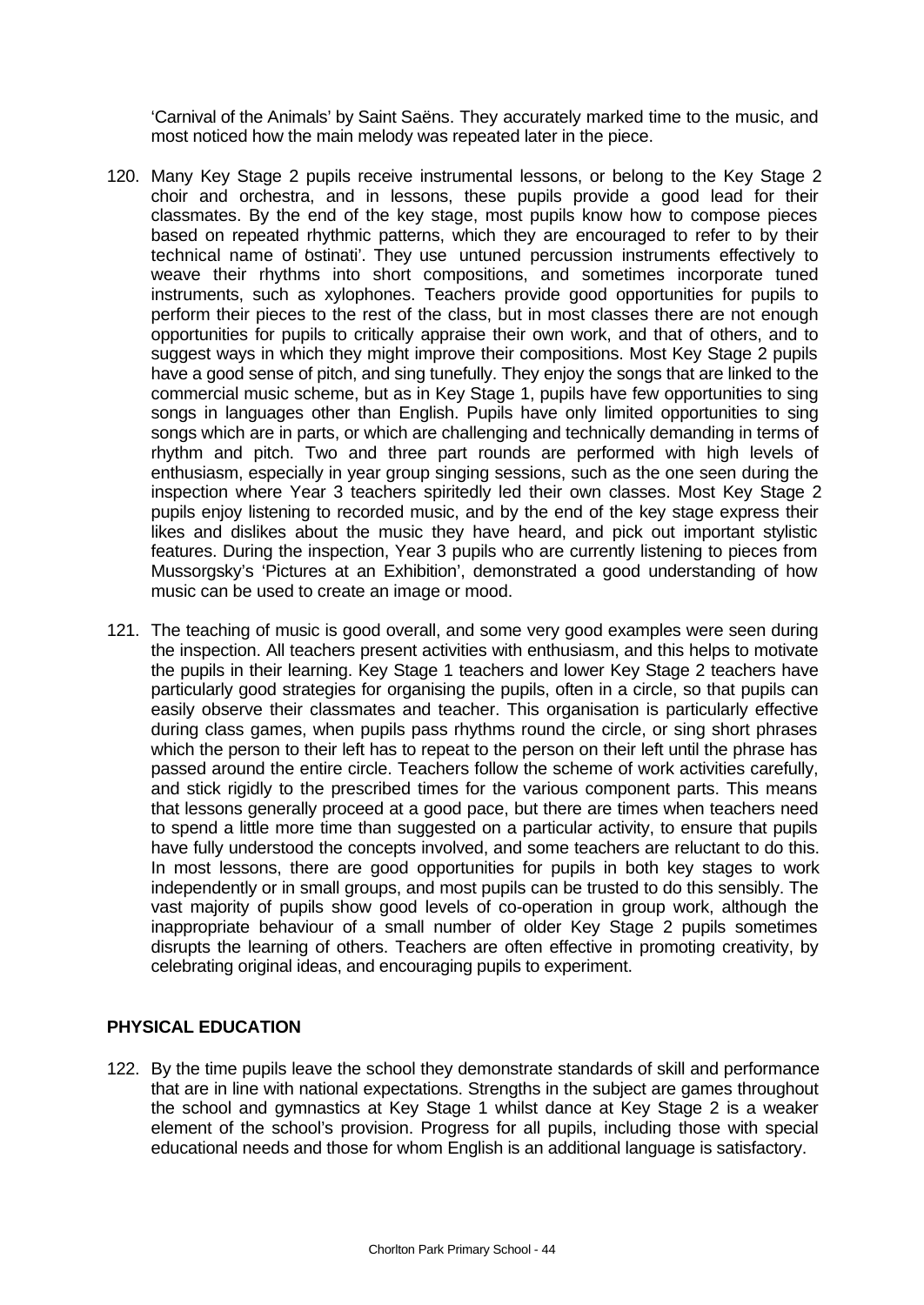- 123. In Key Stage 1, pupils develop their physical skills through a well-planned programme. Year 1 pupils use large apparatus well as they explore moving in different directions through gymnastic actions. The teachers provide the pupils with good opportunities to move around the benches, boxes, ladders and climbing frames and they show above average co-ordination. In a dance lesson the pupils move creatively to stimuli such as tambourines, poems and action words such as spin and scatter. Year 2 pupils respond well to music and their movements show contrasts of rhythm, speed and shape as they move in a feline manner. They arch, stretch and pounce and make good use of gestures such as clawing and pawing. In games lessons and in the playground at lunchtime the children use a variety of equipment in an appropriate way. The pupils develop their skills of chasing, aiming, catching and throwing.
- 124. In Key Stage 2, pupils learn to refine their body management skills and can evaluate both their own performance and that of others. The lessons are planned effectively and Year 3 pupils show a good level of skill when practising hockey techniques and use the equipment well both when working alone and in pairs when sending and receiving the balls. Year 5 pupils show good stick handling when practising skills in small groups. Upper Key Stage 2 pupils participate in dance lessons and respond to taped instructions at a satisfactory level. They follow instructions and clap, swerve and shuffle to an Egyptian theme but some of the movements are rather stilted and few pupils move creatively or imaginatively. Arrangements for swimming are appropriate and discussions with pupils and teachers confirm that nearly all pupils exceed the minimum expectations of the National Curriculum to swim unaided for 25 metres. Pupils participate in a limited range of athletic and adventurous activities.
- 125. Throughout the school pupils behave well and respond with energy and enthusiasm to all aspects of their lessons. They follow instructions well and try to develop and improve their performance. Key Stage 1 pupils move the large apparatus in the hall in a sensible and mature way. They organise themselves quickly and co-operate well in small groups. They mix well together and no groups or individuals are excluded or isolated. Year 5 pupils show a very good example of collaborative work when they combine to form an 'Egyptian pyramid' which involves the whole class.
- 126. The quality of teaching is satisfactory with good examples observed during the inspection in Year 1 gymnastics and Year 3 and Year 5 games lessons. Management of pupils' behaviour is a particular strength of teaching. The co-ordinator's monitoring role has a positive effect on standards at Key Stage 1 but monitoring of lessons has not yet taken place at Key Stage 2, with some teachers lacking confidence, particularly in dance. Good use is made of commercial materials to support this aspect of the subject but some of the tasks do not challenge the more talented pupils. The school is fortunate to have the use of three halls and extensive outdoor areas including the adjacent park and satisfactory use is made of the accommodation and good quality resources.

## **RELIGIOUS EDUCATION**

127. At both the ages of seven and 11 years the pupils' knowledge and understanding of religious education is in line with the expectations of the locally agreed syllabus. The pupils in Key Stage 2 show particularly good knowledge and understanding of Christianity and Judaism, but their knowledge of other world religions is not quite as well developed. All pupils including those with special educational needs and English as an additional language make good progress in the subject.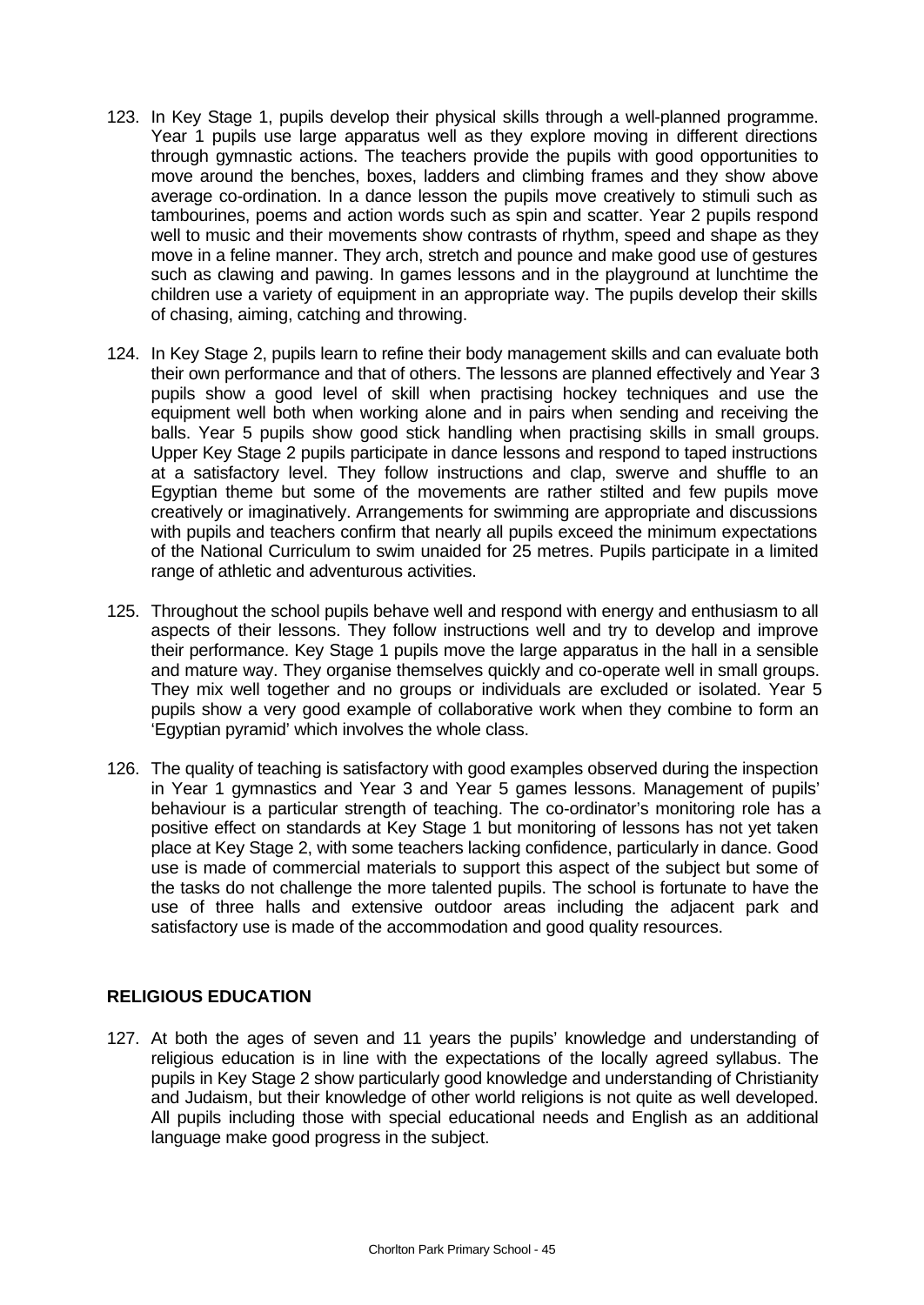- 128. By the age of seven the pupils understand that there are special places, for example their home, school, church or mosque. They give reasons why these places are special. The pupils talk about churches and mosques explaining who goes to which one. They know parts of the Christmas story but they find it difficult to recall any other stories about Jesus. The average and higher attaining pupils understand that there are similarities between religions, for example that Christians and Muslims pray in special buildings. The pupils talk about their feelings using terms such as happy and sad. They discuss being kind and helping others. The pupils in Key Stage 2 build well on the work carried out in Key Stage 1, developing a greater insight into the major religions of the world. The pupils in Year 3 are developing their knowledge and understanding of Buddhism, producing their own thoughts based on the 'Noble Eightfold Path'. By Year 6, the pupils have a good knowledge and understanding of Christianity and Judaism and a satisfactory understanding of the other religions studied. The teachers provide the pupils with good opportunities to consider difficult questions such as 'If God created the world, who created God?' and 'What inspired God to make the world'? The pupils with special educational needs and English as an additional language are fully involved in these challenging discussions.
- 129. The quality of teaching is good overall in both key stages although the limited amount of lessons time, inhibits the overall progress of the pupils. The teachers plan lessons well taking into account the wide and varied religious backgrounds of the pupils. The pupils are invited to talk about their own faiths in lessons and this enables other pupils to have a better understanding of religious rites and traditions. Adults within the school community are also invited in to talk about and discuss their beliefs. In Year 3 a parent talks about Buddhism and in Year 6 a support teacher talks about Hinduism. The use of this support ensures that the pupils receive very accurate information about the faith being studied. Teachers emphasise that what they are teaching about is what a particular group of people believe in. For example, in a Year 1 lesson on Islam, the teacher emphasises several times that this is what Muslims believe. All pupils are involved in the lessons by the teachers asking questions. Teachers link religious teachings and beliefs well to every day life of the pupils, for example by asking them to talk or write about qualities they would like to see in a friend in a lesson on Islam. Opportunities to discuss difficult questions are used well to challenge pupils and develop their learning. There are times in the occasional lesson when aspects of the teaching could be improved. In a lesson in lower Key Stage 2, time was lost when the previous lesson over-ran and the time spent reading a story meant that the time for pupils' practical work was limited.
- 130. The pupils respond well to the good quality of teaching and this has a positive effect on learning. There are good standards of behaviour in almost all classes. Occasionally in Key Stage 1 a very small number of pupils need reminding about their behaviour and they find concentration difficult. When working in pairs or in discussion groups, for example in years 4 and 6, the pupils listen well to each other.
- 131. Opportunities to develop the literacy skills in religious education are limited. The relatively small amount of time given to the subject restricts opportunities for pupils to write about and record what they have studied. There is insufficient time for pupils to carry out detailed research on topics. The use of information and communications technology in religious education is unsatisfactory. There are some examples of word processing, for example in Year 3 but these are limited. The subject makes a good contribution to pupils' spiritual, moral, social and cultural development.
- 132. There is satisfactory co-ordination of the subject. The co-ordinator ensures that the locally agreed syllabus is being followed. She has not had the opportunity to monitor teaching and learning and as a result cannot highlight areas of good practice. Day-to-day assessment in lessons is satisfactory. There is no formal assessment in the subject and